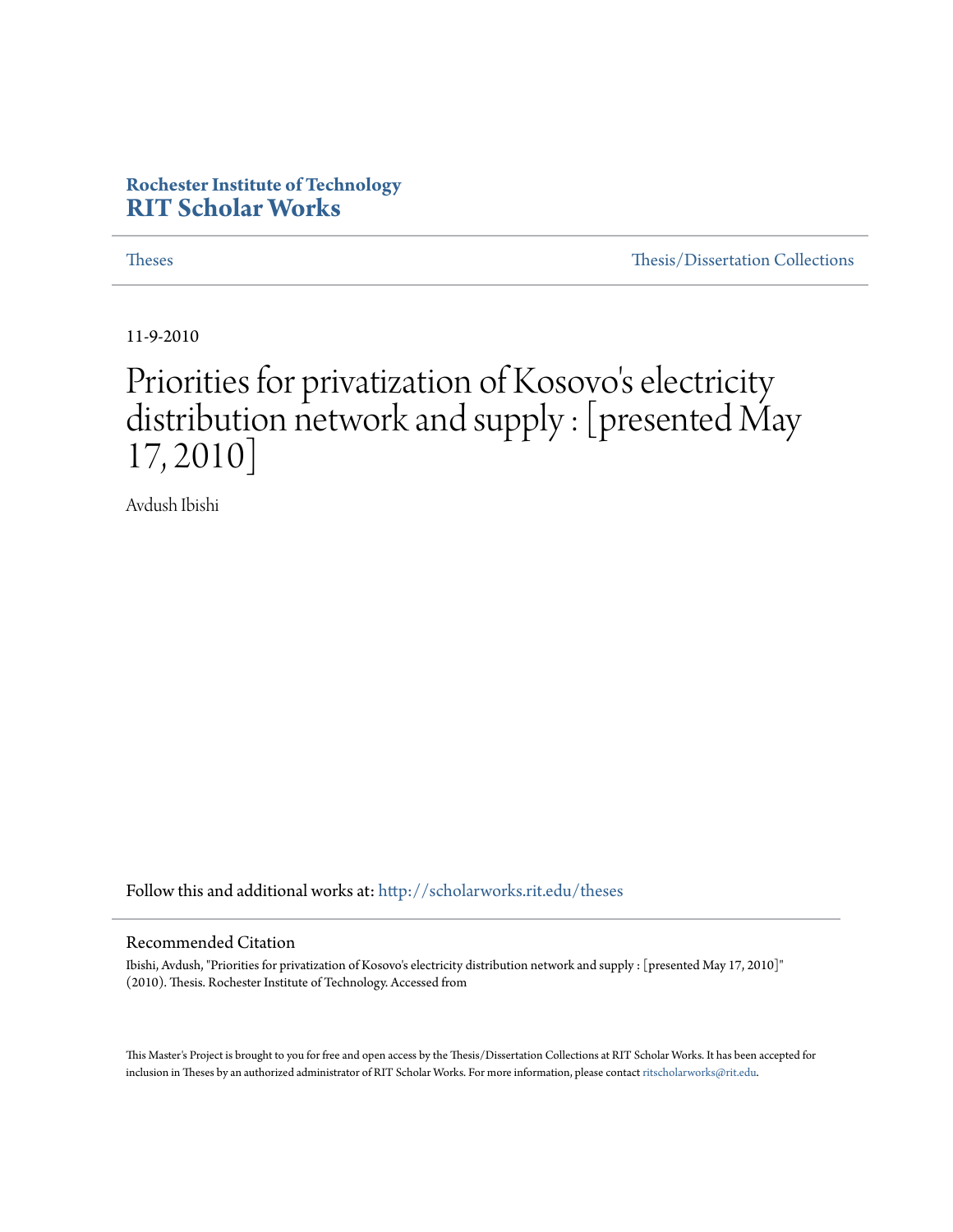American University in Kosovo Master of Science Degree Program in Professional Studies With Service Management and Infrastructure Development Concentration

Capstone Project

# Priorities for Privatization of Kosovo's Electricity Distribution Network and Supply

Avdush Ibishi

May 2010, Prishtine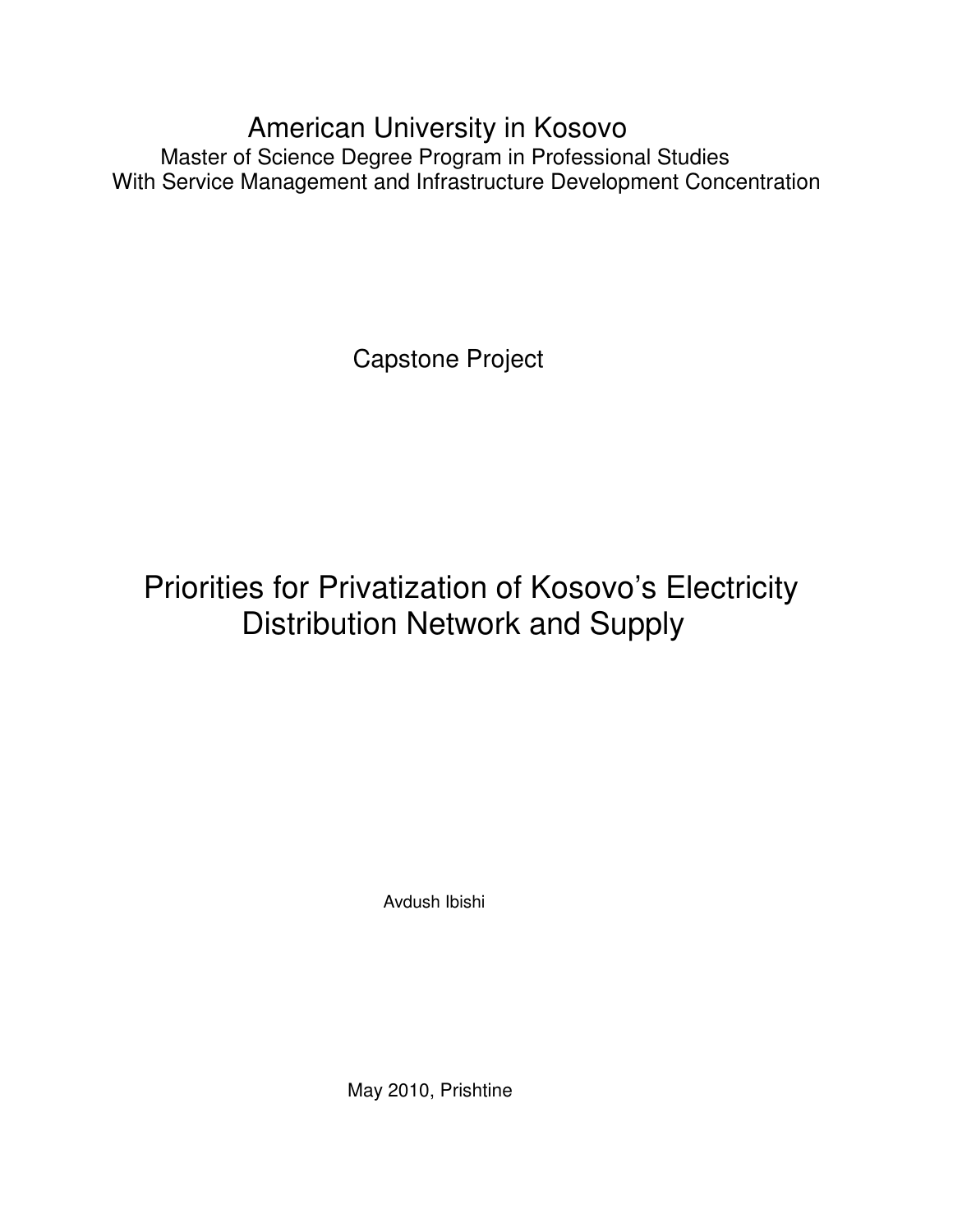**Contents** 

- **Abstract**
- 1. Introduction
	- 1.1 KEDS J.S.C, KEK J.S.C, KOSTT
	- 1.2 Government, Energy Regulatory Office and New Owner
	- 1.3 Potential Political, Economical and Social Impact
- 2. Problem Background
	- 2.1 Regional and world Experience
	- 2.2 Overall Energy structure in Kosovo
	- 2.3 Government's policy for energy sector
	- 2.4 Role of Energy Regulatory Office
	- 2.5 KEDS J.S.C Asset Value
	- 2.6 Human Resources
- 3. Privatization and regulation for Distribution network and case of privatization
	- 3.1 Regulation by contract, a new approach, to privatize Electricity Distribution Network.
	- 3.2 Sharing of the Risk
	- 3.3 Dealing with Disputes
	- 3.4 Athens Treaty Establishing the Energy Community on 2005
- 4. Economic and Demand Growth
	- 4.1Electricity demand Growth
	- 4.2 Economic Growth
	- 4.3 Big Customers of Electricity
- 5. Technical and Commercial Losses
	- 5.1 Technical Losses
		- 5.1.1 Overloaded Substation &Lines
		- 5.1.2 Voltage Stability in many parts of electricity network
		- 5.1.3 Low Power Factor in some substations
		- 5.1.4 Old and out of date of many measurement equipments
	- 5.2 Commercial losses
		- 5.2.1 Lack of Managerial Skills
		- 5.2.2 Load Shedding
		- 5.2.3 Customer Codifications
- 6. Global Finance for investments in Electricity Distribution
	- 6.1 Requirements Expected from Future Bidders
	- 6.2 The Global Finance
	- 6.3 The IFC general description of the institution and its role in international project finance

6.4 Assessment of the institution's role in international development and project finance

- 6.5 Investment Cost, Operating Cost, and Total Revenues in KEDS j.s.c
- 6.6 Northern Part of Kosovo- Unsolved Issue
- 7. Distribution technologies and infrastructure
	- 7.1 Electricity distribution expansion vs. technology
	- 7.2 SCADA system
	- 7.3 Importance of implementation of SCADA in KEDS j.s.c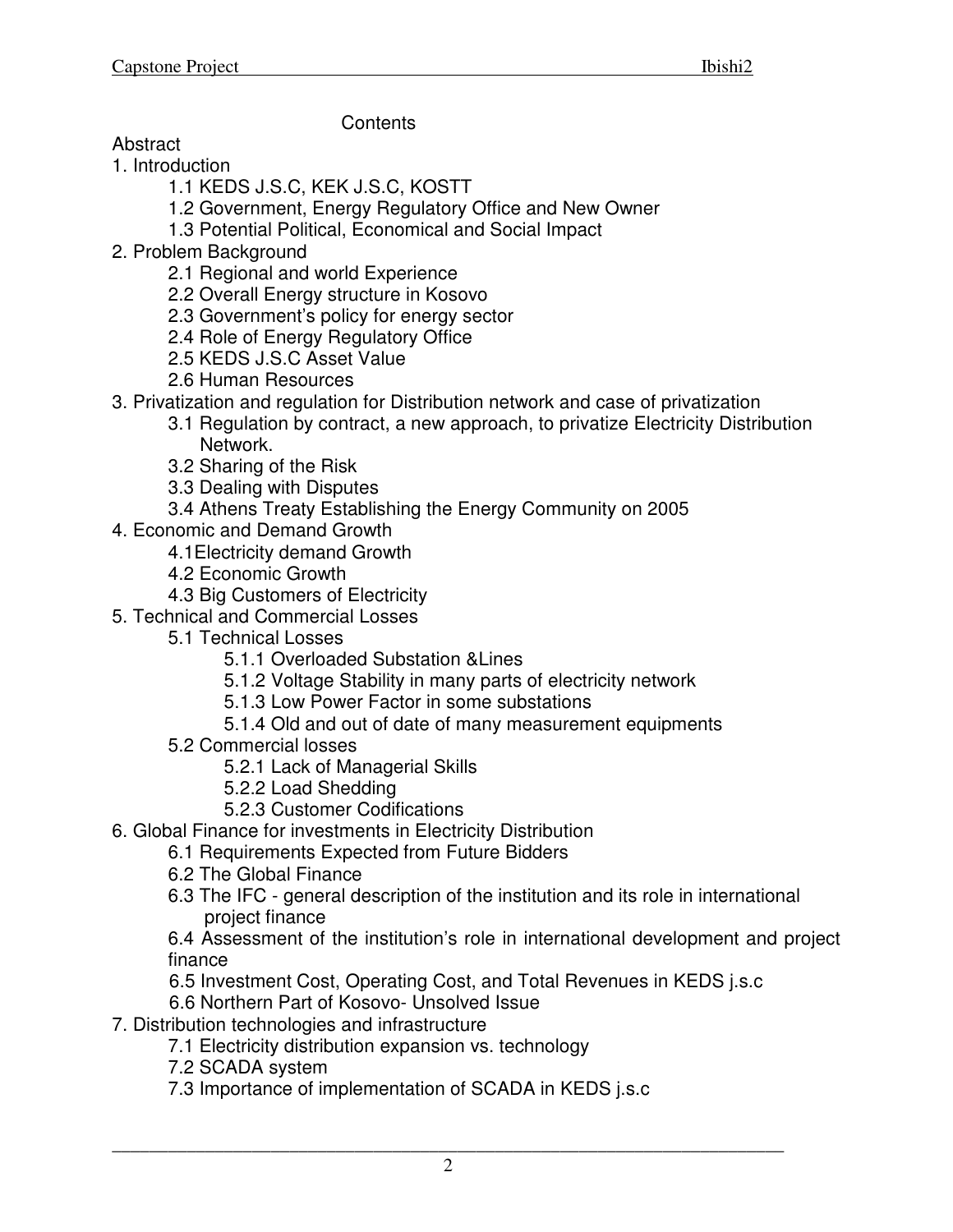8. Distribution area, customers and population density

- 8.1 KEDS j.s.c districts and their electricity consumption
- 8.2 Number of Customers
- 9. Discussions, conclusions and recommendation
	- 9.1 Discussion
	- 9.2 Conclusions
	- 9.3 Recommendation

**References** 

Appendix A Appendix B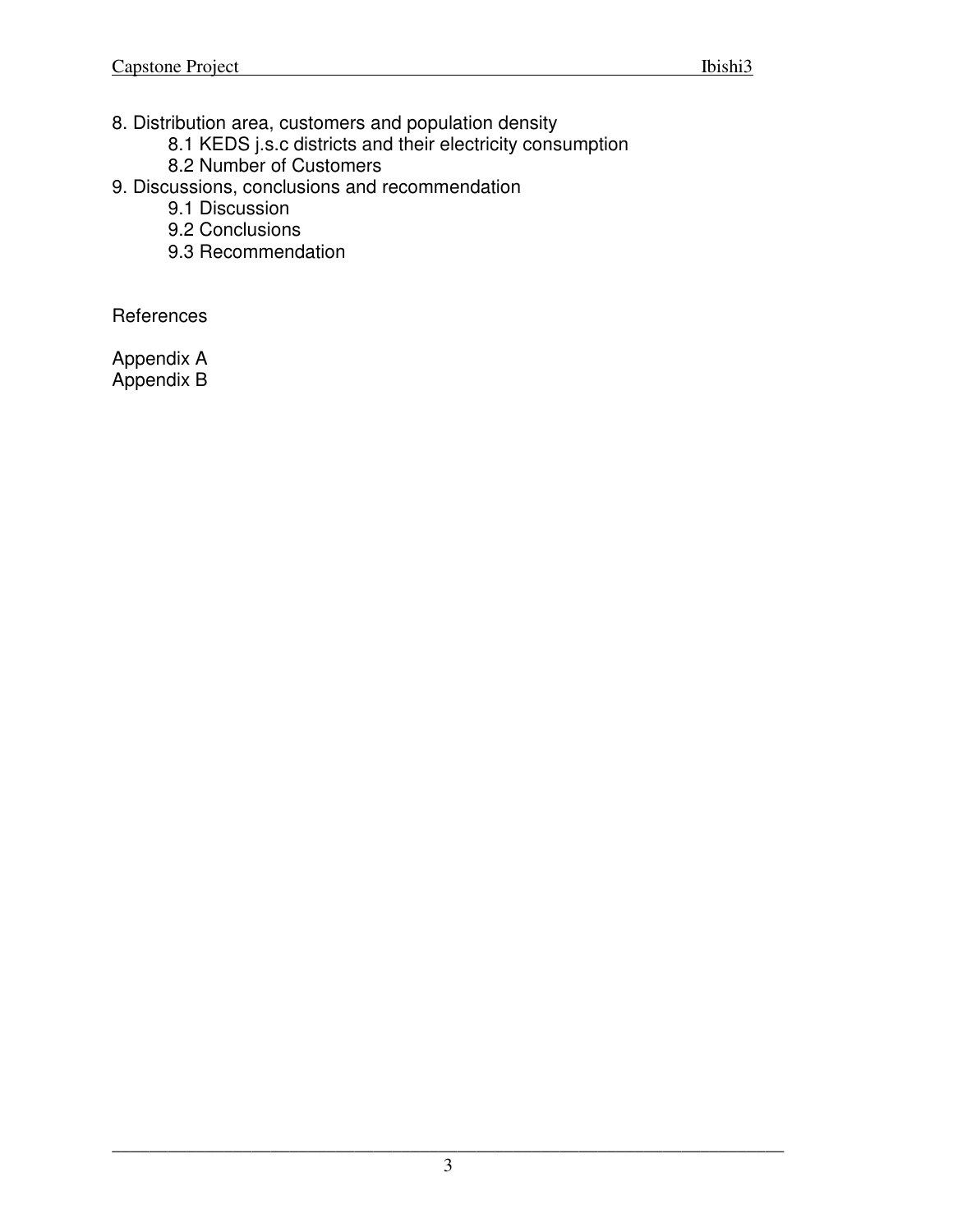## **Acronyms:**

| KEK j.s.c |  | Kosovo Energy Corporation joint stock Company |  |  |  |
|-----------|--|-----------------------------------------------|--|--|--|
|           |  |                                               |  |  |  |

- KOSTT j.s.c Kosovo Electricity Transmission, System and market Operator joint Stock company
- KEDS j.s.c: Kosovo Electricity Distribution and Supply joins stock company ERO Energy Regulatory Office
- MEF Ministry of Economy and Finance<br>DSO Distribution System Operator
- Distribution System Operator
- ITSMO Independent Transmission System and Market Operator
- O&M Operation and Maintenance
- KV Kilovolt
- MW Megawatt
- GWh Giga Watt hour<br>CCP Customer Care
- Customer Care Package
- GDP Gross Domestic Product
- CAPEX Capital expenditures
- OPPEX Operating expenditures<br>
SEE Southeaster Europe
- Southeaster Europe
- **IFC** International Financial Corporation
- NGO Non-Government Organizations
- SCADA Supervisory Control and Data Acquisition
- MTU Master Terminal Unit<br>RTU Remote Terminal Unit
- Remote Terminal Unit
- PLC Programmable Logic Control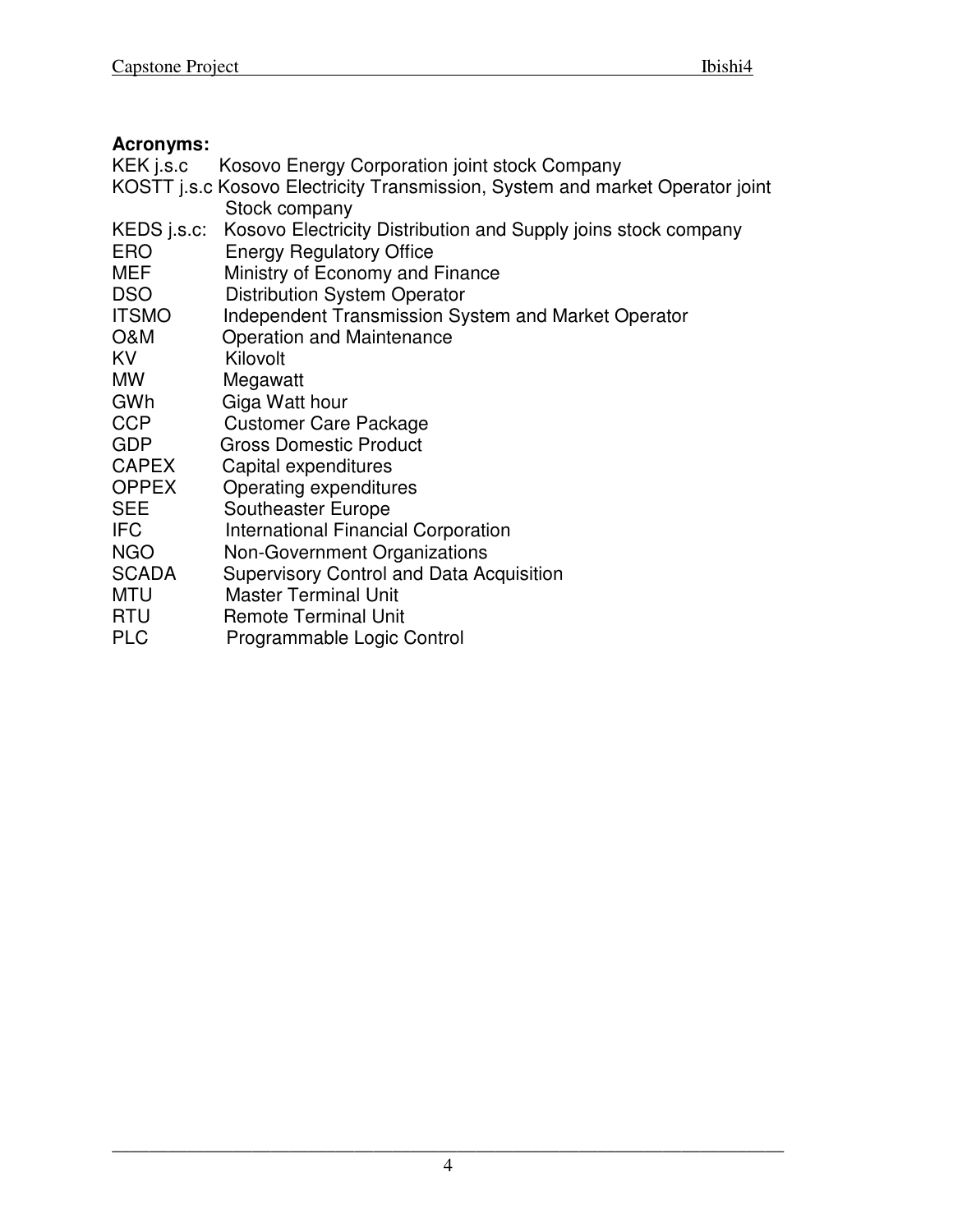## **Abstract**

Historically nationalized industries have had a low performance and generally speaking, the privatizations of these industries increased dramatically their efficiency and effectiveness. For these reasons, the Kosovo's government has decided to privatize the Distribution System Operator (DSO) and Electricity Supply. This privatization is set to take place in the second part of 2010.

There are several priorities that need to be considered for an effective transfer of ownership of Kosovo's Distribution network from the government control to private investors. The top three priorities in this project are considered to be:

- Legislation and regulation for distribution
- Economic and electricity demand growth
- Technical and commercial losses in distribution network

Furthermore, the following priorities will also need to be considered:

- Global finance for electricity investments
- Distribution technologies and infrastructure
- Distribution area, customers and population density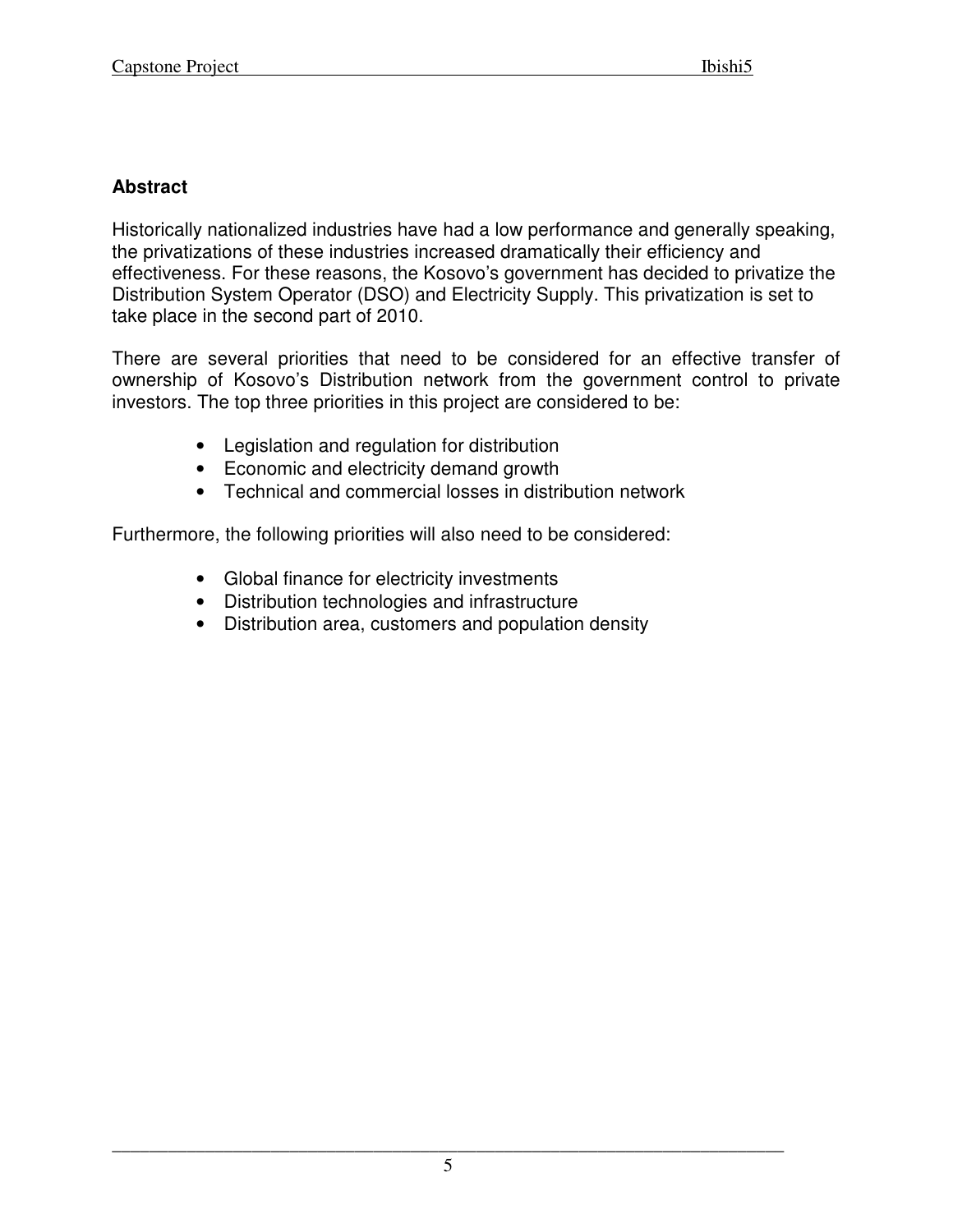#### **Chapter 1 1. Introduction**

## 1.1 KEDS j.s.c ,KEK j.s.c, KOSTT j.s.c

Currently, the Distribution System Operator (DSO) and Electricity Supply are operating as divisions of the same company –KEK J.S.C (Power Corporation of Kosovo). However, in order to be privatized, these units will need to be split up and the process of separating them is expected to be finished in the first half of 2010. This is a complex and a challenging process.

This Capstone Project will address the complexity and some of the challenges and obstacles that the process of privatizing the DSO and Electricity Supply will be faced with. Furthermore, this project will consider other factors such as managerial, economical and technical, and highlight not only what would happen, if these factors were to be improved but also point out the improvements that must be done. Interaction between all those companies will be more important in post privatization period than it is now, because all relations between each other will be regulated through formal and bedding contracts, which will need to be respected in full, otherwise there, could be many problems in relations between those players.

## 1.2 Government, Energy Regulatory Office and New Owner

The government has an important role to play in this process and its involvement before, during and after the process of privatization will have to be very high. Indeed, the government as the current owner of the company and tax maker in Kosovo is the most important actor in this process. Government and regulatory together are going to have important role in making a substantial contract with new potential buyer, which contract will have high impact in future behavior and performance of privatized company. In this contract, many things will be determined and clarified, such as tariffs, bad debt, risk sharing, losses and many other details.

An important issue that must be prescribed in details is Power Purchase cost, and how these costs will be reflected in electricity tariffs and how many times per year. All this things will be explained and describe in more details in this capstone project.

# 1.3 Potential Political, Economical and Social Impact

The impact of Kosovo's political, economical and social factors cannot be ignored during process of privatization of the KEDS j.s.c .Political factor is the important one because there must be a political decision to make privatization of any public property in Kosovo and there could be and already are many unsatisfied parties in this process who claim for transparency, evaluation an many other details. Economical impact cannot be ignored as well, because KEDS j.s.c is quite a big company for Kosovo and any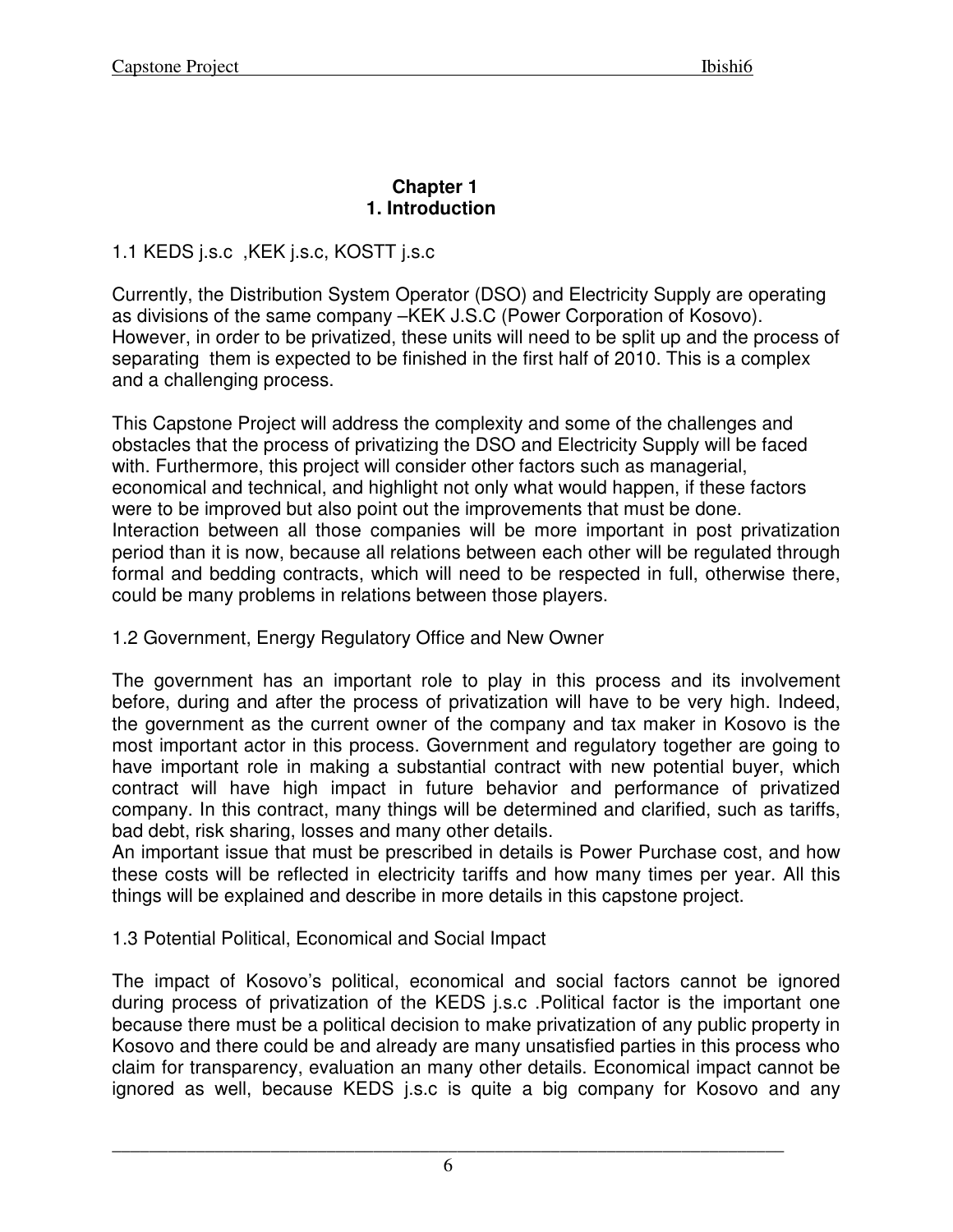movement such as new investments, increase in electricity price etc. will reflect economically in Kosovo's market. Social impact is linked with other two factors mentioned above, and taking in account that in some countries such as Albania had even protest agent's increase price of electricity and thinking that Kosovo's GDP and welfare is lower than in Albania, social impact could be higher.

#### **Chapter 2 2. Problem Background**

Present situation in distribution system operator and electricity supply, especially level of losses both technical and commercial, determines a fast action of all interest parties to solve this problem. Figure .2.1.shows levelof losses from 2000 until 2009 and Figure.2.2. Shows peak load demand for ten years ago. For ten years total loses in DSO were above 40%; this level of loses tells us about low level of performance in this part of KEK J.S.C . Total losses in average for those ten years were 45%, 20% of them are technical and rest of 25 % are non-technical or commercial, high level of technical losses about 20%, are caused due to lack of investments for many years in DSO, factor that caused degradation of electricity network and increase level of technical losses. Also, electricity losses accrued in an electrical network but are not caused by technical effects such as Joule effect, are called Commercial losses. In Kosovo's Distribution network, level of those losses is unacceptable high, about 25%. Some authors have defined commercial losses as low-level management of the company and as phenomena that happens to companies that are not customer driven.





**Source of Data KEK J.S.C**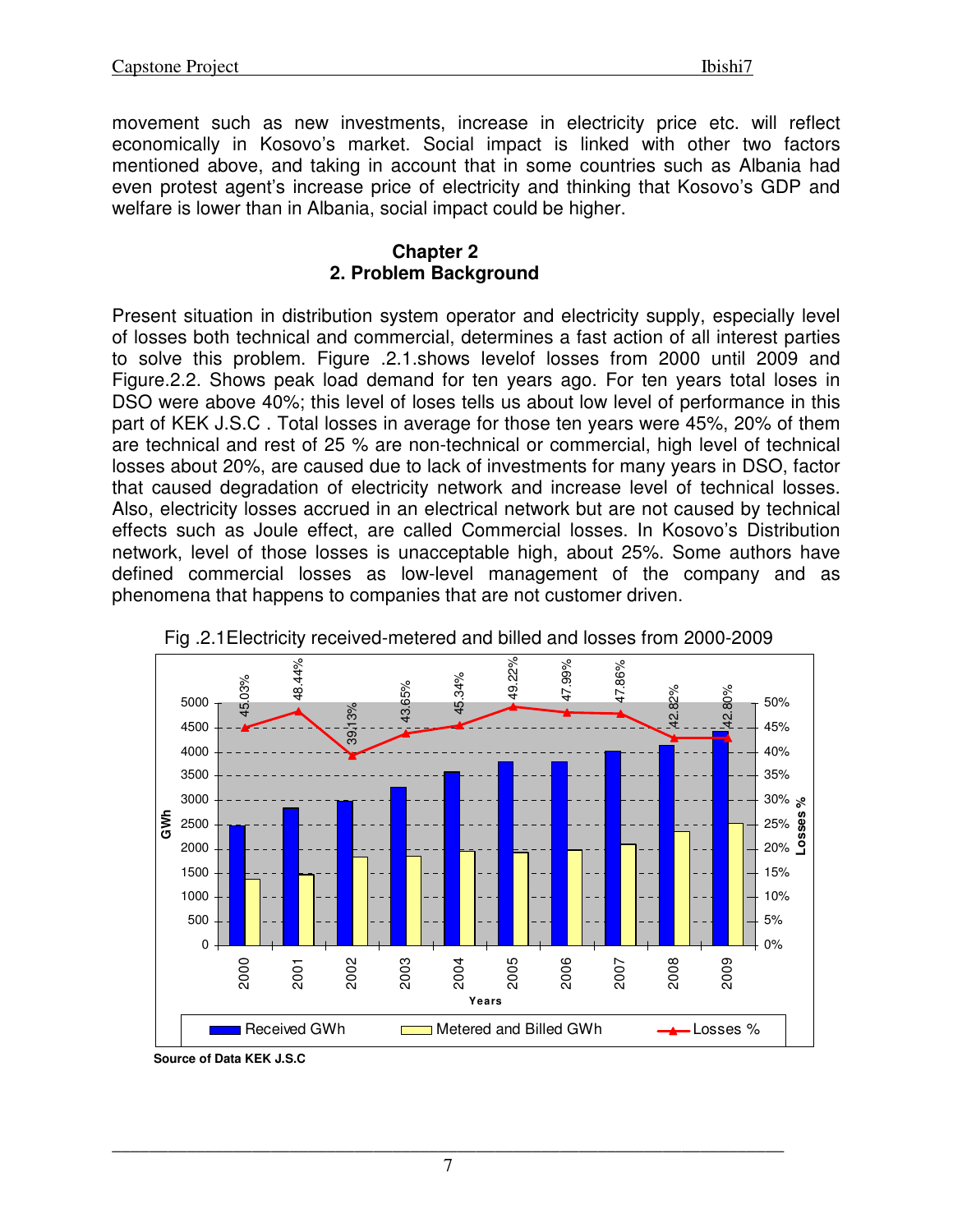



This level of losses causes chain effect because company had to increase electricity tariffs to cover cost of losses, as result higher retail price have taken place, with low level of services, price had been increased not because of increase in investments but because of cost of losses. In this way, level of satisfaction of the customers did not increase, and therefore, KEK j.s.c have been faced with high level of non payment of electricity bills and incredibly high level of bad debt.

## **2.1 Regional Experience**

Below are explained main events in some countries, from different part of the world, merely countries that have pass through process of transition and had been faced with almost the same problems to stabilize their electricity networks. Figure.1.3. shows level of loses in different countries, for year 2009. In some of those countries process of privatization have taken place and in some it has not yet taken place. Level of losses in any particular country shows the conditions of networks of those countries. Level of losses in Kosovo's DSO is the highest, and there is a lot of work that needs to be done to improve the performance of DSO and electricity supply. Furthermore, the experience of those countries and the lessons learned from them would help Kosovo's KEDS j.s.c to improve its present situation.

Source of Data KEK J.S.C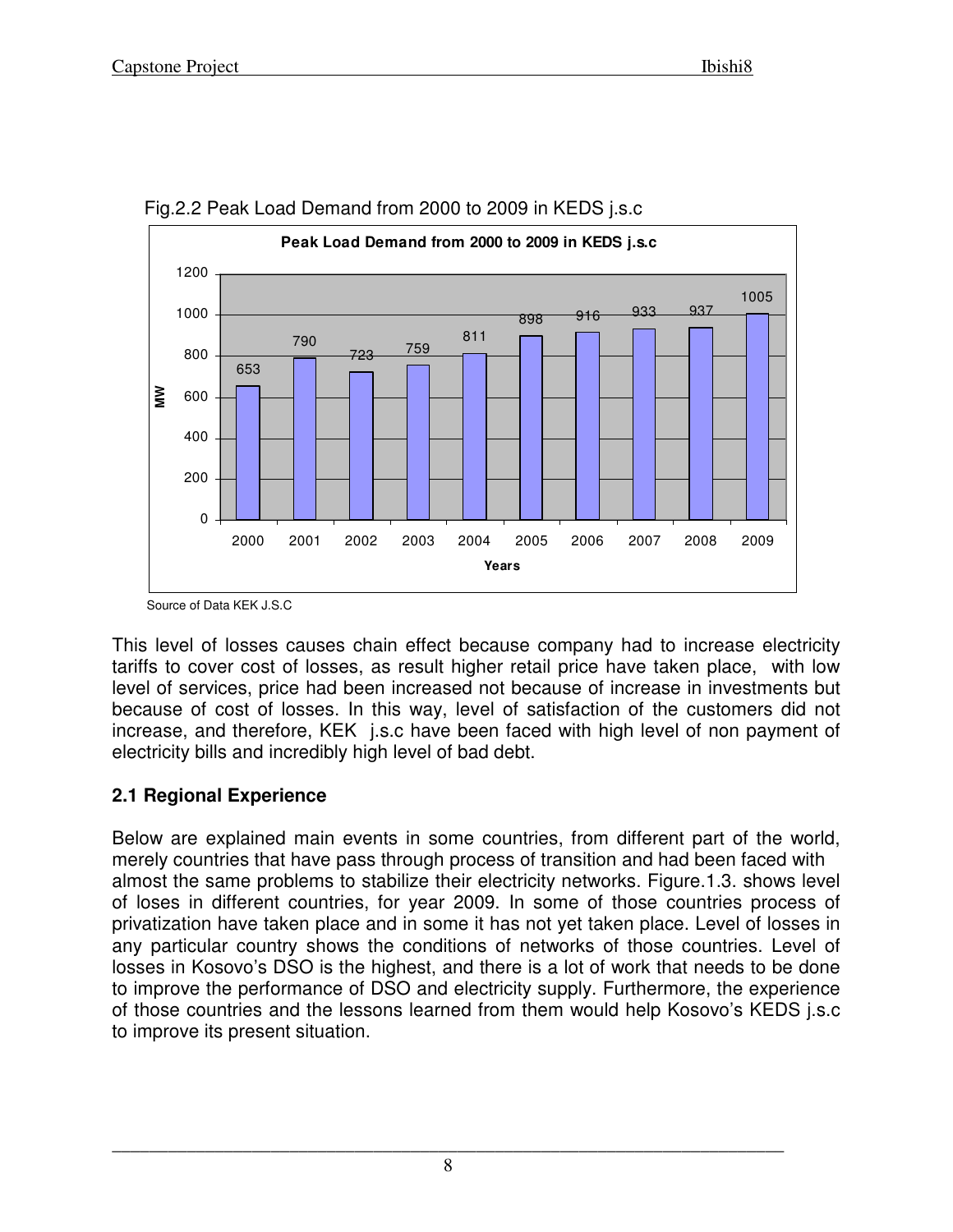



Source of data: www.erranet.org

# **2.2 Overall Energy structure in Kosovo**

There are many players in Kosovo's Energy market; the behavior of these players is regulated by Law on Energy, Law on Electricity and law on Energy Regulator, all approved by Kosovo's assembly in 2004.

Based in law of regulatory in 2004 was set up the Energy Regulatory Office (ERO) and in December 2004 was formed the Ministry of Energy and Mines.

Based on the current legislation and the treaty of Athena, the ITSMO (Independent Transmission System and Market Operator) was established in July 2006, which is also known as KOSTT j.s.c. It is important to mention that KOSTT j.s.c have been separated from the KEK j.s.c, part of which was before 2006.

Also, KEK j.s.c is an important actor in Kosovo's energy market, and currently it is responsible for coal production, electricity production, distribution of electricity, and electricity supply. There are many services within KEK j.s.c to support all this process from coal mines to the end users. Soon some parts of this company will be privatized, specifically Distribution Network and Electricity supply. How this process is going on, it will be described further in this capstone project. More importantly, there will be more explanations on how this process will be implemented from an economical and social impact, role of government and regulatory office, past and present situation of this part of the KEK j.s.c, and what is very important to all parties, the valuation of it.

# **2.3 Government's policy for energy sector**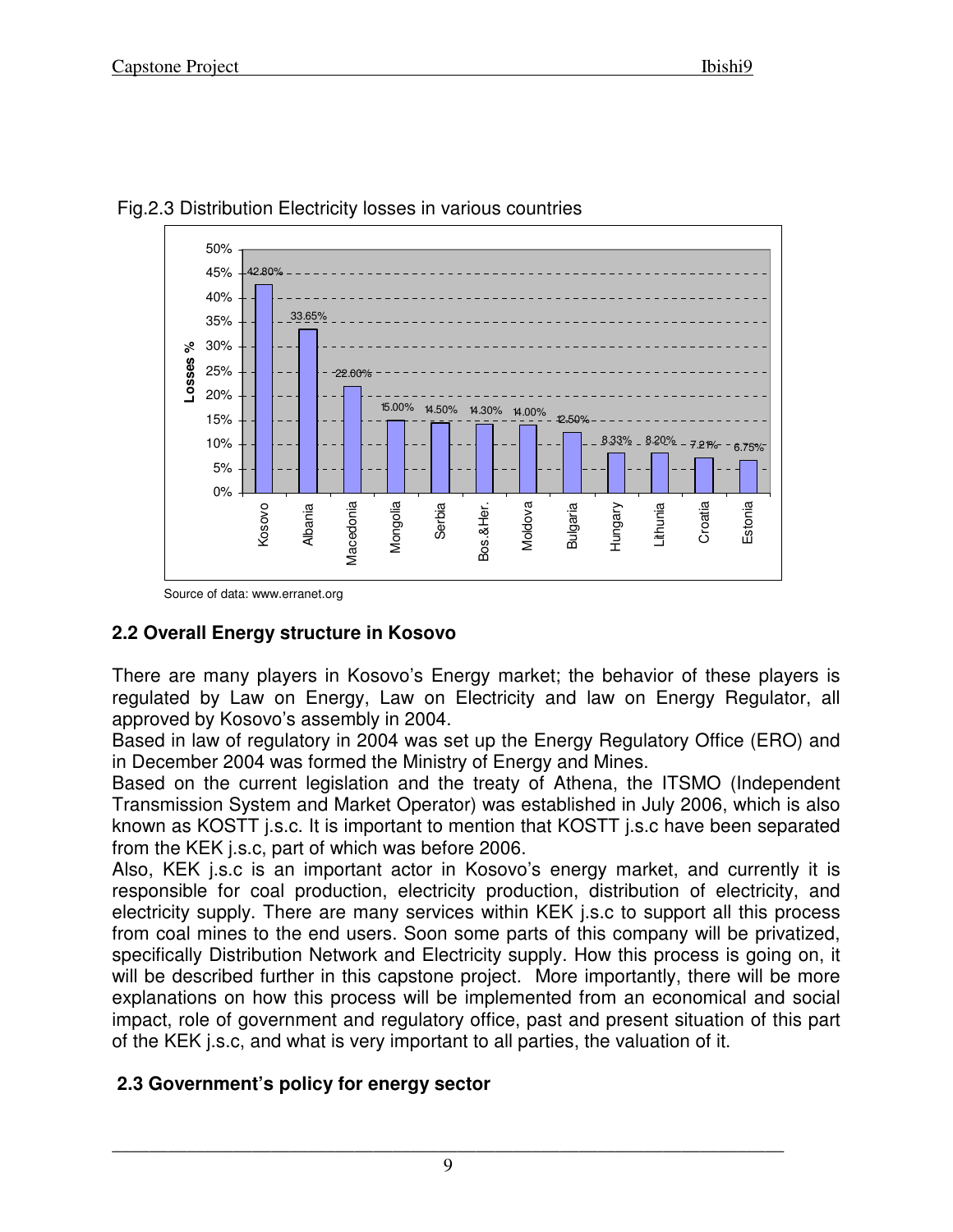Government is implementing its policy based in Law of Energy and Law of Electricity through Ministry of Energy and Mines and based on LPoE (law on publicly owned enterprises) through Ministry of Economy and finances.

Government, thorough Ministry of Energy & Mines is implementing politics and strategies for sustainable development of energy sector in Kosovo, to ensure continues supply with electricity for household customers and businesses. Also, the Ministry of Energy & Mines is responsible for new investments in sector of energy and creation of environment for those investments, according to laws of Kosovo and European directives.

# **2.4 Role of Energy Regulatory Office**

The regulator is an independent entity created by law on regulatory. ERO is responsible to issue and complete all the secondary legislation including tariff methodology in cooperation with foreign and local experts. ERO also is responsible to adapt a structure with the necessary number of people to monitor the implementation of this legislation by the licensees. Regulatory must act according to the law, to be independent and neutral in process of privatization.

Role of Regulatory in process of privatization is:

- Providing advice to the Government on its privatization strategy and energy policy
- Participating in preparation of the tendering documents
- Meeting with potential bidders
- Demonstrating its skills as regulatory

The Regulator's most important role in a privatization is to provide potential strategic investors with regulatory reassurance in three areas:

- Tariff
- Process
- Licenses

Detailed hierarchy of all players in the energy sector is showed below in fig.2.4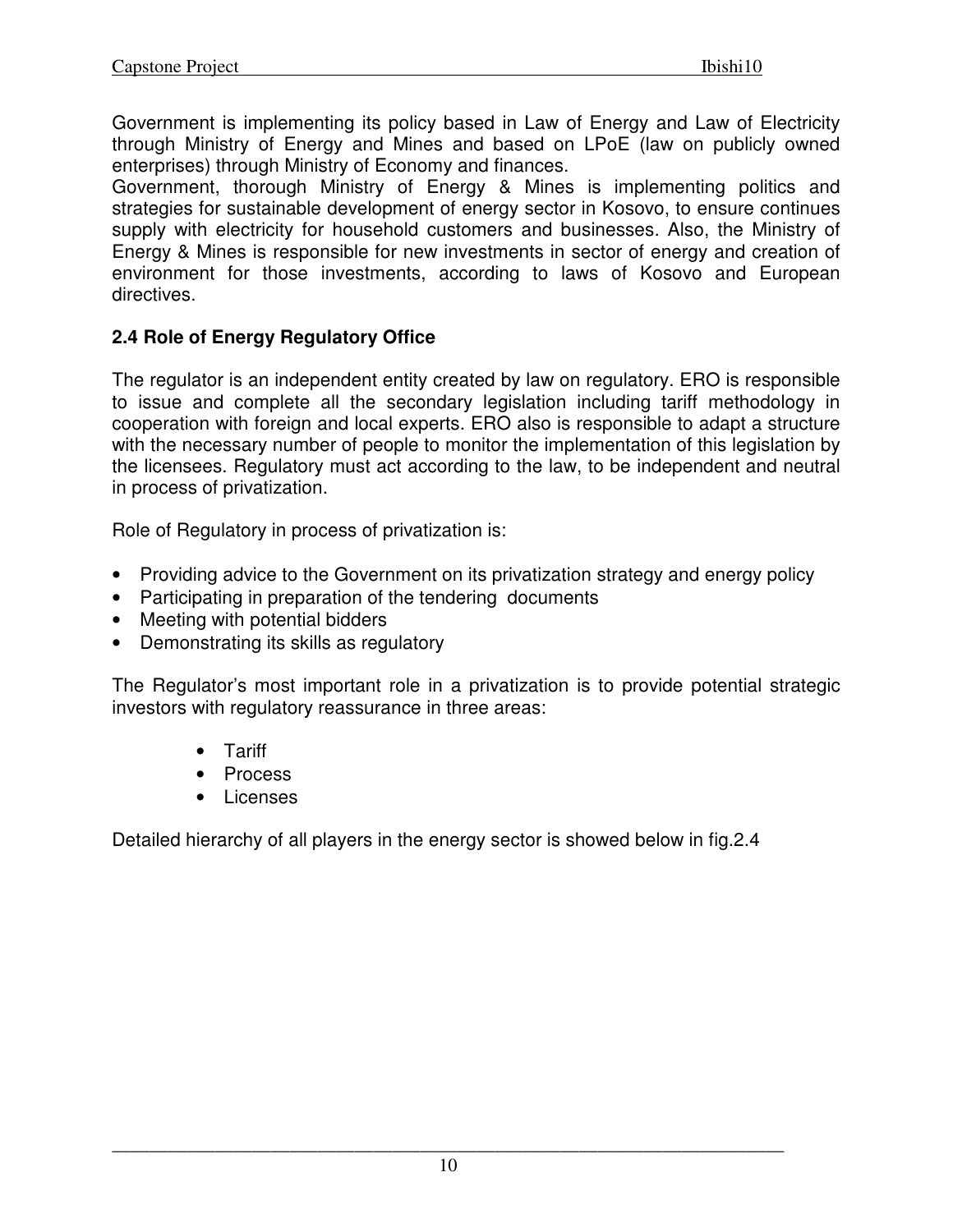

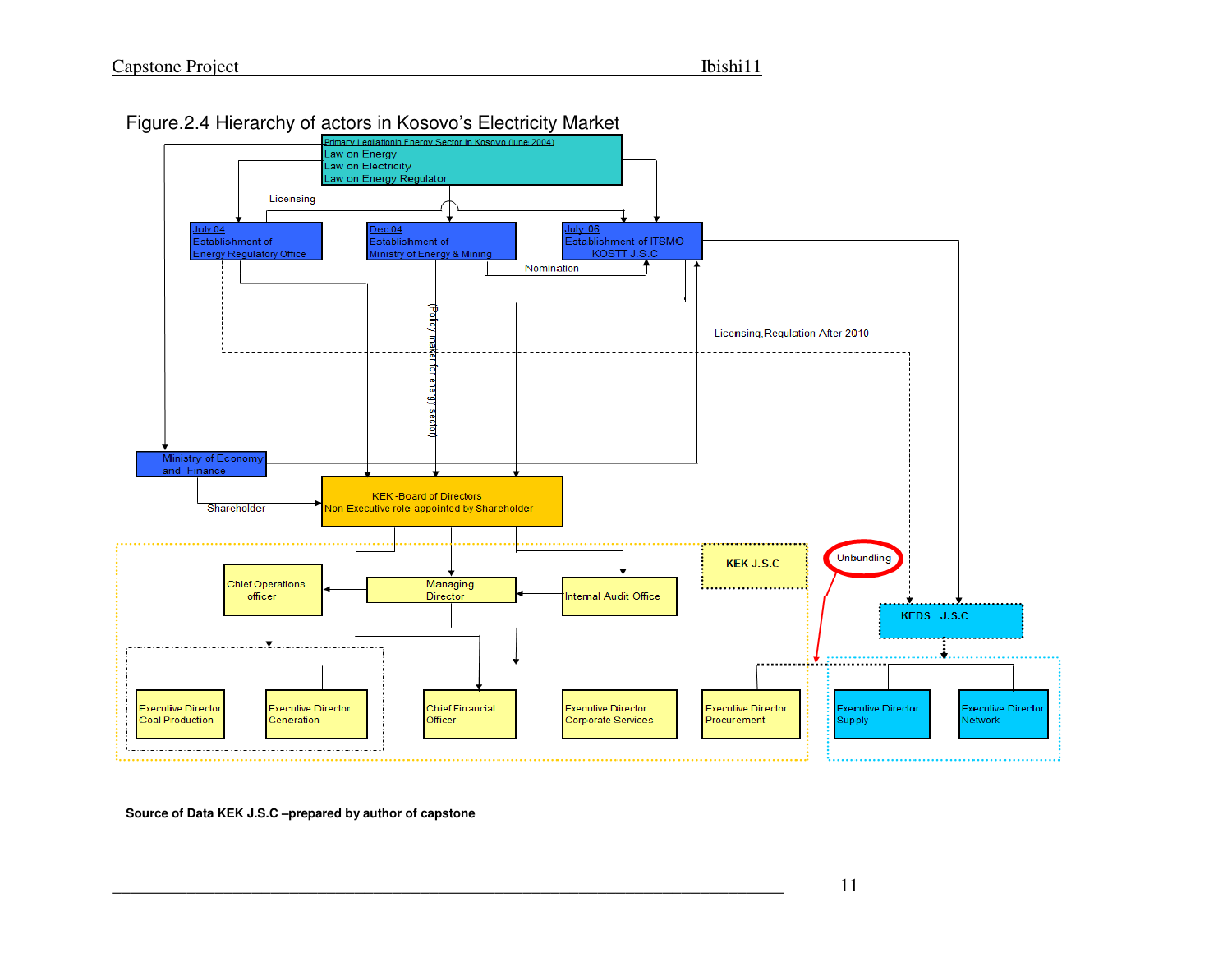# **2.5 KEDS J.S.C Asset**

As it is mentioned earlier in the second part of 2010, the privatization of the KEK's Distribution System Operator (DSO) and Electricity Supply, or KEDS j.s.c is going to take place.

There are three types of privatizations, [17]

a. Share issue privatization (SIP) - selling shares on the stock market

b. Asset sale privatization - selling the entire firm or part of it to a strategic investor,

c. Voucher privatization - shares of ownership are distributed to all citizens, usually for free or at a very low price.

Which of this type will take place in KEDS j.s.c ,it has yet to be decided, but before that about supply and specially about DSO ,and that is defining what are assets ,and what is value of those assets .As it is well known, the Electricity Supply have very small number of assets, comparing with DSO.

To count the number of assets in DSO already is going on a project, and most probably will be finished during first part of 2010, which will create opportunity for a fair privatization, hence all parties involved in this process will be satisfied.

In financial accounting, assets are economic resources owned by business or company Anything tangible or intangible that one possesses, usually considered as applicable to the payment of one's debts is considered an asset. Simplistically stated, assets are things of value that can be readily converted into cash -although cash itself is also considered an asset.<sup>[17]</sup>

As it is explained above there is a project going on KEK j.s.c to identify and evaluate the assets of DSO and Supply. Identifying assets is just a part of the process, valuations of them is another important issue. Some of the asset that those days is using DSO are donations ,some of them are more than 30 or 40 years old, hence assets that are more than 30 years old have very low or no value at all.

# **2.6 Human Resources**

An important issue during the process of privatization is humane recourses, number of employees and their professional skills are very important in this phase, because new owner of the DSO would need, more than anything, professional and skilled staff. Not having professional employees would create many troubles to the new owner and to the employees.

It is obvious that human capital is the most important asset and improving this asset is crucial issue to actual management with intention to improve actual level of services and increase the value of company, to prepare it for process of privatization.

This is particularly important for our organization, taking into account that the employee cost is the second highest cost in our operation and therefore in order to increase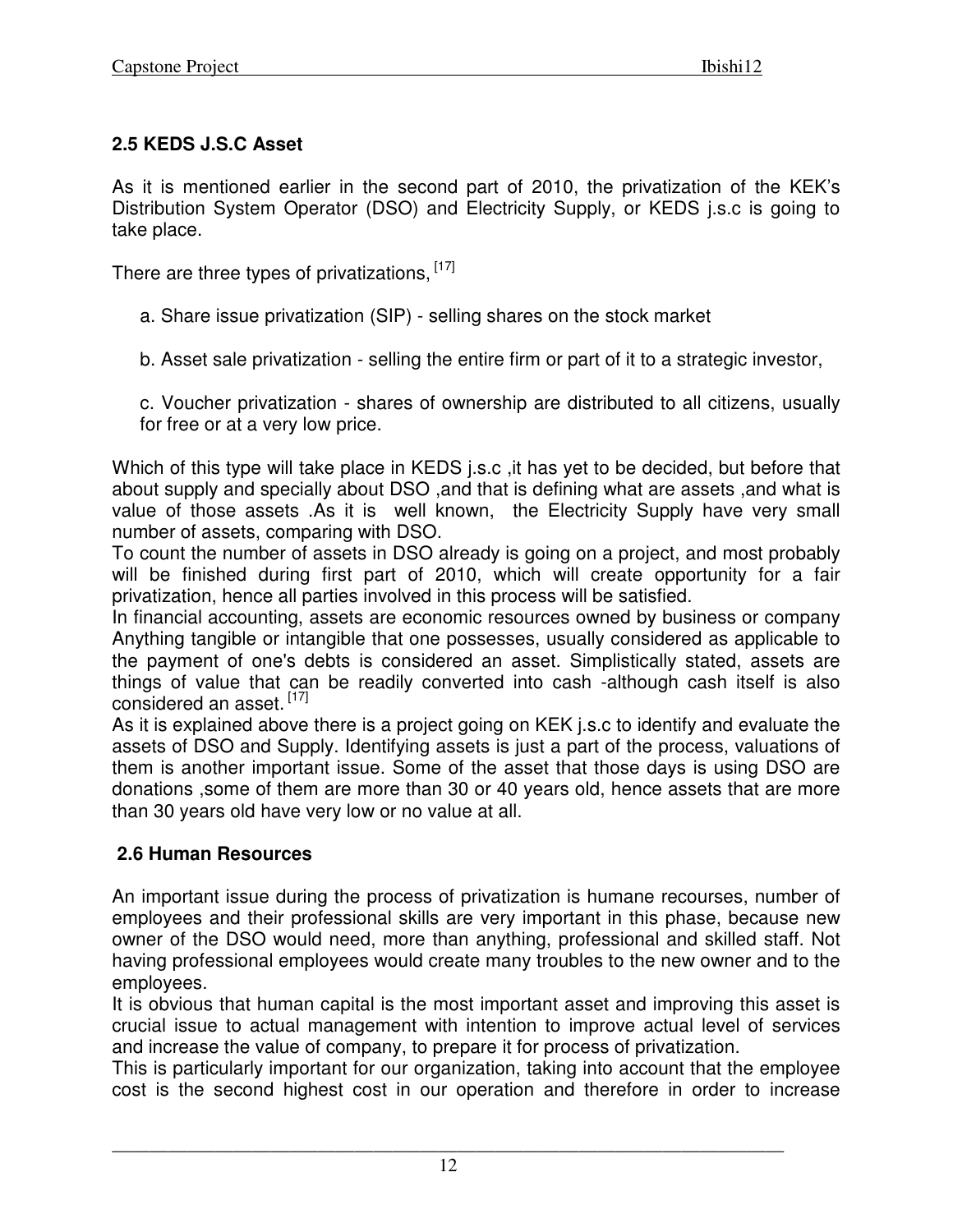efficiency and reduce the costs, management should improve strategy of the company in relation to our human capital.

At the present, management is not very effective at using our workforce to their full potential. Indeed, a survey on this subject showed some very distressing results, which include:

- Large portion of employees are not qualified for the posts they cover
- There is a lack of training and support for new employees
- The workforce does not feel valued or motivated

**`** 

- There are many talented and educated people that are doing simple jobs where their expertise are not utilized
- There is a perception that the work force is not selected on their merit and that there are elements of nepotism and political interference on the recruitment process
- There is no clear understanding of the expectation, goals or targets
- The work force is not flexible and adoptable to the changes of the market place, etc.

Obviously, this makes KEDS j.s.c services inefficient, not cost effective and the company vulnerable to market competition. Accordingly, it is essential that these issues are addressed and more adequate human capital strategy is adopted, including reviewing and restructuring our service operations.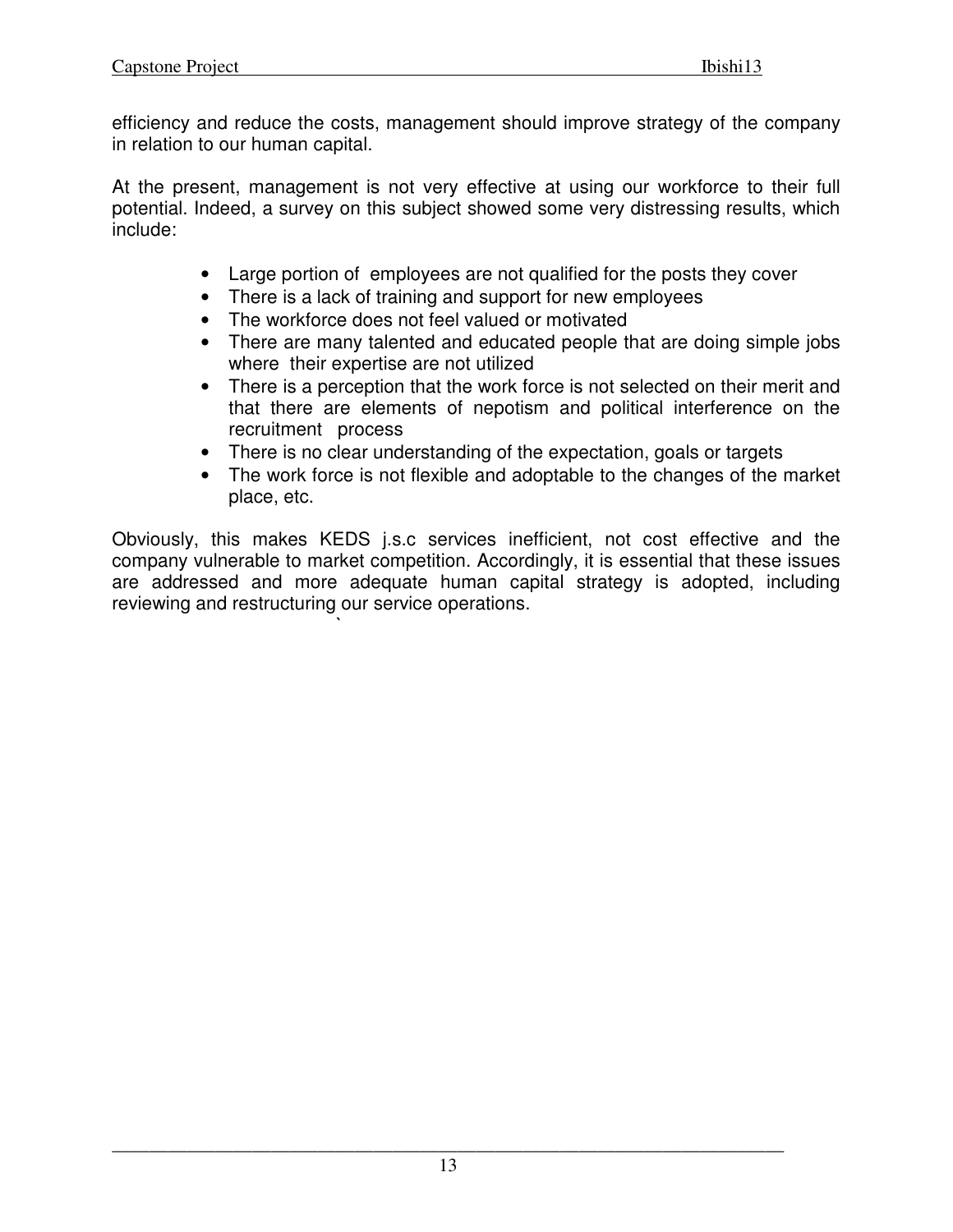#### **Chapter 3**

# **Privatization and regulation for Distribution network, and Cases of Privatization**

3. KEDS j.s.c Regulation and Cases of Privatization

The best way to solve the problem of privatization of the KEDS j.s.c, is to find an example in any part of the world, from privatization of electricity distribution network in any of those countries and/or combination of methodologies used in those countries, because there are many examples of privatization, for e.g. only in Latin America during 15 years there were 50 distributions privatized, and that all because of they low efficiency and effectiveness.[13]

3.1 Regulation by contract, a new approach, to privatize Electricity Distribution Network.

Following Several widely publicized setbacks, many investors are questioning whether private investments in electricity distribution are viable in most countries with emerging economies. Referring to different countries in which privatization already have take place, sometimes some consumers groups through NGO are opposed to distribution privatization. In fact, opposition is so strong that some governments are fearful of even using the word privatization. To make "non pain full" privatization in sector of electricity distribution, some observers have recommended regulation by contract as an alternative to regulatory independence .The essence of regulation by contract is prespecification, in one or more formal or explicit agreements. The application of this concept has yield different operational definitions. One definition is "regulation without regulator"[13]. The regulatory contract does not replace the regulator but substantially limits the regulatory discretion. In particular, it forces the regulator to set tariffs on specific formula rather then just general principles.

Particular emphasis is places on how certain key design elements, pass-trough of power purchase costs, foreign exchange fluctuation, technical and commercial loss reductions and obligations to serve –are dealt with in regulatory contract. Some private investors argued that there is an existing and working model in the power sector for regulation by contract. The regulatory contracts are more difficult to negotiate than numerous power purchase agreements (PPAs) because of large number of customer demand, high visibility of the retail price and the need for ongoing investments.

To be sustainable, regulation by contract must achieve three goals:

- 1. to protect customers from monopoly prices
- 2. prevent inferior quality of service
- 3. attract investors who will make the investments to provide better service and affordable prices.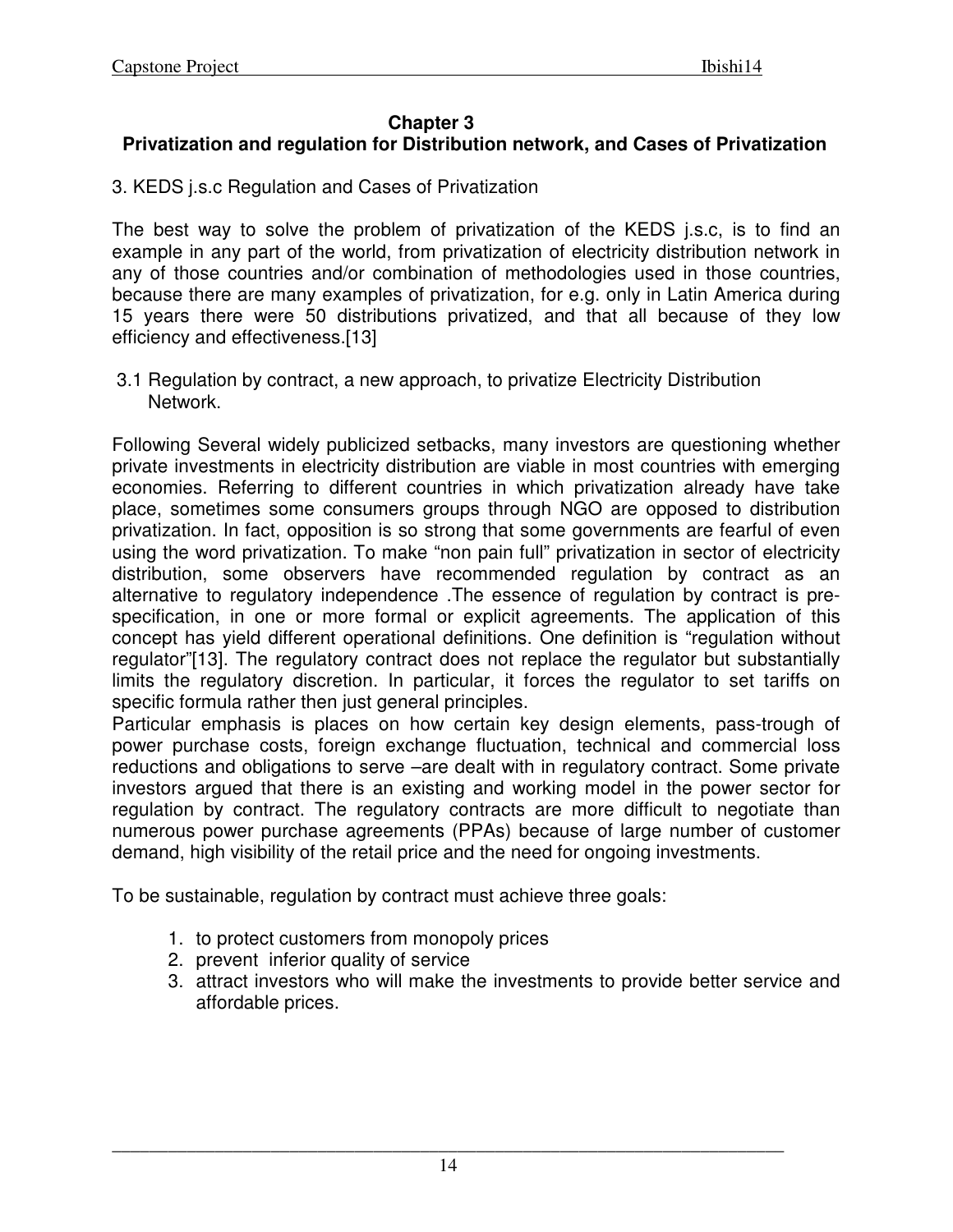• Georgia Case

The Georgian National Electricity Regulatory Commission (GNERC) was intensively involved in the privatization of Telasi. At the time of privatization, Telasi had Technical and commercial losses of up to 40% as a part of privatization negotiation and constricting process with the American firm AES. GNREC required that AES would make investments and take actions so the commercial losses would decrease. In Exchange, the company had a ten-year tariff extending to the year 2008. As result, the company made appropriate investments to reduce commercial and technical losses to approximately 10%. As part of the incentive to reduce commercial losses, AES was allowed to recover only the cost associated with technical losses in tariffs. Ultimately Georgia aimed to reduce combined technical and commercial losses to 10 percent. [14]

• India Case

Several Indian states have announced their intention to privatize their state – owned distribution systems. To achieve this goal, the World Bank has recommended that Indian regulators move to a form of "regulation by contract" for potential private distribution companies that would be more asking to what exist in Latin America and elsewhere". In India, this new regulatory system is called "performance-based multiyear tariffs" or "medium-term fixation" Like Latin America ,the key elements of the proposed system are 1)automatic pass-through of cost elements that are largely beyond the distribution entity's control (such as power purchases and taxes) and 2) indexing and efficiency targets for cost elements that can be controlled (such as losses and labor cost).A newly proposed national electricity low seems to encourage its adoption .But even if Indian state electricity commissions were to replace their current annual cost-ofservices system with multi-year price or revenue cap ,there would still remain a major problem of regulatory credibility.[13]

## 3.2 Sharing of the Risk

Many disagreements in designing the regulatory contract have to do with whether the company, its customers or the government should bear particular risk. From the potential bidder's perspective, the allocation of risk in the "regulatory contract" will ultimately affect one of three things:

- a) the price that it can charge,
- b) the cost that it can cover, and
- c) the quality of electricity that it can sell. [13]

Further on there will be described the type of the risk that is more common of an Electricity Distribution company.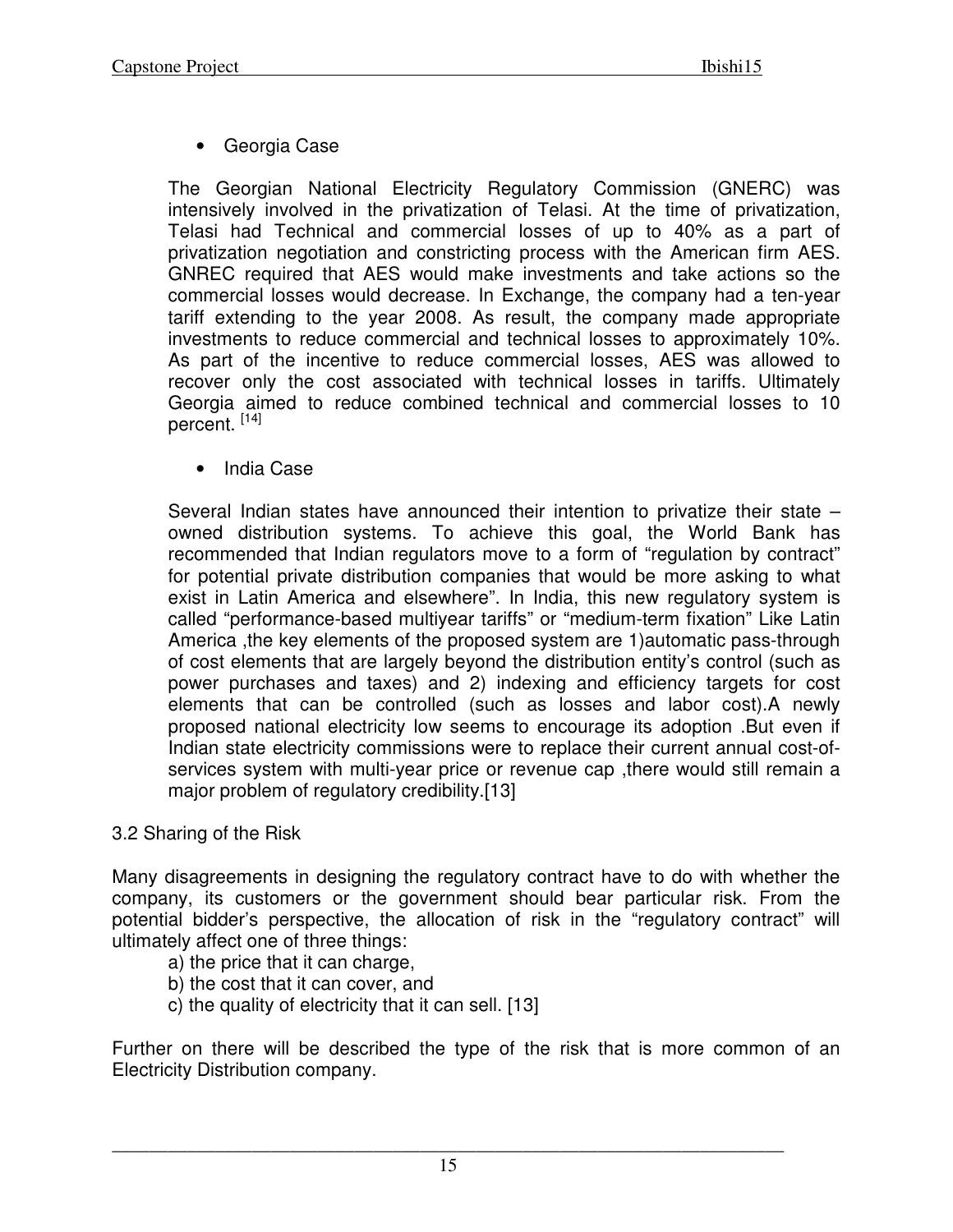- Pass-through of power-purchase costs. This issue is very important for new potential owner because partial or delayed pass-through of power purchase costs could bankrupt a distribution company because those costs usually constitute 50% to 80 % of its total costs. For this reason, most private investors seek total and automatic pass-through of all powerpurchase costs, arguing that such costs are largely beyond their control. In contrast, regulators generally fear that automatic pass-through will lead to corruption and inefficiency and therefore, they want the company to bear some risk of non-recovery trough benchmark or some other regulatory mechanism.
- Loss reduction targets. The quantity of power-purchase that the regulator will allow the KEDS j.s.c to recover in tariffs depends largely on level of technical and commercial losses on the Electricity Distribution Company that is agreed to be acceptable. Currently the level of losses in Electricity Distribution Network is 42%, which is quite high to be covert in tariffs, so the key question is: what should be initial level of losses that could be covered in tariffs settings? And how quickly can losses be reduced? The answers to those questions determine how the cost of losses is allocated between customers and company. Privatized distributions companies have been very successful in reducing losses. This has largely been due to a high degree of motivation and control over employee and support from government.
- Obligation to supply. The obligation to serve has often failed in state owned systems because of lack of money, ongoing political interferences in operating and investment decisions, and perhaps most important, lack of performance based salary incentives. In designing the regulatory contract for the new private owner, the key question to ask is: Who must be served? What are the initial and phased technical and commercial standards for service? What are the penalties if the company fails to meet those standards? Are excuses allowed?

## 3.3 Dealing with Disputes

A distribution utility can be involved in many disputes. The three p types of disputes are those (1) between the distribution company and its customers,(2)between the distribution company and (3) other industrial actor, and between the Distribution Company and regulator. The capstone focuses on disputes between customers in some problematic parts of Kosovo and company, and between the Distribution Company and regulator over either the substance of the regulator's decision or the process by which the regulator reached those decisions.

To solve disputes between new distribution utility and customers in some part of Kosovo, specifically in northern part of Kosovo, the government must be involved because without governments help the new electricity distribution company cannot operate. This is a pure political impact in process of privatization .Regulation by contract is a positive factor in this case, because Kosovo's government and new owner must specify all the roles and responsibilities in a contract, and more specifically how the new owner of Electricity Distribution Company is expected to solve problems with its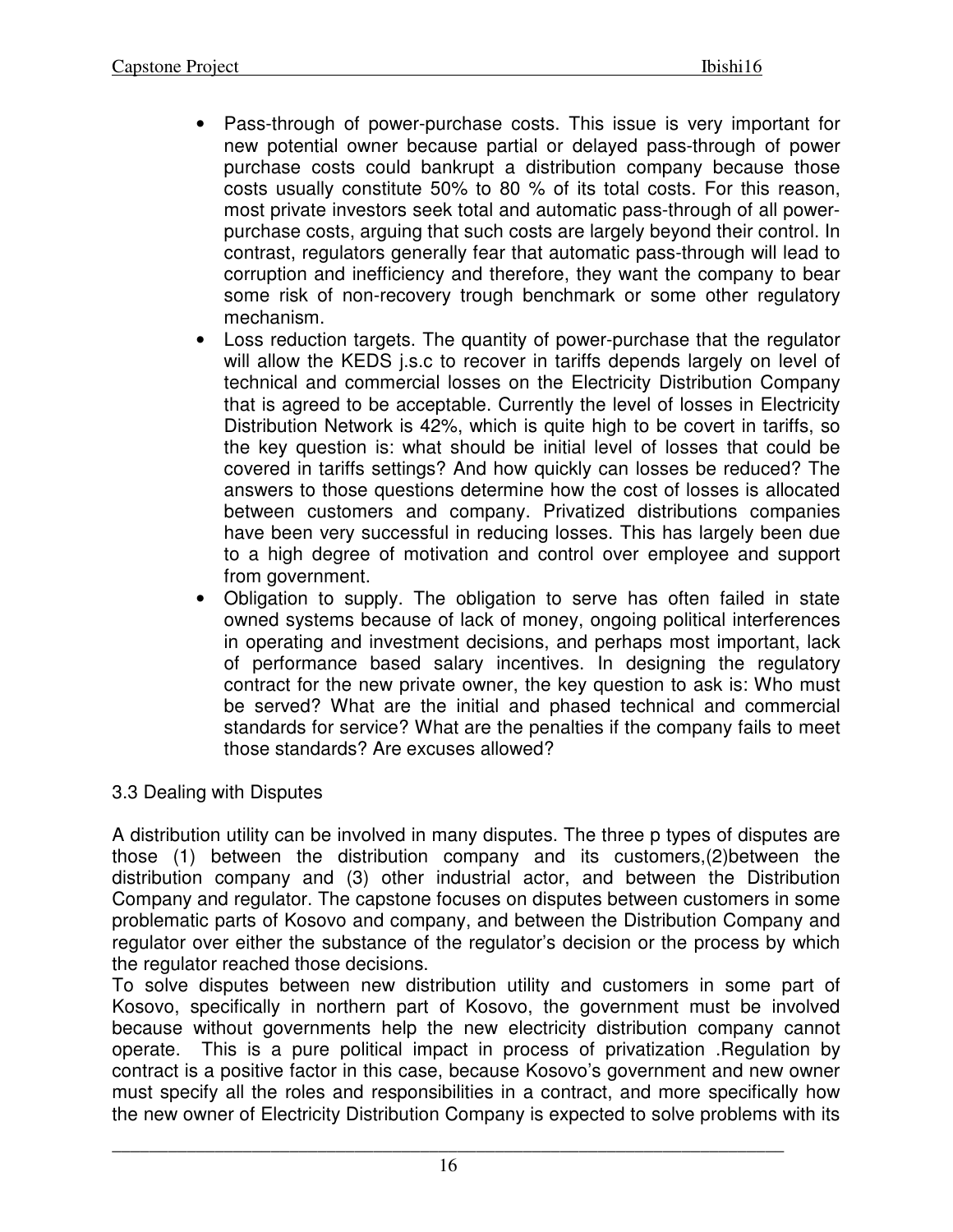customers in all the regions in Kosovo on issues such as non-payment of electricity bills, electricity theft, etc. All these problems must be described and regulated by contract between new owner from one side and government from another side. Regulations of all those issues by contract will mitigate risk and clarify what level of risk bears each side: government, customer and new owner. There are different approaches for solving the disputes:

- The local court system. Local court system generally deals with regulatory disputes because they have an objective point of view and fight corruption.
- International arbitration. This is necessary and appropriate backstop for regulatory disputes in countries with no record of accomplishment for impartial resolution of such disputes. But it is best used as a last resort for dealing with disputes. Its principal value is derived from the simple fact than it exists, even if it is never used.[13]
- Mediation. Alternative Dispute Resolution (ADR), of which mediation is the most common form, typically involves the facilitation of structured efforts (e.g., expert panels and mediation) by the parties to settle dispute for themselves without going to a local court. However, no binding resolution can occur unless and until an agreement is reached and committed to writing. In general, it does not work for regulatory disputes because regulators have little or no incentive to enter in mediation.[13]
- Expert Panel. To adopt expert panel for regulatory contract, the distributor must have the unilateral right to convene the panel, and there must be an effective mechanism for enforcing the experts' decision. One promising hybrid technique is to create a standing expert panel that can act as a both an expert fact-finding panel and arbitration panel.[13]
- A specialized appeals tribunal. The real world experience with special appeal tribunals in most countries has generally been positive. They tend to produce quick, well-informed, inexpensive decisions, and can be created without having to reform the existing court system.[13]

3.4 Athens Treaty Establishing the Energy Community on 2005

The Parties, being -The European Community on the one hand, and the following contracting parties on the other hand:

• The Republic of Kosovo, the Republic of Albania, the Republic of Bulgaria, Bosnia and Herzegovina, the Republic of Croatia, the former Yugoslav Republic of Macedonia, the Republic of Montenegro, Romania, the Republic of Serbia [19]

Resolved to establish among the parties an integrated market in natural gas and electricity, based on common interest and solidarity,

Considering that, this integrated market may involve at a later stage other energy products and carriers, such as liquefied natural gas, petrol, hydrogen, or other essential network infrastructures.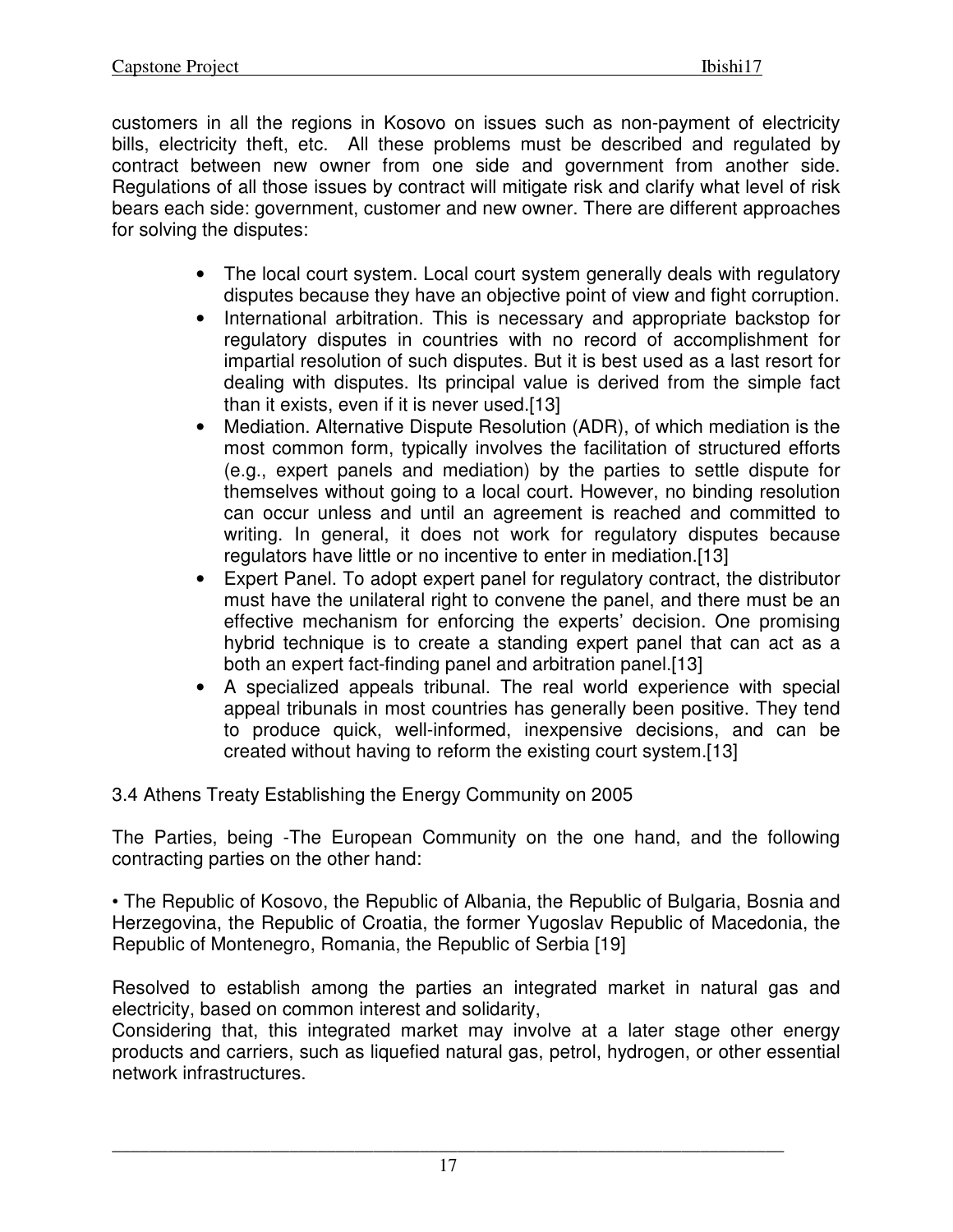Determined to create a stable regulatory and market framework capable of attracting investment in gas networks, power generation and transmission networks, so that all Parties have access to the stable and continuous gas and electricity supply that is essential for economic development and social stability,

Determined to create a single regulatory space for trade in gas and electricity that is necessary to match the geographic extent of the concerned product markets,

This treaty and the Athens process that preceded it are "text book" examples of an initiative that:

- 1. fosters regional co-operation;
- 2. Expedites integration into the EU through adoption of EU acquits; and
- 3. Has demonstrated excellent donor co-ordination and co-operation.[19]

Taking this opportunity to highlight the excellent leadership role-played by the European Commission and in particular it's Directorate General for Transport and Energy since the launch of this initiative.

The Stability Pact's role in this initiative has been to complement the European Commission's leadership by generating political consensus among the SEE countries and promoting the process to the international business community potentially a valuable source of expertise and finance for the region.

Apart from specific political interventions in SEE and with EU Member States, we have held high level meetings with Senior Advisers to SEE Prime Ministers and organized information seminars for SEE parliamentarians, who will, after all, have to ratify this treaty.

With the signing of the Treaty the role of member states will evolve somewhat. Member states will continue to work with parliamentarians on this issue and to highlight opportunities to the private sector. But also seek to focus attention on the potential socio-economic impact of this Treaty. Encouraging both the countries of the region and the international community to develop and implement suitable policies and programs that can help limit the possible negative impact in areas such as restructuring of companies and tariff reform.

All of us here today have a role to play in ensuring that the progress that have been made to date results in the further stabilization of SEE, provides much needed sustainable economic growth and expedites SEE's integration into European structures. Make no mistake, this treaty is a highly ambitious one  $-$  it sets high standards for SEE to reach and short deadlines for action. Therefore, member states cannot sit back and think that the job is done once the signatures have been placed on the document. In fact, member states should probably work even harder! [19]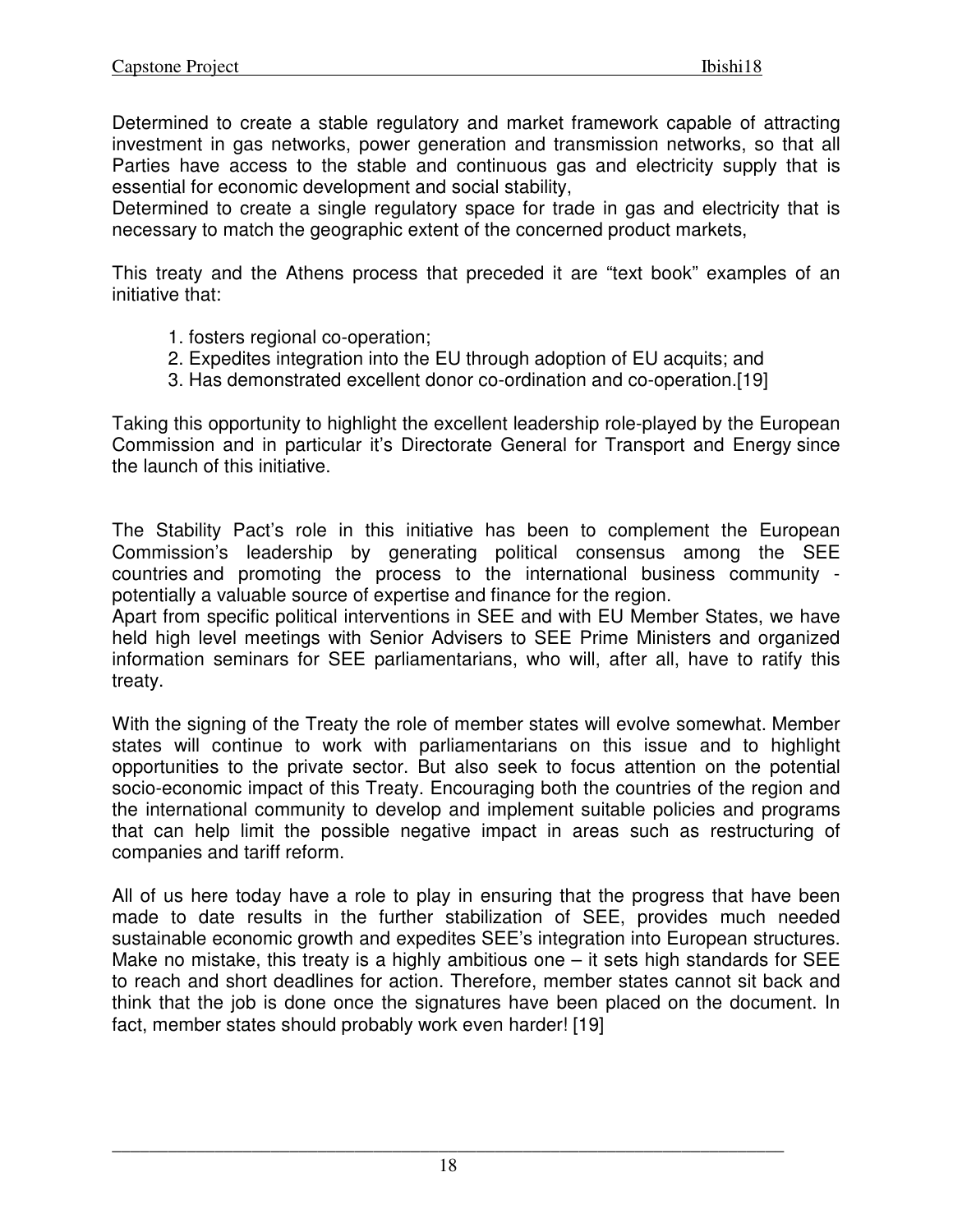Provision of Energy to Citizens

Article 31

The Energy Community shall promote high levels of provision of Network Energy to all its citizens within the limits of the public service obligations contained in the relevant acquit communitarian on energy.

Article 32

For this purpose, the Energy Community may take measures to:

- (a) Allow for the universal provision of electricity;
- (b) Foster effective demand management policies;
- (c) Ensure fair competition.

Article 33

The Energy Community may also make Recommendations to support effective reform of the Network Energy sectors of the Parties, including inter alia to increase the level of payment for energy by all customers, and to foster the affordability of Network Energy prices to consumers.

The Regulatory Board

Article 58

The Regulatory Board shall:

- (a) Advise the Ministerial Council or the Permanent High Level Group on The details of statutory, technical and regulatory rules;
- (b) Issue Recommendations on cross-border disputes involving two or More Regulators, upon request of any of them;
- (c) Take Measures, if so empowered by the Ministerial Council;
- (d) Adopt Procedural Acts.

Subject to paragraph 2 below and Article 24 of this Treaty, each Contracting Party shall implement within twelve months of the entry into force of this Treaty:

Each Contracting Party must ensure that the eligible customers within the meaning of the European Community Directives 2003/54/EC and 2003/55/EC are:

(i) From 1 January 2008, all non-household customers; and

(ii) From 1 January 2015, all customers. [19]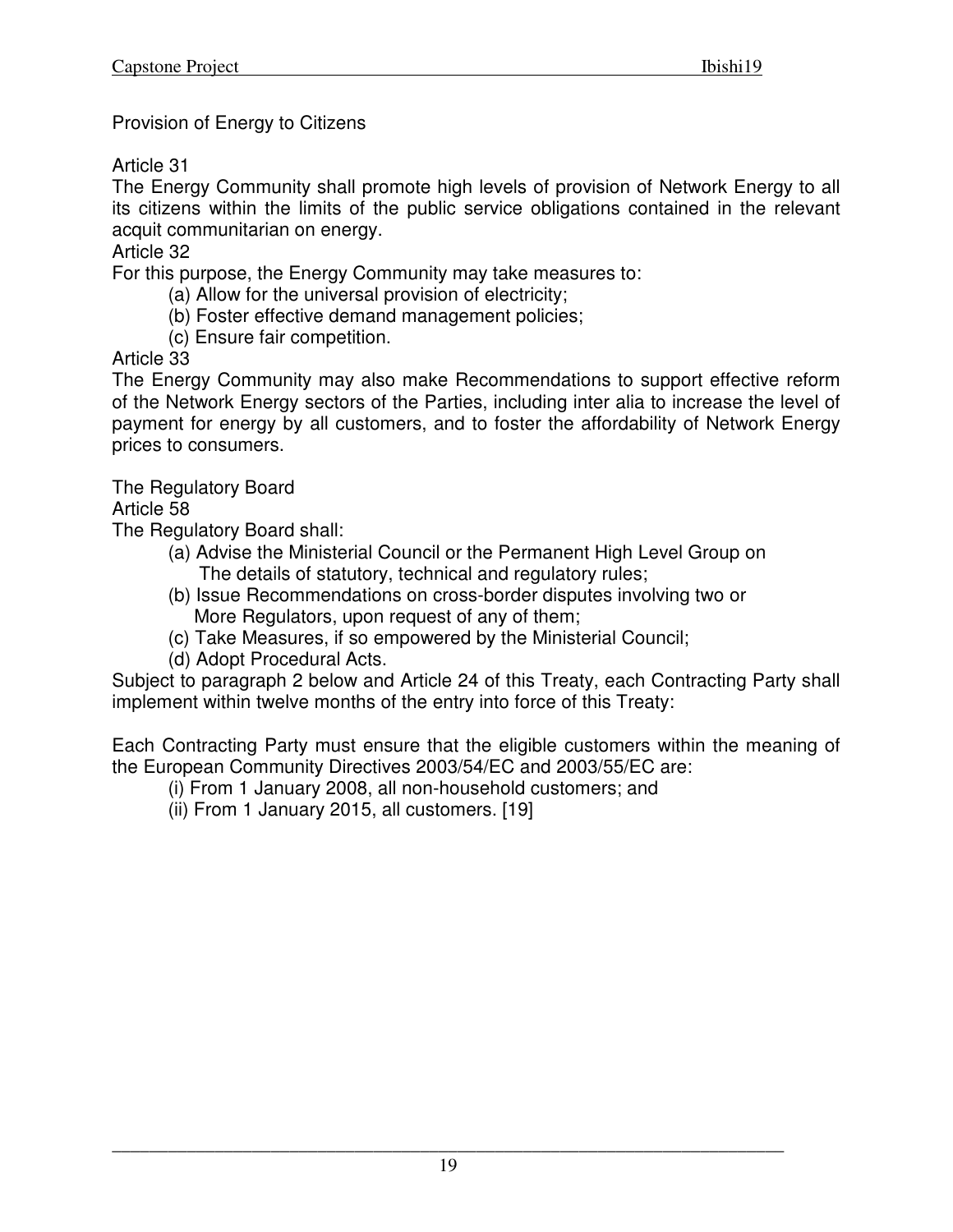#### **Chapter 4 Economic and Electricity Demand Growth**

4.1Electricity demand Growth

After research and data collection has been initiated on different issues, such as Peak load demand, Electricity Billed, Electricity Received, Losses, number of Customers, Collection Rate, and Accumulated Receivables that are shown in Table 4.1, there is an analysis on data that could help all interest parties during process of privatization. The trends for Electricity demand growth is shown in Figure 4.1.1 and in Figure 4.1.2 is shown Peak Load Demand growth.



 Figure 4.1.1Electricity consumption from 2000 to 2009 & Electricity Demand Forecast from 2010 to 2020

Source of data: KEDS j...s.c, forecasts are done by author of capstone

In Figure 4.1.1. is shown the consumption of electricity in the distribution network from 2000 to 2009 and two forecasts, which most probably will happen in the future. First forecast follows exponential function (y =  $2591.9e^{0.0606x}$ ) of increase of consumption during ten pas years, and second forecast is starting from 6.5 % in firs year and continue with slight decrease to reach level 3.5% in 2020. Such consumption of electricity could fall slightly because of use of alternative types of energy; Kosovo's electricity market could be fed up with electricity and decrease of consumption of electricity due to non-ability of roughly 60% of customers to misuse it. This because of high performance of new private company to take control over electricity consumption.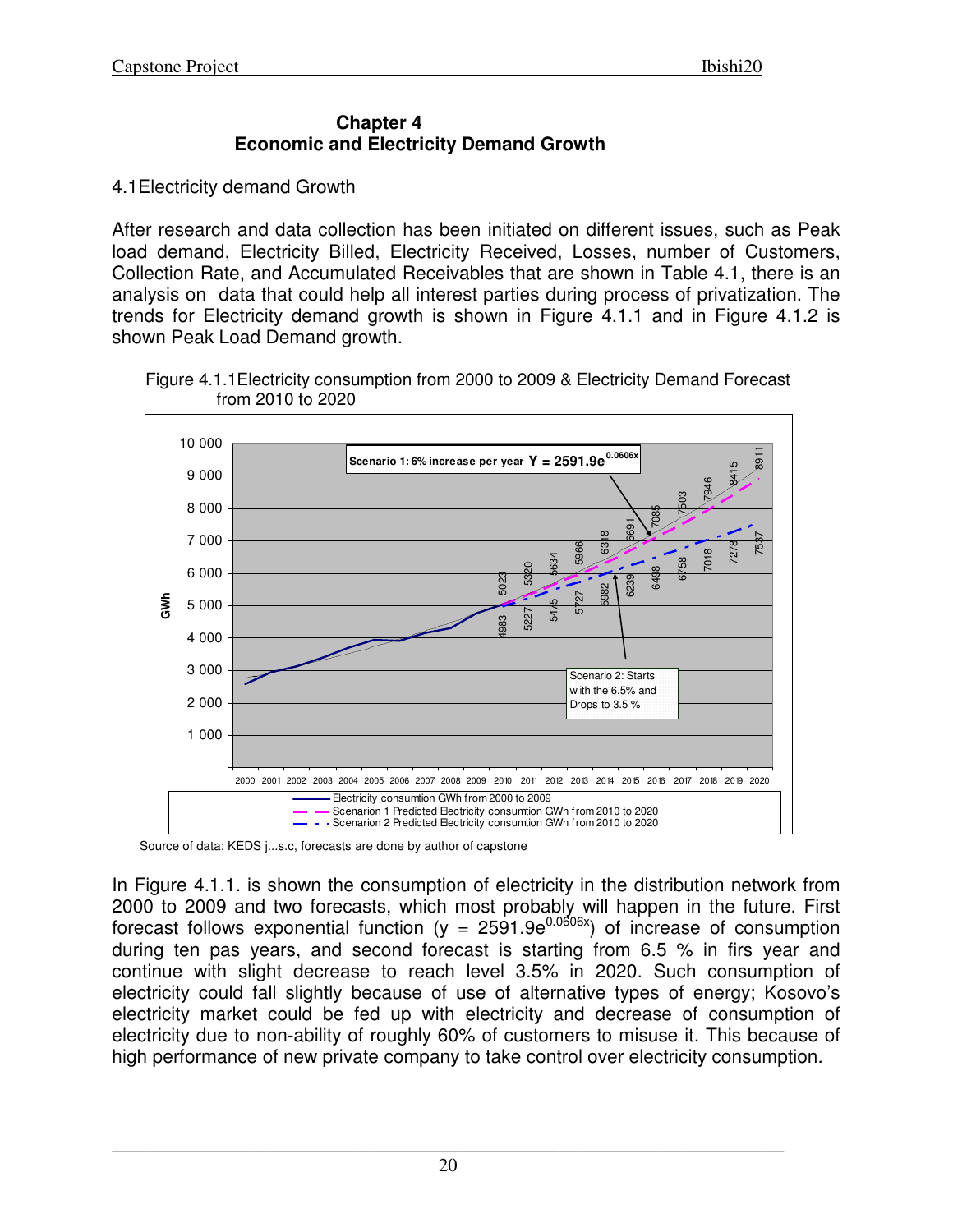

 Figure 4.1.2 Peak Load Demand from 2000 to 2009 & Peak Load Demand forecast from 2010 to 2020

Source of data: KOSTT j..s.c, forecasts are done by author of capstone

Peak load demand is in slight increase, average incremental increase was 42 MW per year, in past 10 years. In figure 4.1.2 is shown this peak, and two forecasts, that most probably are going to happen in next ten years. Firs one is high scenario, or increase 6% per year and second one peak load demand is predicted in that way that should follow increase in peak load demand from previous years, by exponential equation  $v=661.34e^{0.0425x}$  or 4.9% increase per year.



Figure 4.1.3. Collection rate and accumulated receivables from 2000 to 2009

**Source** of data:KEDS j.s.c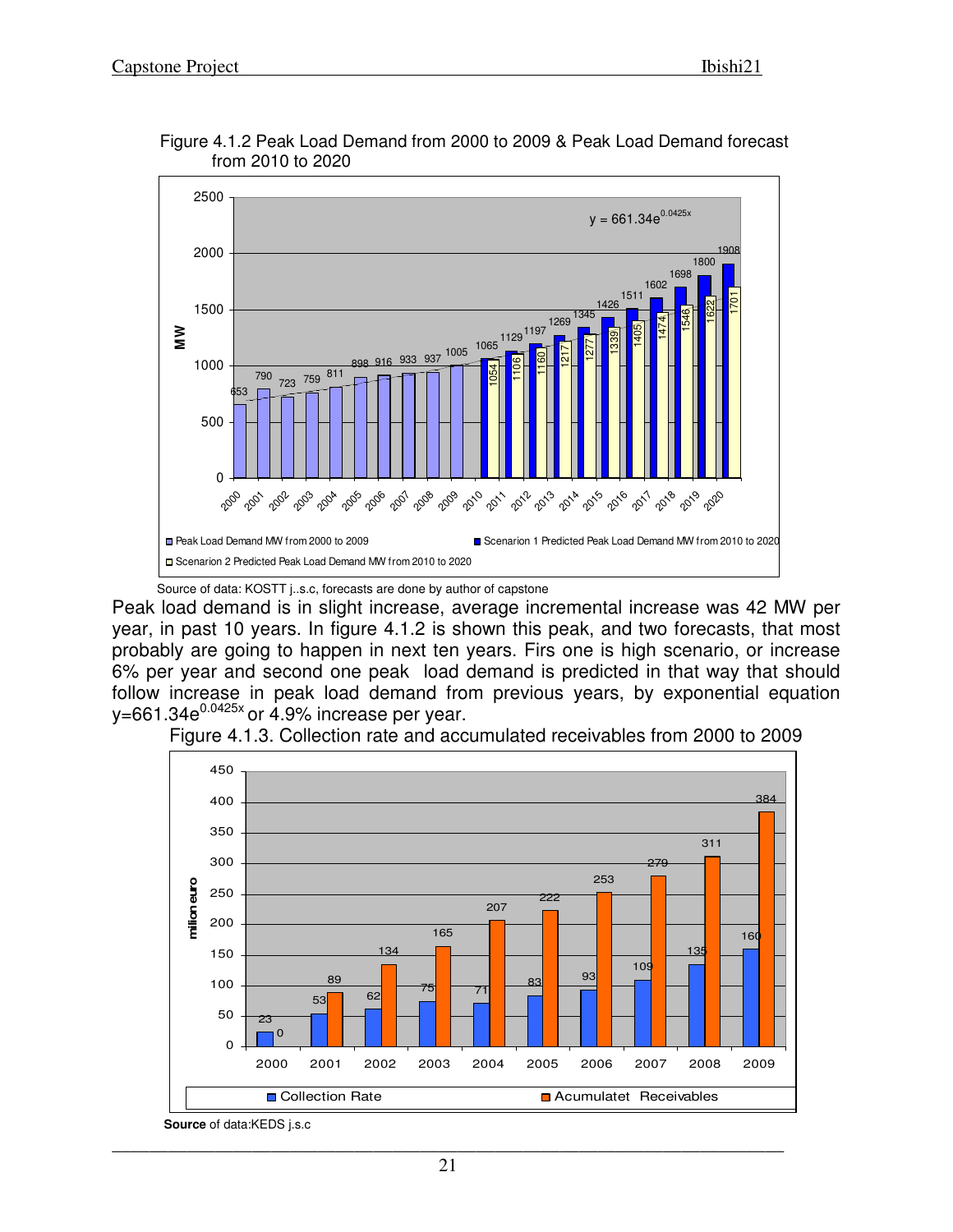Collection rate especially during recent years have had a dramatic increase, it is very encouraging trend, however the biggest concern now is fact that collection rate is followed by high increase of level of the accumulate receivables, or bad debt. It causes many economical and financial difficulties. With such high level of non-payment of electricity bills, company has many difficulties to be financially viable, because as it is well known distribution and supply with electricity is very costly, including fact that company needs to import amount of electricity to cover peak load demand of electricity. In figure 4.1.3 are shown the amount of accumulated receivables and collection in the KEDS.j.s.c ,from 2000 to 2009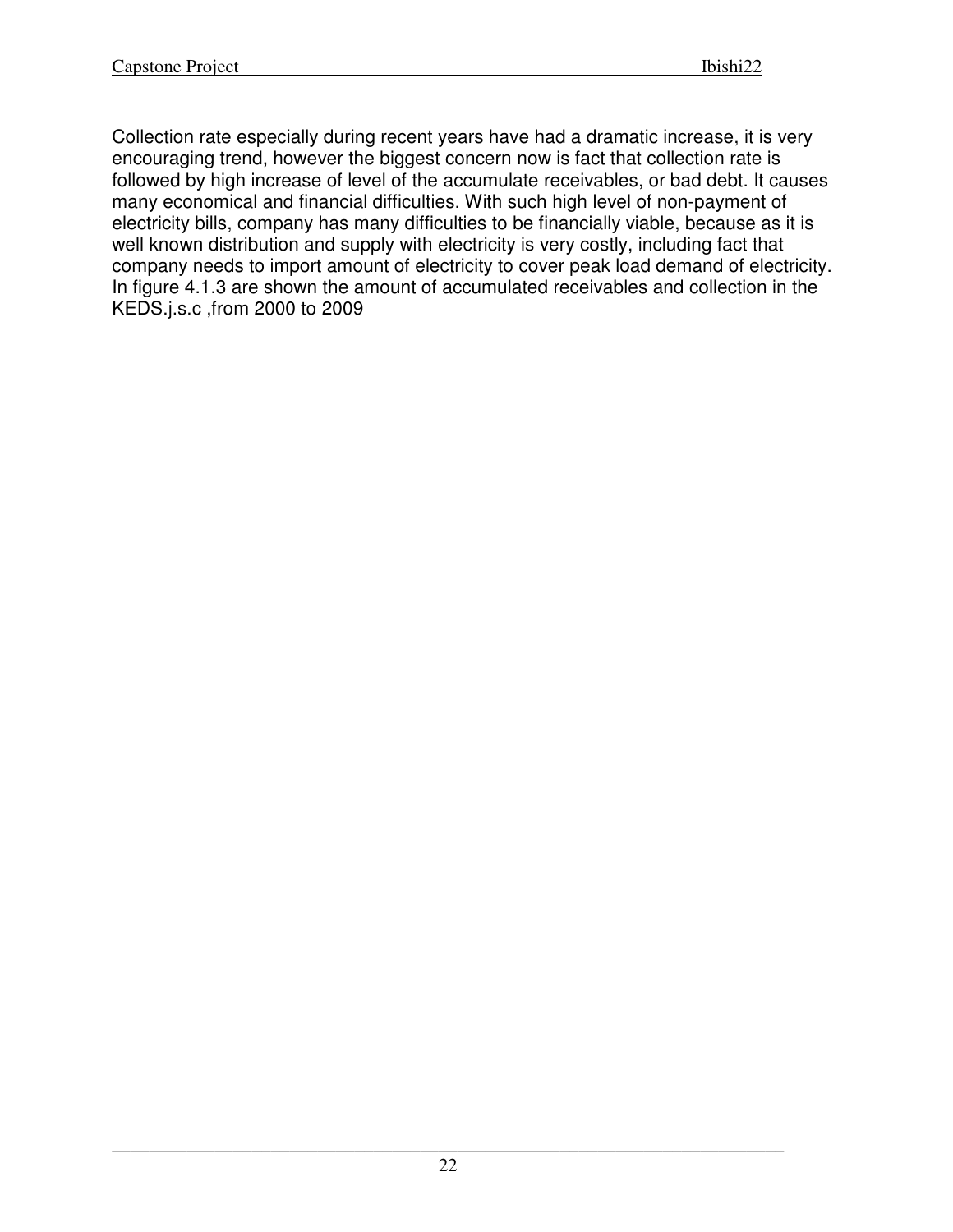|                            | Table.4.1 Data for peak load demand, Consumption of Big Customers, Electricity Received and Billed, losses, Number of<br>customers Collection Rate and accumulated receivables |                       |             |              |                |              |              |              |         |         |         |         |
|----------------------------|--------------------------------------------------------------------------------------------------------------------------------------------------------------------------------|-----------------------|-------------|--------------|----------------|--------------|--------------|--------------|---------|---------|---------|---------|
|                            |                                                                                                                                                                                |                       |             |              |                |              | Years        |              |         |         |         |         |
|                            |                                                                                                                                                                                | Unit                  | 2000        | 2001         | 2002           | 2003         | 2004         | 2005         | 2006    | 2007    | 2008    | 2009    |
|                            | Peak Load Demand                                                                                                                                                               | MW                    | 653         | 790          | 723            | 759          | 811          | 898          | 916     | 933     | 937     | 1032    |
|                            | Ferronickel (connected in 220 kV)                                                                                                                                              | GWh                   | N/A         | $\mathbf{2}$ | $\overline{4}$ | $\mathbf{2}$ | $\mathbf{1}$ | $\mathbf{1}$ | 3       | 122     | 390     | 460     |
|                            | Sharrcem (Connected in 110 kV)                                                                                                                                                 | GWh                   | N/A         | N/A          | N/A            | 46           | 41           | 40           | 48      | 52      | 63      | 63      |
| Big<br>Customers           | (Connected in 110 kV)<br>Trepca                                                                                                                                                | GWh                   | N/A         | 44           | 37             | 20           | 18           | 16           | 24      | 21      | 21      | 21      |
|                            | Mines<br>(Connected in 110 kV)                                                                                                                                                 | GWh                   | 86          | 66           | 96             | 82           | 87           | 85           | 74      | 74      | 105     | 253     |
| and losses                 | Electricity Received by KEDS j.s.c                                                                                                                                             | GWh                   | 2 4 8 0     | 2828         | 2 9 9 0        | 3 2 7 8      | 3579         | 3801         | 3795    | 4 0 1 2 | 4 1 3 3 | 4 4 2 8 |
|                            | billed by KEDS j.s.c<br>Electricity<br>[35 kV,10(20)kV,0.4kV]                                                                                                                  | GWh                   | 1363        | 1458         | 1820           | 1847         | 1956         | 1930         | 1974    | 2092    | 2363    | 2533    |
|                            | <b>Total Losses</b>                                                                                                                                                            | GWh                   | 1117        | 1370         | 1170           | 1431         | 1623         | 1871         | 1821    | 1920    | 1770    | 1895    |
| Consumption<br>below 35 kV | <b>Technical losses</b>                                                                                                                                                        | $\%$                  | 19.31%      | 18.91%       | 18.71%         | 18.62%       | 18.42%       | 18.22%       | 17.93%  | 17.19%  | 16.62%  | 17.07%  |
|                            | Commercial losses                                                                                                                                                              | $\%$                  | 25.72%      | 29.53%       | 20.42%         | 25.03%       | 26.92%       | 31.00%       | 30.06%  | 30.67%  | 26.20%  | 25.73%  |
|                            | <b>Total Losses</b>                                                                                                                                                            | $\%$                  | 45.03%      | 48.44%       | 39.13%         | 43.65%       | 45.34%       | 49.22%       | 47.99%  | 47.86%  | 42.82%  | 42.80%  |
|                            | Number of Customers (are not<br>included customers in northern part<br>of Kosovo)                                                                                              | nr.                   | 251 017     | 267 125      | 285 211        | 299 177      | 315 214      | 331 844      | 347 419 | 364 949 | 383 089 | 402 521 |
|                            | <b>Collection Rate</b>                                                                                                                                                         | (million $\epsilon$ ) | 23          | 53           | 62             | 75           | 71           | 83           | 93      | 109     | 135     | 160     |
|                            | Accumulated Receivables                                                                                                                                                        | (million $\epsilon$ ) | $\mathbf 0$ | 89           | 134            | 165          | 207          | 222          | 253     | 279     | 311     | 384     |
|                            | Source of data: KEDS j.s.c and KEK j.s.c                                                                                                                                       |                       |             |              |                |              |              |              |         |         |         |         |
|                            |                                                                                                                                                                                |                       |             |              |                |              |              | 23           |         |         |         |         |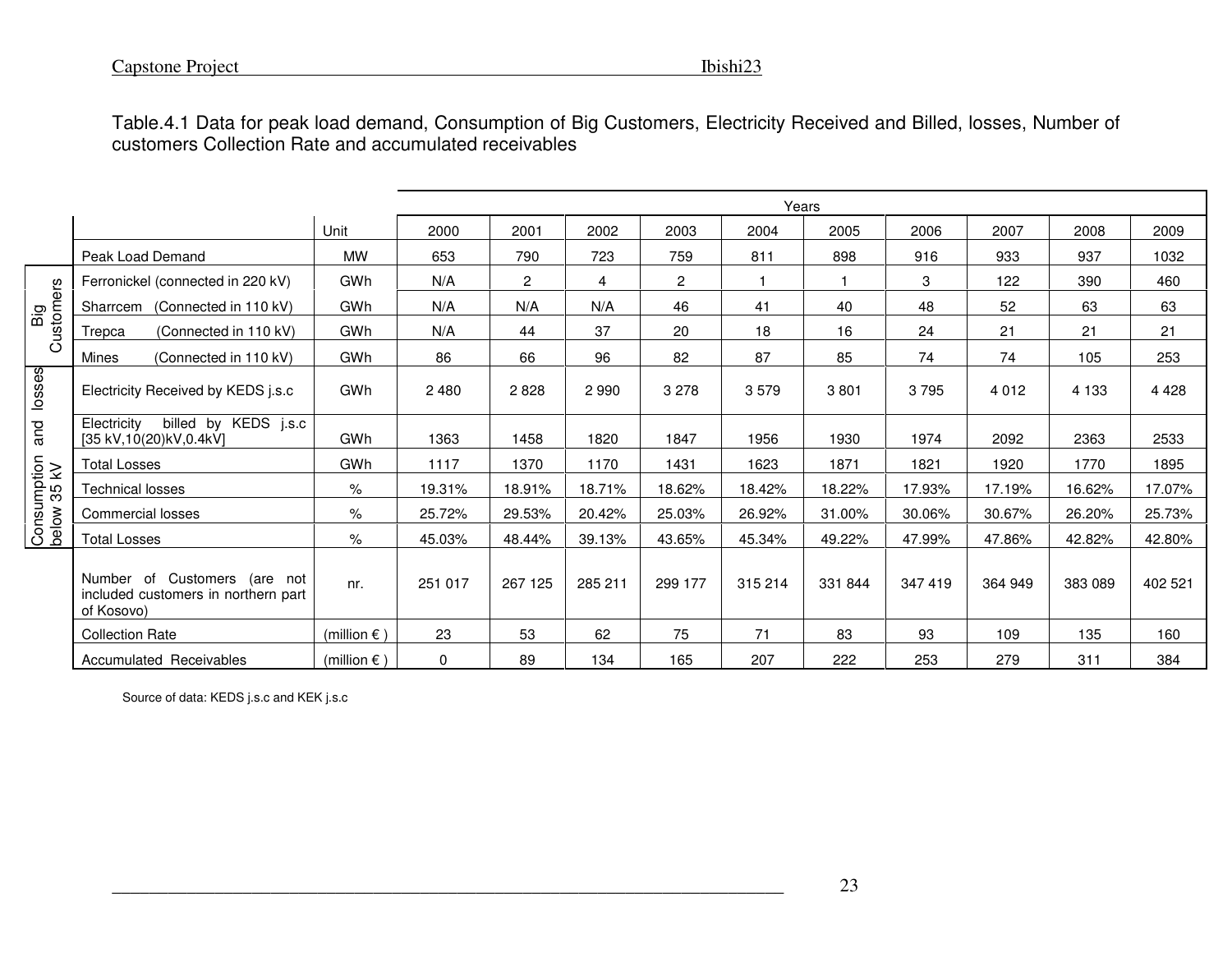# 4.2 Economic Growth

Predicted rate of economic of growth of 7.3% in real terms requires investments that are shown in the figure 4.2.1. by each year until 2020.Those investments will have the Unemployment rate and bring it to 20%.





Levels of investments calculations are done using the assumption of constant returns to scale, which is a corollary of steady state growth (see appendix B for algebra)[23]. The investment numbers given should be interpreted as year 2008 euros. From what emerges from all of the above, it is fair to say that even at solid rates of growth, the unemployment problem in Kosovo will persists in years to come.

The projections show that there is a steady decline in unemployment rates and a gradual increase in employment. In 2010, employment rate surpasses the unemployment rate. Over the medium run, on average, a one-percentage point increase in output leads to a 0.234 percentage point reduction in unemployment. This somewhat low value is driven by labor force dynamics.

Source of data: Macroeconomic department-MEF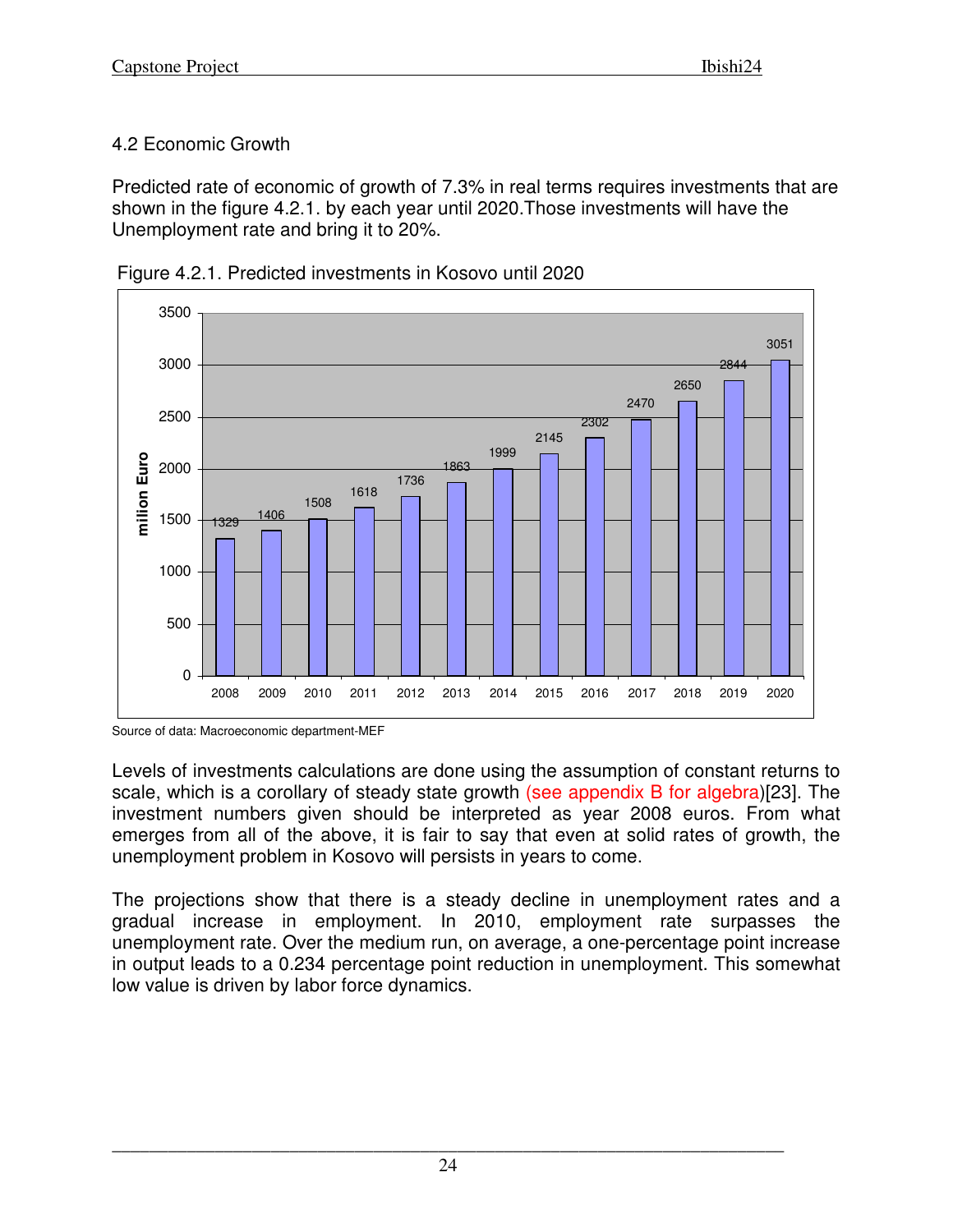Table below shows the evolution of unemployment and employment rates until 2020



Figure 4.2.2 Predicted Employment and Unemployment Rates until 2020

Source of data: Macroeconomic department-MEF

 From what it can be inferred from above, in a balanced growth path a rate of 4.7% [23] in real terms is only sufficient to keep the unemployment rate constant. Interesting enough, these figures show that at this rate of growth, there is an increase in the number of people unemployed. It is perhaps useful to move further and ask what the unemployment rate would be in say year 2020 if GDP growth were to be kept constant at the average rate of 6.43% [23], which is projected for the medium run. For such a projection was take the value of 0.611 for the employment elasticity of output, since this is consistent with a balanced growth path.

Energy consumption increases as incomes increase, and according to prediction of the economic growth that are explained above, economy will grow in such case number of employees will be higher ,hence electricity consumption will growth because of increase in investments and because households in future years are going to have more incomes. Increase of incomes per household will have another positive impact that is higher ability for payment of electricity bills by households, hence significant increase of revenues of Electricity Distribution Company.

## 4.2 Big Customers of Electricity

There are four big customers that are connected in electricity network of Kosovo. Three of them are commercial, NEW.Co Ferronickel.L.LC, Sharrcem Gmbh and Trepca and fourth one is mines Mines. So far, Mines have been treated as internal consumer of electricity, but after unbundling most probably will be treated as another big customer of electricity.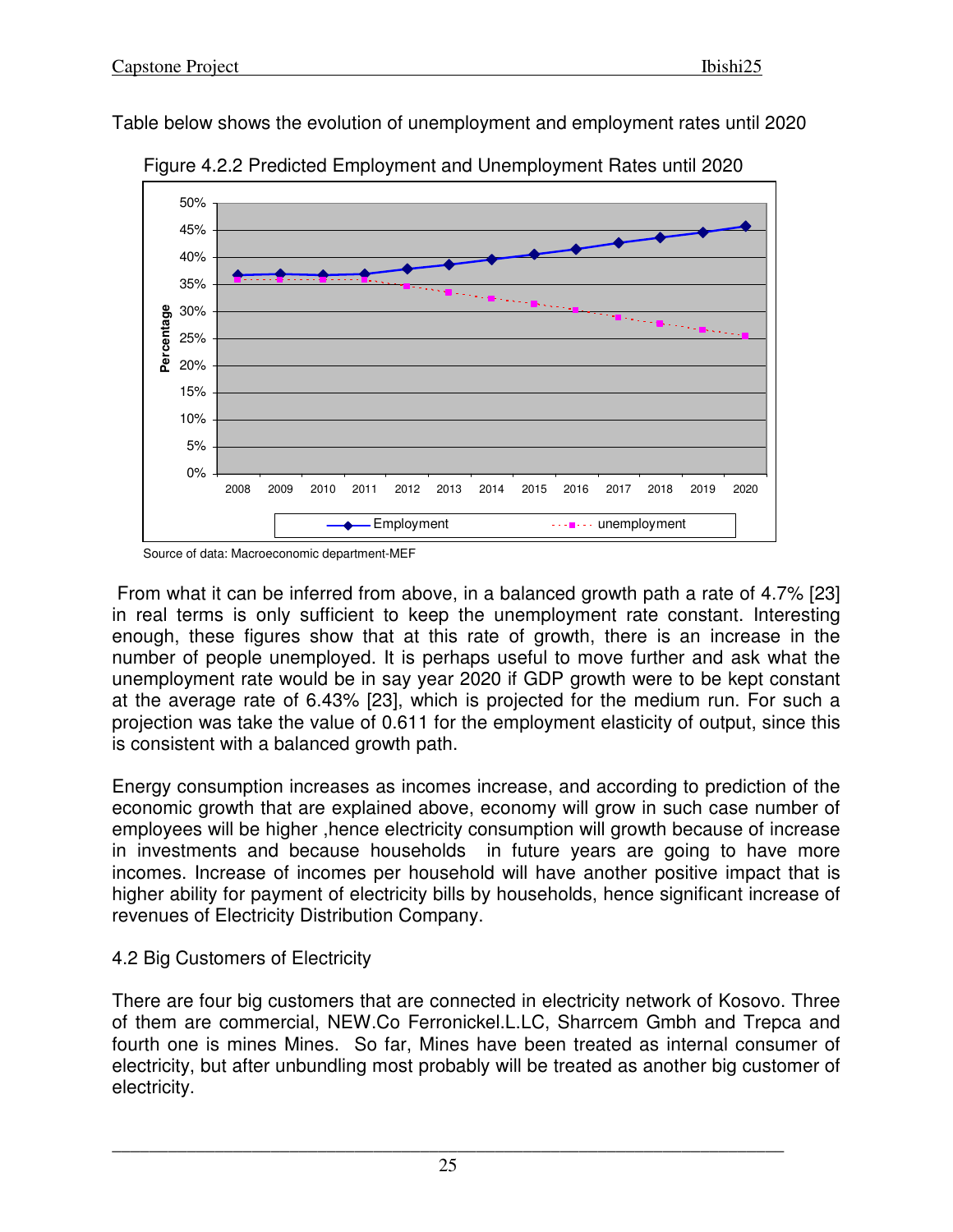- NEW.co Ferronickel.L.LC. is recently privatized in 2007 during process of privatization of public companies. This company is connected in substation 220/35 kV and currently its load demand is 74 MW. In the beginning of process of production, load demand was much lower, starting from 14 to 44 to 52 MW. Electricity consumption for year 2009 was 460 GWh. This customer is eligible customer and has rights to buy electricity from different suppliers .Because this customer is connected direct to the high transmission network, its consumption does not have impact on cost for O&M and capital investments that can be related to the KEDS j.s.c and should not have any impact during process of privatization of the KEDS j.s.c
- Sharrcem Gmbh is privatized in 2003, with special procedure of privatization called "spin off". This factory is connected in substation 110/6 kV, with load demand from 7 MW to 12 MW in recent years. Electricity consumption of this factory in 2009 was 63 GWh as it is shown in figure 4.2. This consumer is connected to the KEDS j.s.c network, but is treated as big customer and its consumption is not part of calculation of the losses, but has impact in O&M and Investments, hence during process of privatization must be part of negotiating, between stakeholders.



Figure 4.2 Shows consumption of for big customers in GWh for years 2003 to 2009

Sours of data :KEK j.s.c and KEDS j.s.c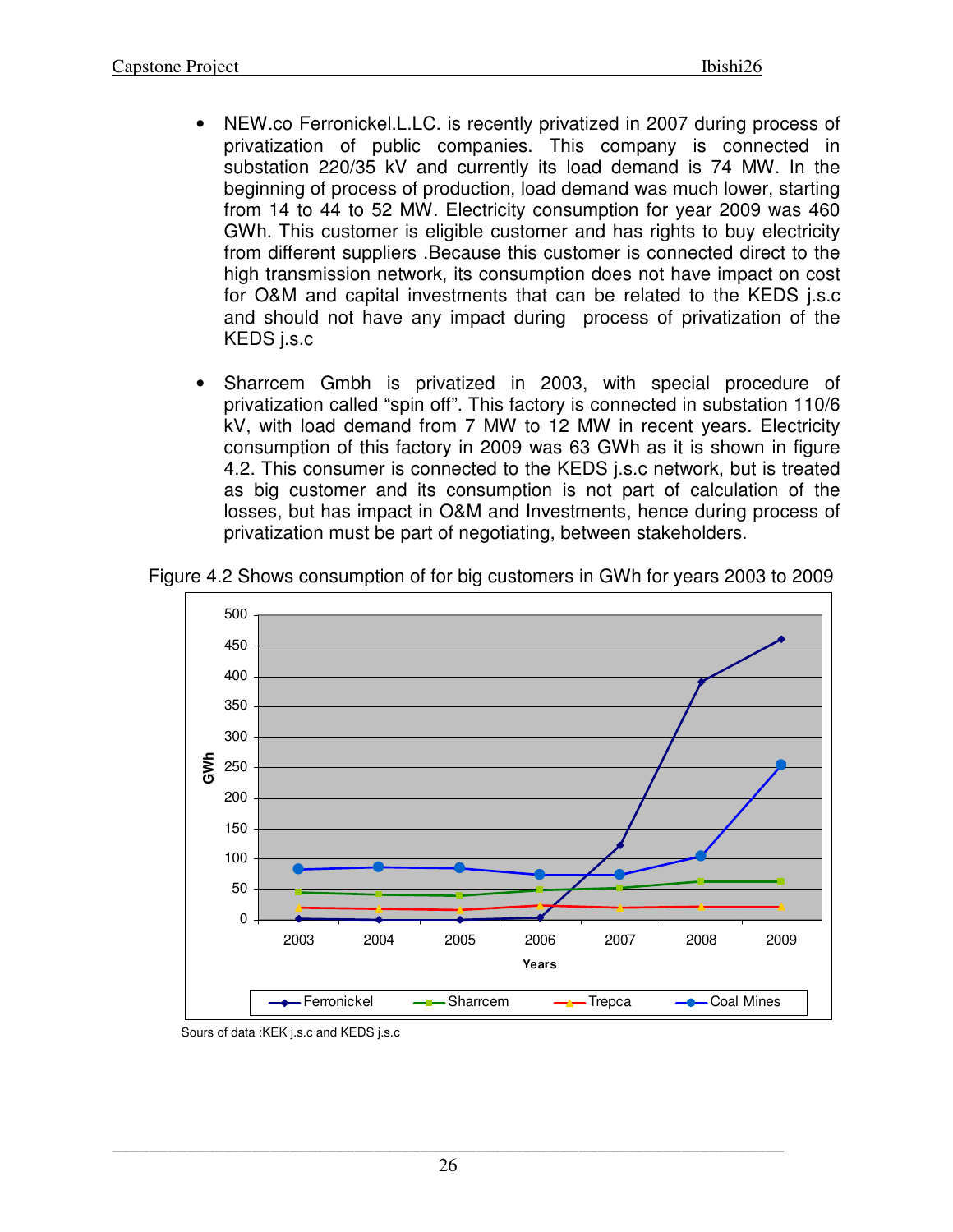- Trepca, is a public company, since after the war in 1999 is running with just part of is capacities, because of unsolved political problems in this part of Kosovo. This company is more a potentially big customer than a big customer is. Substation shupkovc 110/35 kV in which is connected this company has an installation capacity 150 MW, but uses only about 3 MW. If this company would run with all its capacities, it would have a huge impact in electricity demand in Kosovo. Also electricity consumption of this company is not included in calculation of losses of the KEDS j.s.c
- Mines, historically have had its own power supply substation 110/35 kV Palaj, and since after the war and because of KEK j.s.c have been vertically integrated company, the consumption of the mines through this substation have been treated as internal consumption of the entire company, hence this consumption does not generated any revenues for the company. After the unbundling consumption of the mines must probably will be regulated in different way, and KEDS j.s.c must be paid for its services to the third parties including mines

## **Chapter 5 Technical and Commercial Losses**

# **5.1 Technical Losses**

There are many substations in electrical network, with different installed capacities, and with many lines connected to them. Some of them are recently installed but some of them are almost 30 years old. Approach to solve problems in Distribution Electrical Network will be a step by step. Electricity Demand Forecast in Distribution electricity Network company which is responsible to dispatch electricity to the end of user, is very import issue, as long term and precise is this forecast it is better for the company, because then could be forecasted all investments that have to be done, to meet this load demand in increase

Production and Dispatch of Electricity is a relatively difficult process, that because of its nature of real time production and dispatch. Every kWh produced in fraction of second, must be dispatched to end of user almost in same time.

In KEDS j.s.c, problem of dispatching of the electricity becomes more complex, because of many factors that have impact in increase of level of technical losses.

Amount of investments that are needed to make improvements in all elements that are outlined above, how mach investments are needed for those improvements, are shown in Table 6.5.1. Time for implementation of these investments, will be medium run, until 2015. Those investments will have impact in decrease of technical losses in level of 16% until 2015.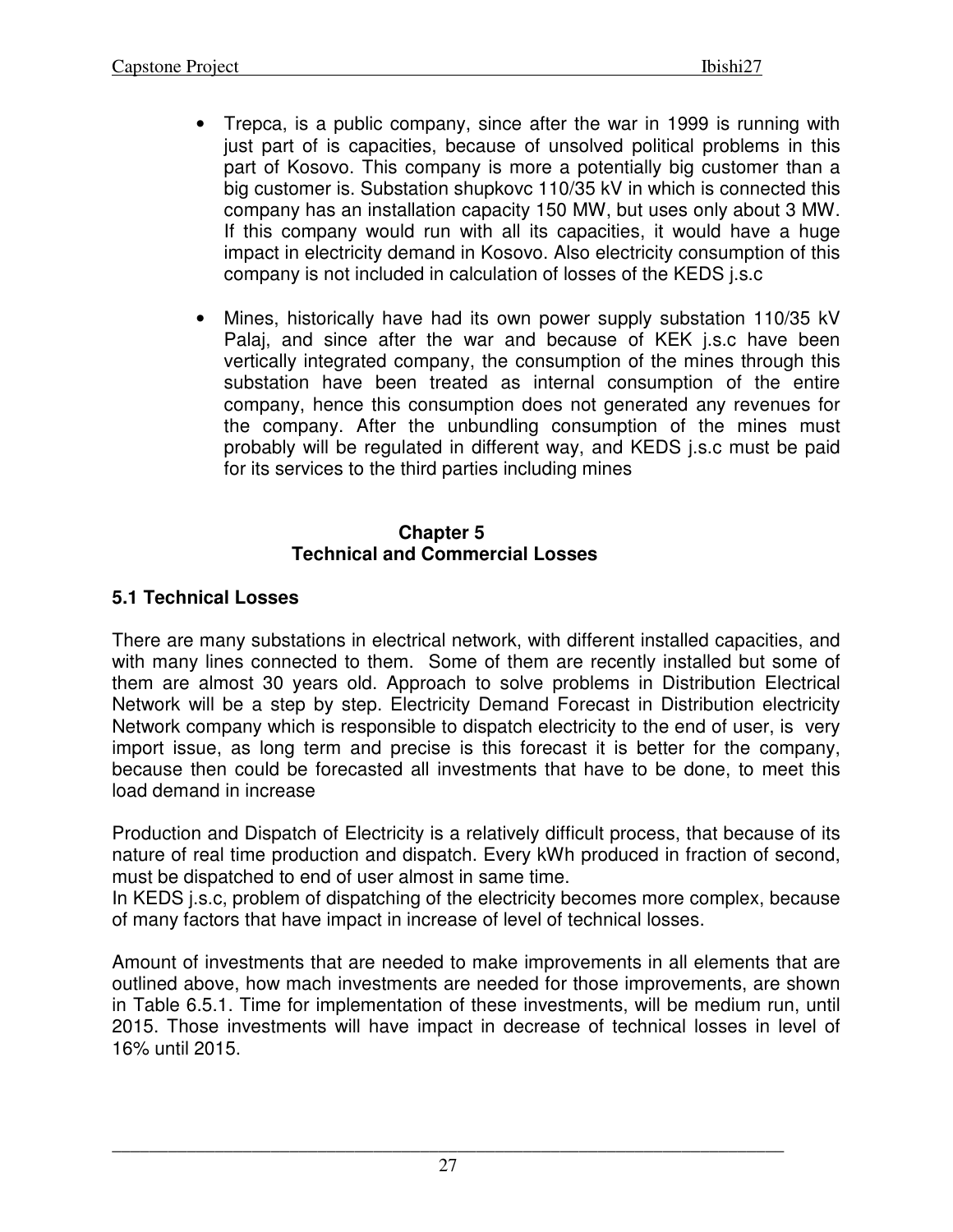Figure.5.1.1.Technical losses in Electricity Distribution network, historical data 2000- 2009, and forecast for 2010-2020



Source of data: KEDS j.s.c –forecast was done by author of capstone

In figure 5.1.1 above are shown level of technical losses in past 10 year and two predictions for the future. The first forecast follows trend of decrease of losses in years 2000 to 2009. According to this forecast level of losses will be 14% by 2020, with incremental yearly decrease by 0.24%.The second forecast predicts acceleration in level of investments in Electricity Distribution Network, incremental decrease of level of losses is predicted to be 0.8% per year, in 2020 level of technical loses will fall in reasonable level of 8%.

## 5.1.1 Overloaded Substation &Lines

There are too many over loaded lines, some of them are in such bad conditions and those lines not only cause lot o technical losses of electricity, but they are and permanent risk for environment .Some of lines are 40 and more kilometers long and taking in account that resistance of conductors is in direct function with their linear longwise, Joule effect will be higher hence technical losses are going to be higher. Reason mentioned above have direct impact in many substations in Kosovo's Electricity Distribution Network.Either some of substations are 30 to 40 years old and are in limits of their life line, with no investments to substitute them with new ones.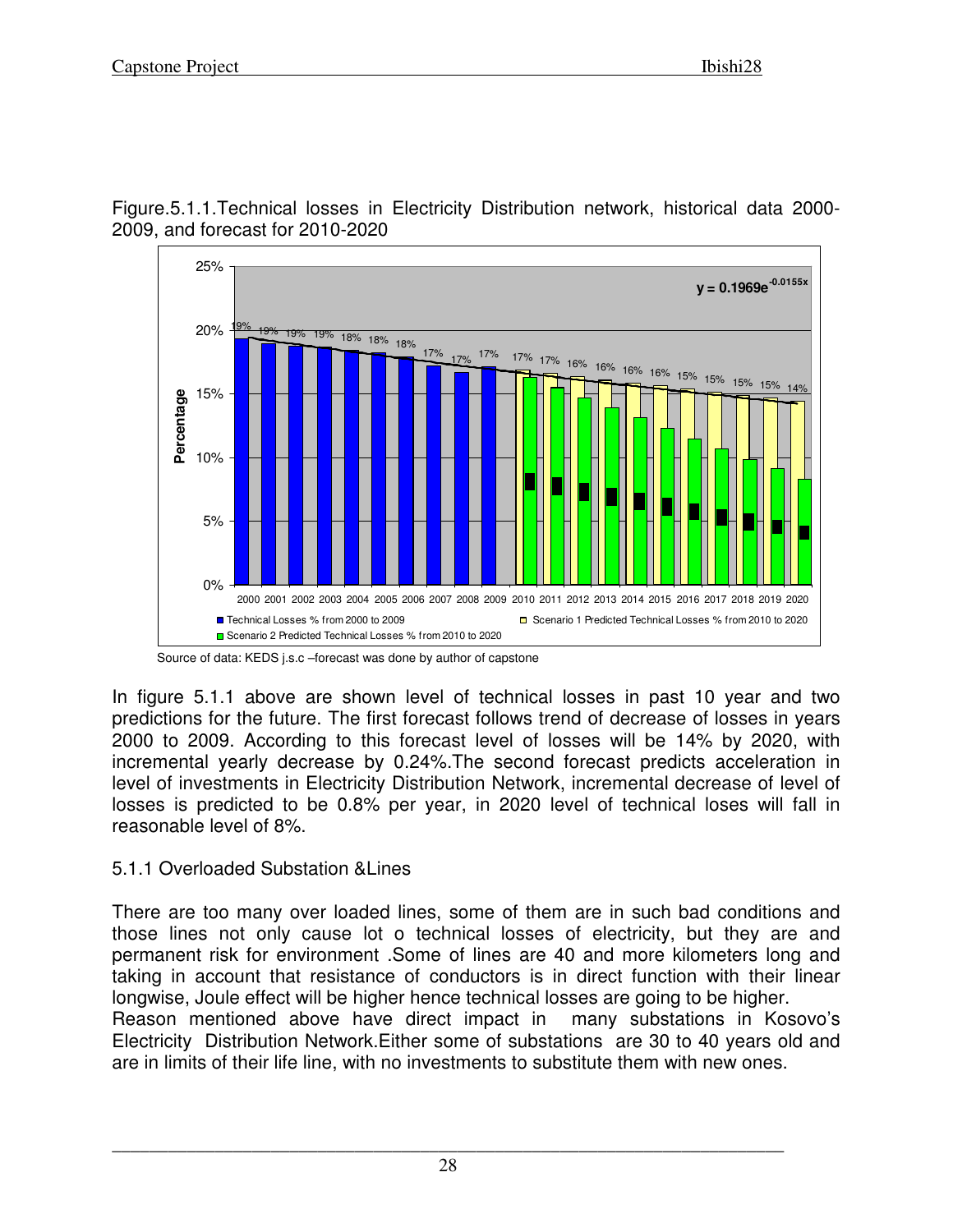5.1.2 Voltage Stability in many parts of electricity network

In lot of areas voltage level to end of user is very low, some times it is 50% lower than it should be, and all this because of reasons mentioned in above. Voltage level drop has impact in increase of technical losses, hence negative effect in distribution network are multiplying, in this way KEDS j.s.c could not deliver profitable value to its customers for what is responsible. For this reason many customers are unsatisfied and some times they refuse to pay their electricity bills with justifications that their household equipments does not work at all, or even they have many hazard in they equipments.

#### 5.1.3 Low Power Factor in some substations

In some substation, this factor is far beyond limits, and needs immediate improvements, because low Power Factor means presence of high level Reactive Energy in electricity network. Which energy increase level of technical losses in Distribution Electricity system, decrease ability of conductors to conduct more electricity, and has impact on voltage drop, and instability.

5.1.4 Old and out of date of many measurement equipments

Measurement equipments in some parts of distribution electricity network are quite old and out of date, only recently have been taken some steps toward improving an making them reliable and modern, with ability of remote control

## **5.2 Commercial losses**

Since after the war in KEK, politics had huge impact, especially in appointment higher and middle level management, nonetheless of their professional skills and abilities, their lack of knowledge and non-ability to have a multidisciplinary approach in problem solving. Main argument to justify this claim is high level of losses, specially high level of commercial losses.

Need for privatization is more than obvious, which process will make changes in policy of human resources in the company. Privatization is one of the best ways to improve managerial performance and performance of the company in general, to promote customer driven concepts, and creating profitable value for both customers and company. Privatized distribution in different parts of the world have made dramatic improvements in decreasing of commercial losses. This is an argument that privatization is a great opportunity for improvement.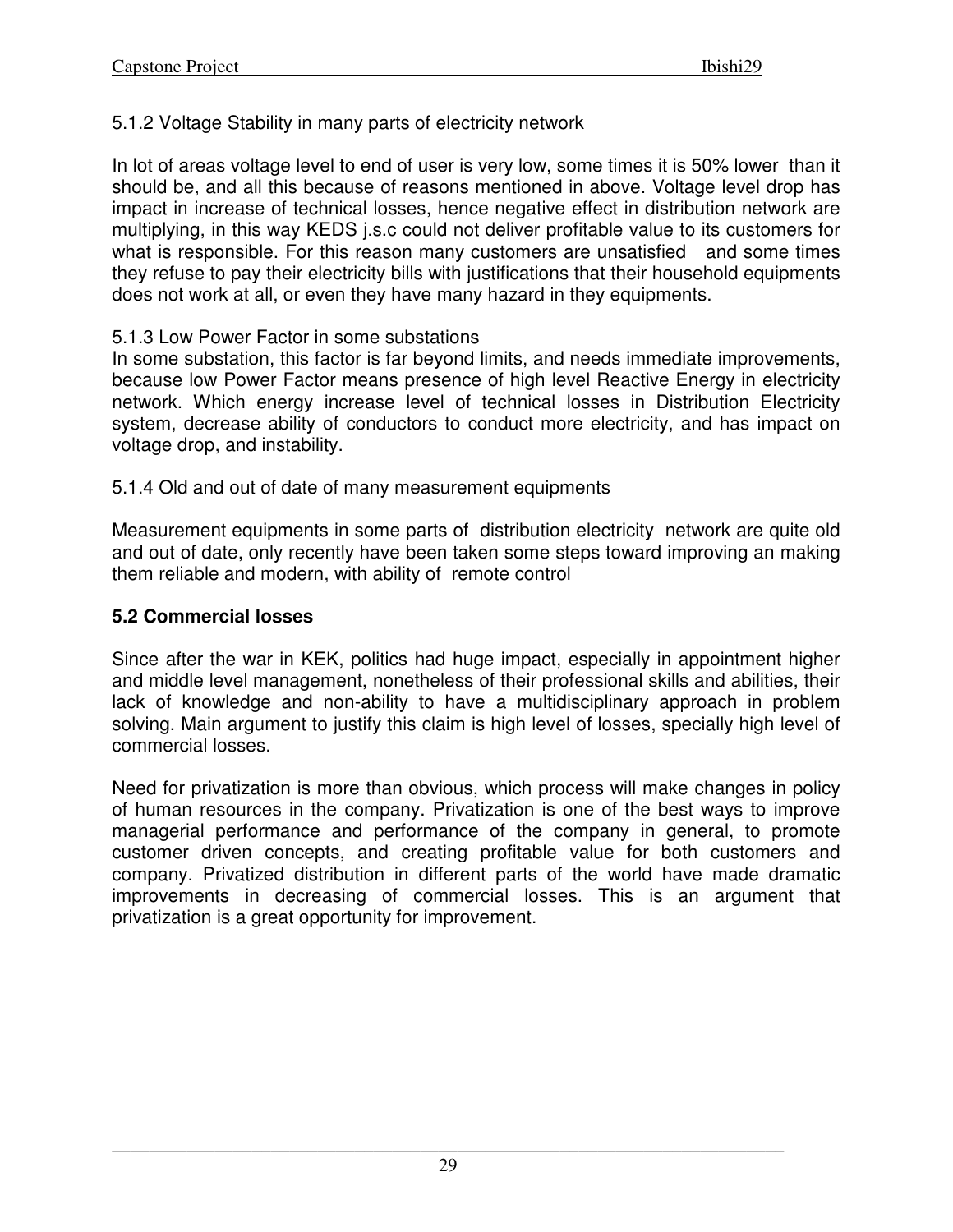

Figure.5.1.2. Technical losses in Electricity Distribution Network, historical data 2000- 2009, and forecast for 2010-2020

In Figure 5.1.2 above is shown level of commercial losses in past ten years from 2000 to 2009 and forecasts for next ten years from 2010 to 2020.As it is shown in figure above level of commercial losses had fluctuation during past yeas, only in recent five years there was slight decrease of commercial losses. Trend of this decrease is used for forecast of the future of losses for next 10 years .According to this trend level of average incremental decrease will be 0.96 % per year . Hence in 2020 level of these losses will reach level 15%. Again the level of these losses is high ,another forecast of commercial losses was done ,in which level of average incremental decrease of loses is forecasted to be 2.3 %,to reach level of (zero) 0 % in 2020.This target could be reached after privatization an substantial changes in managing of the company.

## 5.2.1 Lack of Managerial Skills

Managerial staff is not concentrated on their responsibilities and priorities and they often lack knowledge and experience because managers tend to be politically appointed. Privatization of the company will change this "habit", selecting managerial staff by meritocracy which fact would have positive impact in improving efficiency and

Source of data: KEDS j.s.c –forecast was done by author of capstone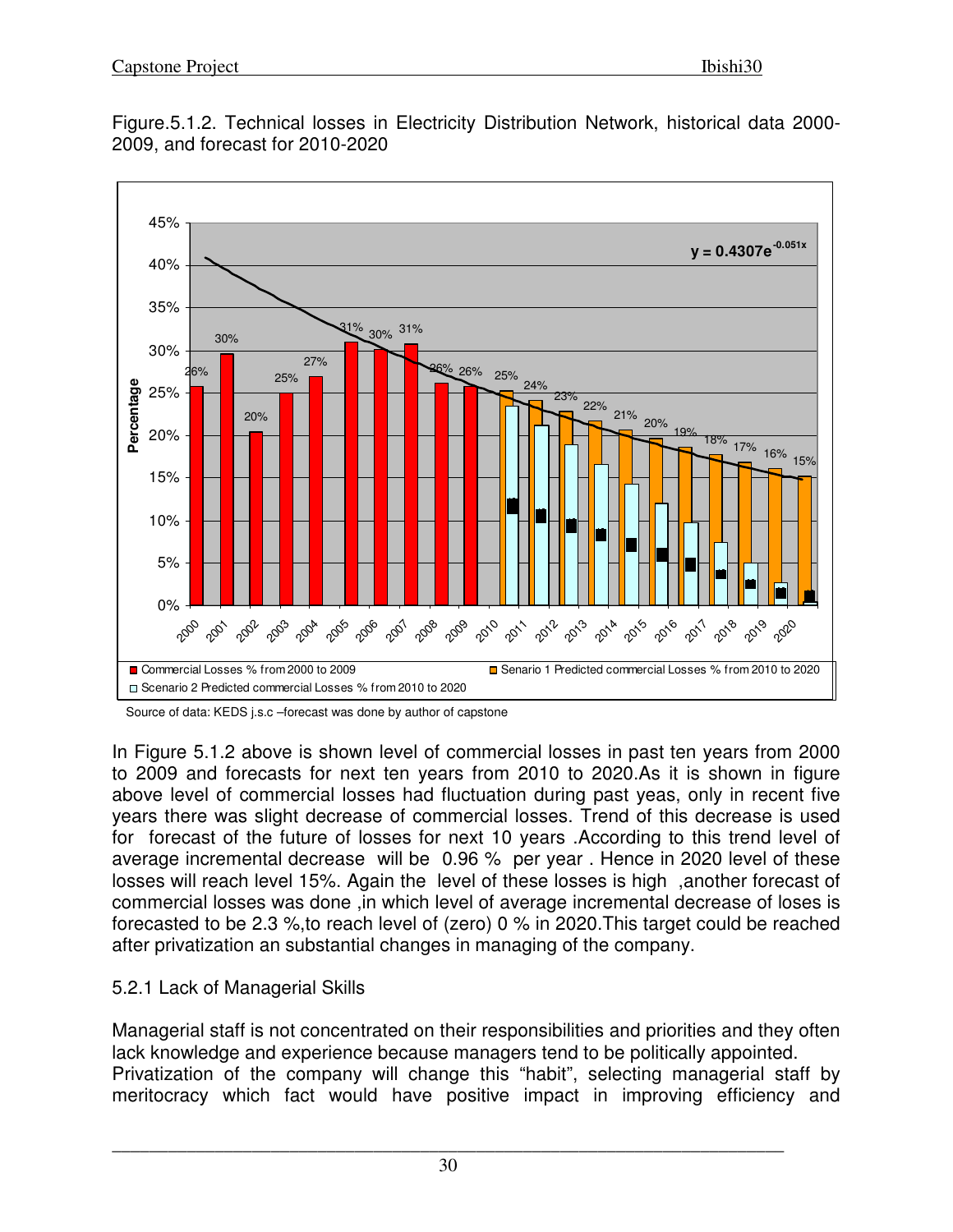effectiveness of the company and would transfer company in customer driven system, decrease commercial losses and increase credibility.

#### 5.2.2 Load Shedding

Even thought KEDS j.s.c is not only one player responsible, in case of lack of electricity (there are Generation and KOSTT) suffers lot of technical damages. Switching off and switching on equipments such frequently, degrade them very fast. Continues supply will save equipments of the company and in same time to keep customers satisfied. This will have an impact in decrease of commercial losses, and especially increase the level of payment of electricity bills.

#### 5.2.3 Customer Codifications

KEDS j.s.c is responsible to Supply 401 296 Customers, maintenance, and update CCP (Customer Care program) where are all data about customers, such as ID, addresses, monthly consumption of electricity, and amount of debt and update it in daily basis. Every customer has a unique code that tells as where we can find it in database and in terrain. Some of customers have wrong code that have many implications in power balance of feeders, sending them bills and reading their meters of electricity. Problems caused because of wrong codifications have impact in making customers unsatisfied and decrease credibility of the company in front of the customers. Privatizations of the company will solve those problems, which will decrease level of commercial losses.

#### **Chapter 6 Global Finance for investments in Electricity Distribution**

#### 6.1 The Global Finance

Global Finance approaches every deal to see if the seller can be given a fair price, the management the opportunity to grow their business to its long-term potential and the firm's stakeholders the prospect of earning a substantial return on investment. On of most interesting actor in the global financial market is the IFC ,also part of the World Bank.

IFC provides a wide variety of financial products and services to its clients and can offer a mix of financing and advice that is tailored to meet the needs of each project. However, the bulk of the funding, as well as leadership and management responsibility, lies with private sector owners.

Like other private sector investors and commercial lenders, IFC:

- Seeks profitable returns;
- Prices its finance and services in line with the market; and
- Fully shares risks with its partners.[20]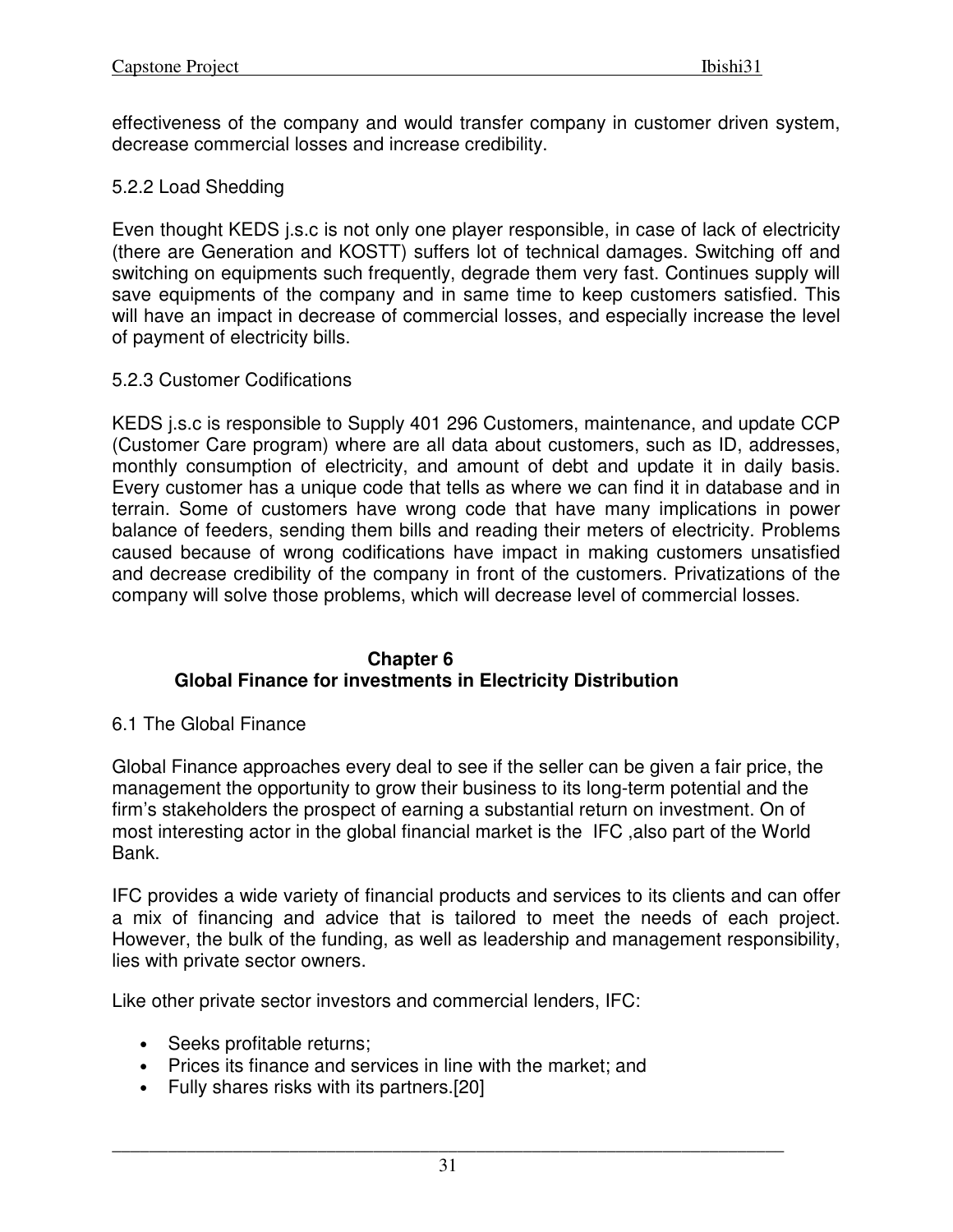The Global Finance uses the experience and expertise of its team to ascertain whether it can add value to each prospective investment. It evaluates all opportunities through a due diligence process that analyses a company's financial strength, market growth prospects, competitive advantage, management capabilities and exit options.

6.2 The IFC - general description of the institution and its role in international project finance:

IFC is one of the major multilateral finance institutions. It promotes investment to the private sector especially in emerging economies with aim to increase welfare. This institution is a World Bank member with its headquarters in Washington DC. Its primary objective is in line with the World Bank objective to improve the quality of human lives in developing countries. That being said, IFC plays a huge role as a multilateral source of loans and equities given to emerging economies with more emphasis in private sector growth. The IFC's approach to pursuing their development mandate includes the following:

- Making medium- and long-term loans and purchasing clients' debt instruments, none of which carry sovereign guarantees with special focus in private sector development;
- Making equity investments, both directly and through investment funds;
- Mobilizing funds from other lenders and investors through co financings, syndications, underwritings, and guarantees; and
- Providing a variety of financial and technical advisory services to businesses and governments.

In terms of ownership and management, IFC has a membership of 182 member countries, which have equal right to determine its policies and approve investments. Its share of capital is in proportion to the amount provided by its member countries, and voting is in proportion to the number of shares held. IFC's authorized capital is \$2.45 billion [20].

6.3 Assessment of the institution's role in international development and project finance

The IFC plays an important role mainly in helping developing emerging economies grow in the private sector. In this case, importance of this association is very high, because financing electricity/energy sector though soft loans will improve the economic and social well-being of Kosovo's citizens.

The IFC is known for its support to assist governments in drafting legislative framework to create a suitable environment for private investment. In assisting any country, IFC needs to establish performance measures or a program that will have an oversight over the government or a company to monitor how the money is spend. In terms of project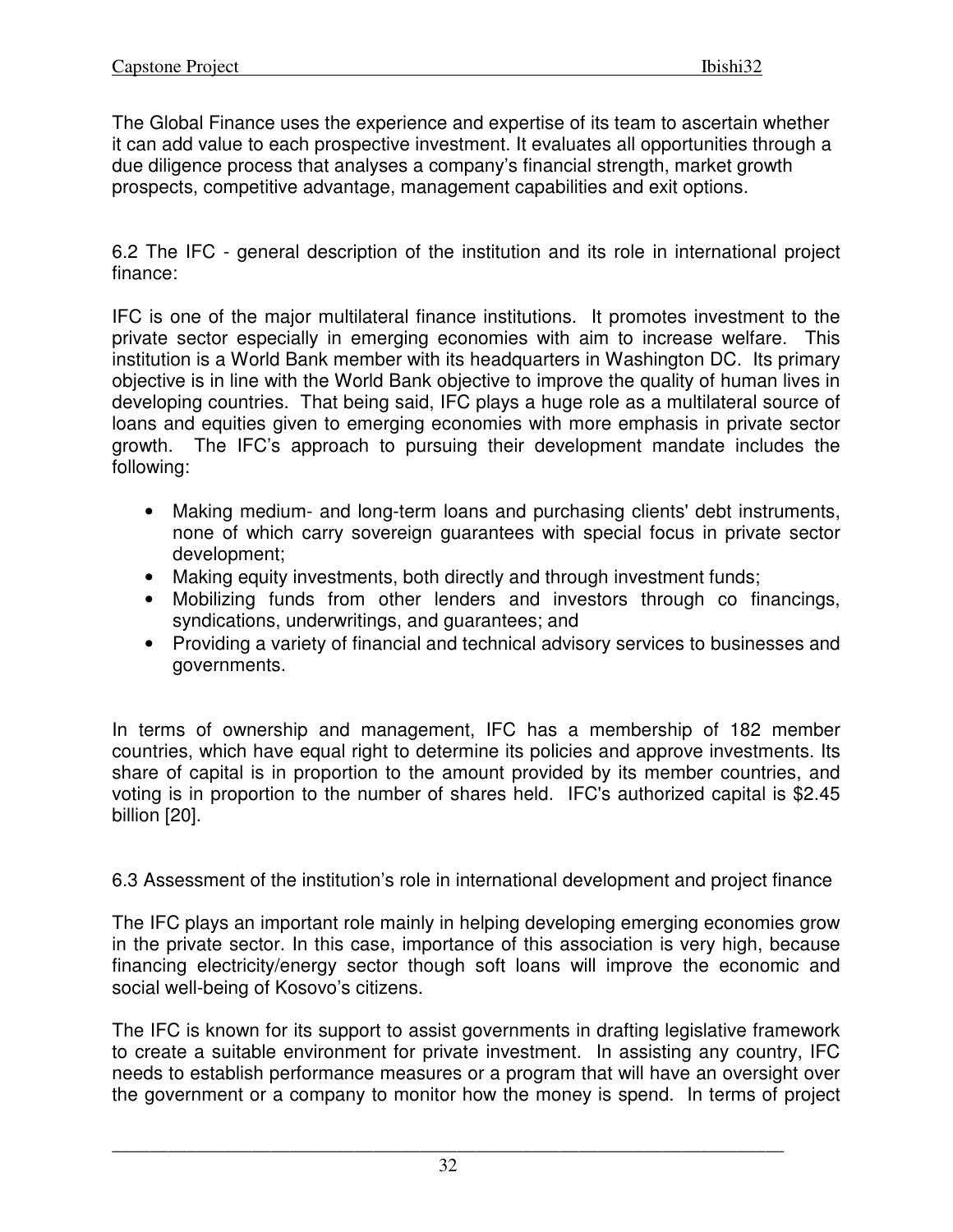financing, IFC is lender and financing in developing countries that are rich with human and natural resources is crucial to generate cash flow.[20] At the end, managers need to maximize wealth, and therefore, they need to follow a decision-making process to research economic and technical viable projects and select the best projects with greatest investment value. Often, it is very difficult to count on those measures especially when investment can be risky due to political instability. Nonetheless, IFC can implement more transparency and measure the future risks that may arise in a specific countries where it already has invested in the past. This suggests a basic capital investment rule that investing in some of the most corrupt countries may be beneficial because of their natural capacity to produce natural and human resources.

## 6.4 Requirements Expected from Future Bidders

Perhaps one of the greatest area of uncertainty in the process of privatization is how distribution services will be provided and by whom. In case of KEDS j.s.c privatization question is, what will new private distribution companies look like and what experience have had this company in the past, in electricity distribution and supply services? It is well known that Electricity distribution and selling process is quite complex, because of that government should have knowledge about new bidder, what strategies will they employ, due to their experience in this field. Important issue is also what quality of services will new Distribution Company offer, and how they are planning and expect to decrease losses according to their experience. What are the key opportunities and threats, most of them treated in this capstone, and defining those opportunities and threats from point of view of the new company which will privatize KEDS j.s.c ,based in their past experience .As mush as experience would have new company in this field ,that is more probably they will be clearer in defining what are factors that will influence their business strategies. Outcomes of this discussion is that new company which will privatize KEDS j.s.c should have at list more than 30 years experience in Electricity distribution and Supply in an competitive market.

6.5 Investment Cost, Operating Cost, and Total Revenues in KEDS j.s.c

After data analysis and defining what the current situation is, Electricity Demand Forecast will be done and will be known as accurate as possible - what Peak Load Demand in Distribution electricity Network is going to be in every voltage level. Because Electricity Network is spread throughout of a wide area, and is needed to be known in which particular area peak load demand is expected to increase faster, in that way investments will be prioritized much more properly.

It very important that CAPEX and OPEX target the critical points, overloaded substations and lines, lower power factor and high level losses which are in some parts of the network.

Long period of low CAPEX, caused high level of technical losses almost 20 %, because load demand has been increased faster then investments, to improve situation with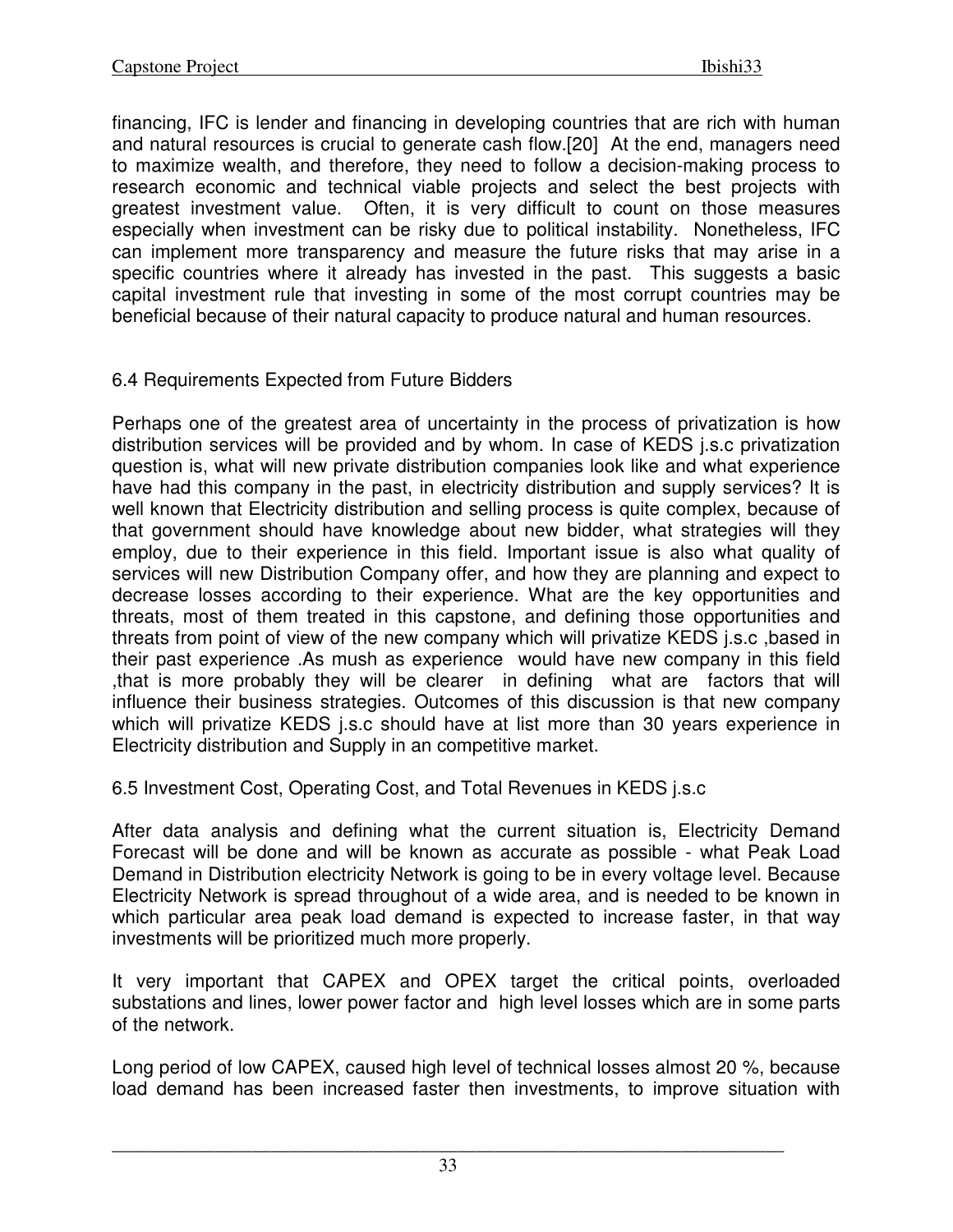quality of supply and decrease losses in reasonable level, should be increased level of capital investments in KEDS j.s.c. The table below shows investments for every voltage level for years 2009 to 2015. Such investments are expected to improve quality of supply for KEDS *j.s.c* customers.

| 35kV network        |           | 2009 | 2010 | 2011 | 2012           | 2013 | 2014 | 2015 |
|---------------------|-----------|------|------|------|----------------|------|------|------|
| Incremental load    | <b>MW</b> | 30   | 28   | 28   | 8              | 8    | 8    | 0    |
| Investments         | mil. Euro | 5    | 5    | 5    | $\overline{2}$ | 2    | 2    | 0    |
|                     |           |      |      |      |                |      |      |      |
| 10kV (20kV) network |           | 2009 | 2010 | 2011 | 2012           | 2013 | 2014 | 2015 |
| Incremental load    | <b>MW</b> | 20   | 52   | 63   | 65             | 63   | 55   | 45   |
| Investments         | mil.euro  | 12   | 8    | 9    | 10             | 9    | 8    |      |
|                     |           |      |      |      |                |      |      |      |
| 0.4kV network       |           | 2009 | 2010 | 2011 | 2012           | 2013 | 2014 | 2015 |
| Incremental load    | <b>MW</b> | 60   | 52   | 63   | 65             | 63   | 55   | 45   |
| Investments         | mil.euro  | 13   | 8    | 9    | 10             | 9    | 8    |      |

Sours of data: KEDS j.s.c

Low OPEX, caused amortization of the equipments, and directly contributed in increase of technical and commercial losses. Management of company should react faster to increase Operating Expenditures to improve level of O&M, because the maintenance function has the greatest impact on the condition and, ultimately the capacity of assets. O&M of assets is core of the business, especially for a business such as distribution and supply with electricity, due to its complexity. The table below show the total cost needed for both distribution and supply of electricity for years 2009 and 2010.

Table 6.5.2 allowed costs for KEDS j.s.c distribution for years 2009 and 2010

| <b>Distribution</b>    |          | 2009 | 2010 |
|------------------------|----------|------|------|
| Operating expenditures | Mil.euro | 76   |      |
| Depreciation           | Mil.euro | 0.65 | 1.19 |
| Allowed return         | Mil.euro | 1.23 | 4.31 |
| Total costs            | Mil.euro | 78   |      |

Sours of data: KEDS j.s.c

| Supply         |          | 2009 | 2010 |
|----------------|----------|------|------|
| Operating      |          |      |      |
| expenditures   | Mil.euro | 38   | 17   |
| Depreciation   | Mil.euro | 0.14 | 0.65 |
| Allowed return | Mil.euro | 0.07 | 0.06 |
| Total costs    | Mil.euro | 38   |      |

Sours of data: KEDS j.s.c

Not only increase of expenditures but also and making O&M more efficient, will have impact in increase of asset value. Maintenance of company has two types of costs,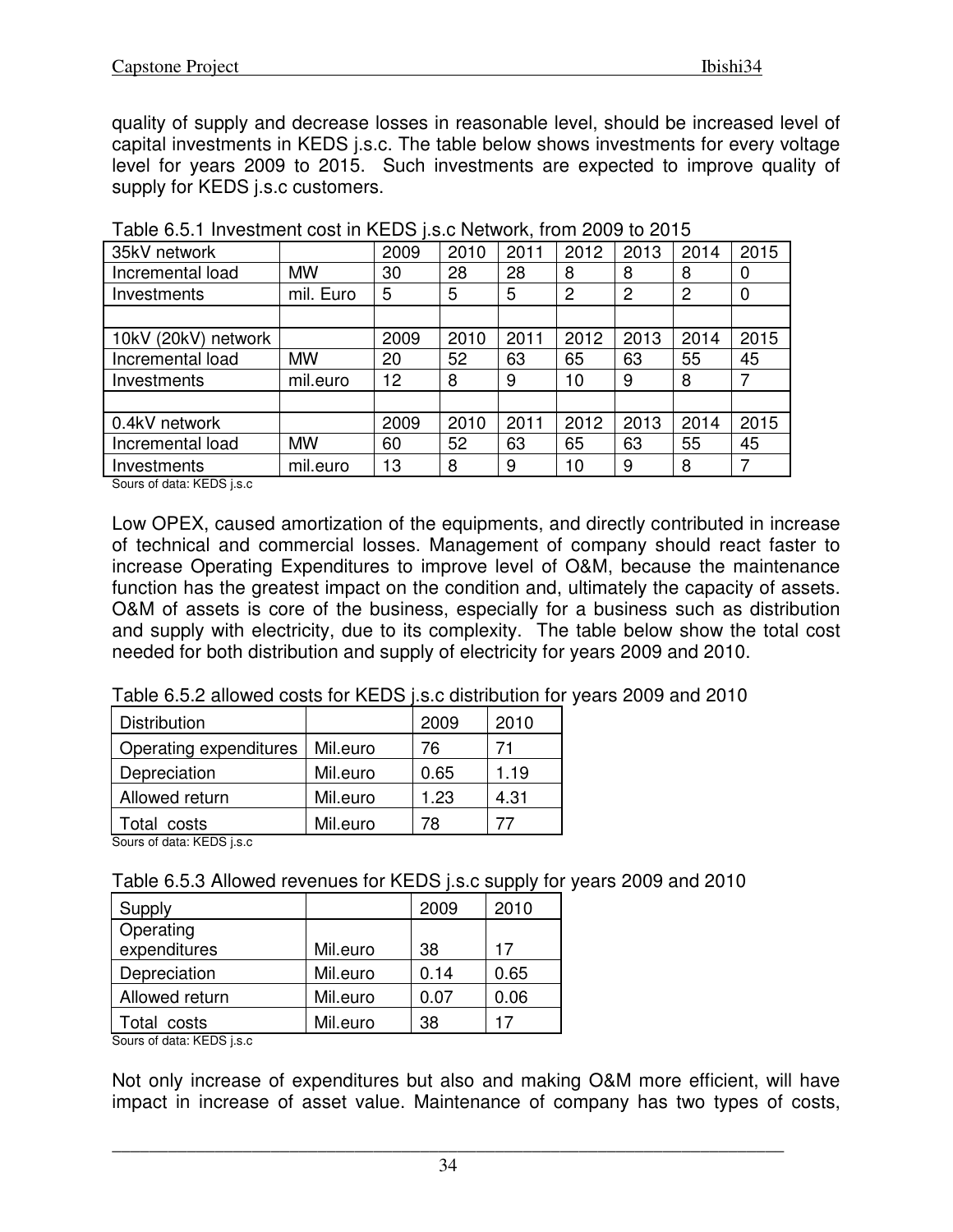labor costs and material costs. Usually 1/3 of total cost of maintenance per year are wasted, hence management of company could save those cost through efficiency.

#### 6.6 Northern Part of Kosovo- Unsolved Issue

Another important issue that should be defined and solved before process of privatization is going to take place, is northern part of Kosovo, and electricity network and customers in this part, shown in Figure 6.6. Part of network where is operating KEDS j.s.c is colored in blue, part of network in which KEDS .j.s.c can not operate is colored in red.





KEDS j.s.c could not operate since after the war in Kosovo in 1999. In this part of network, all customers missing in the database, number of assets and anything else related to Kosovo's electricity distribution network.

#### **Chapter 7 Distribution technologies and infrastructure**

## **7.1 Electricity distribution expansion vs. technology**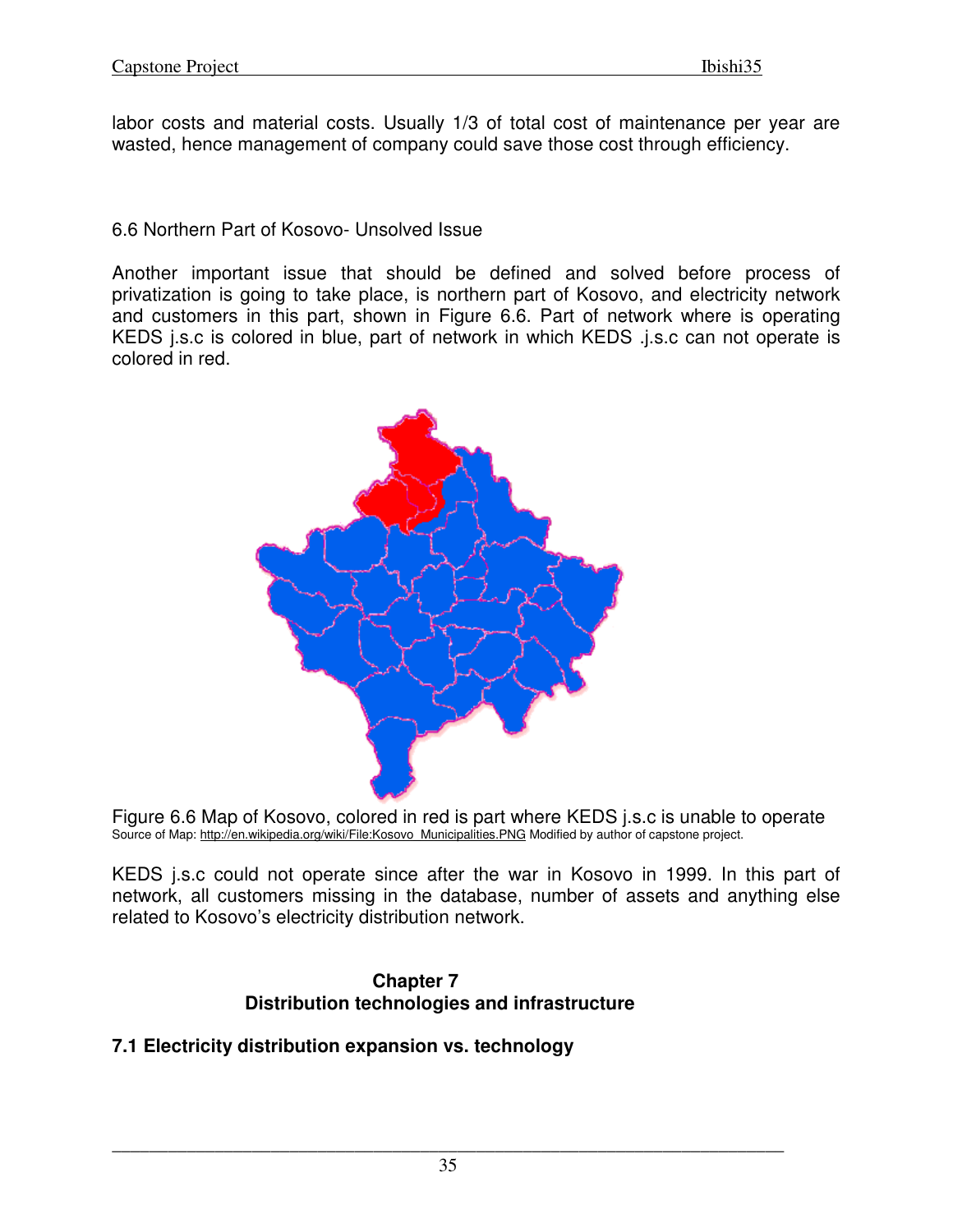Privatization and liberalization of the electricity market, needs a better control over equipments with intentions to increase sustainability of electricity distributions, in this case KEDS j.s.c.,

The distribution system includes substations, wires, poles, metering, billing, and related support systems involved in the retail side of electricity delivery. The need for expansion of distribution infrastructure and install new distribution equipment to meet customers demand growth, require continues investment.

As distribution electricity companies invest in distribution system upgrades, they will be focused on new technologies such as SCADA to help them meet the increased demands of customers ,because those days customers do not demand only electricity but also different type of services (e.g real time meter reading ,billing ,history of consumption etc.) and to communicate more effectively with their customers. Advanced metering infrastructure includes new communications networks and database systems that will modernize Kosovo's electricity Distribution network and provide important benefits to the company itself and consumers.

After installing the SCADA system, distribution will be controlled and in many parts maintain remotely .Also command over many parameters, connecting and disconnecting, will be more easy. This way electricity distribution will decrease costs and increase efficiency; hence, cost decrease will have impact in more affordable price for the customers. Every company that invests in technology will be more competitive and will have more chances to survive in a competitive market.

Number of substations, lines and other equipments in all voltage levels, planed and non planed- events ,needs huge number of intervention and configuration in equipments of electricity distribution ,in this way is very important remote controlled of the distribution network .Simultaneity with privatization should go as project also and installing and remote controlled system of the KEDS j.s.c

 Automatisation of the entire Distribution Network, requests implementation of systems with mutual swap, which systems consists from other different systems and equipments, those equipments can be divided as follows:

- Intercommunication equipments in all objects in the network( primary equipments in substation in medium voltage and low voltage level, and overhead lines ,to ensure remote control over them)
- Indicator's of equipments in the objects equipment for data acquiring from those objects
- equipments for communication system
- computer system in center for monitoring and distant command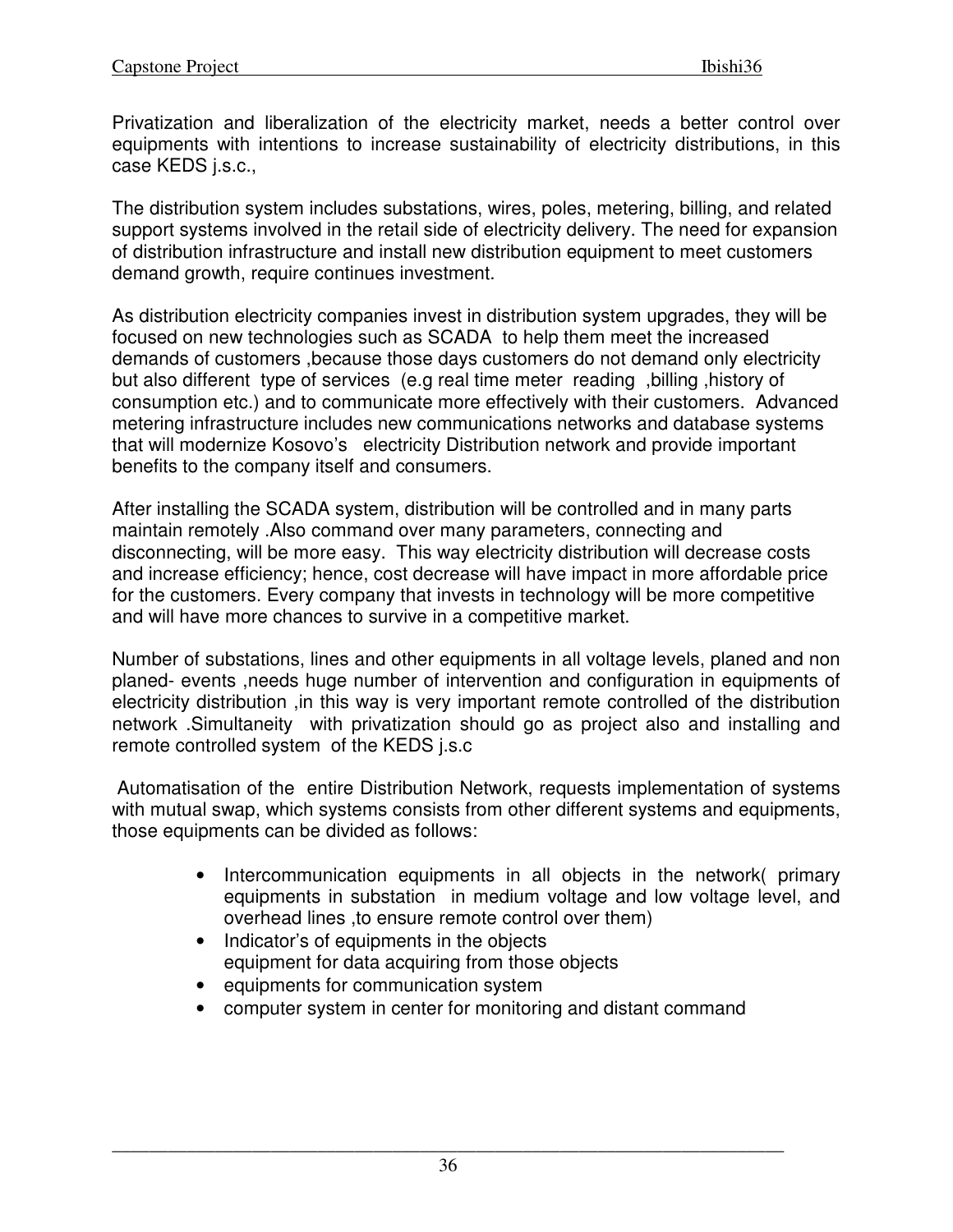## 7.2 SCADA system

SCADA is an industrial system for measurement and regulation that consist of: Command center or SCADA-MTU. One or more units in terrain for data acquiring and for regulation, usually called RTU or/and PLC. There are number of standard software's, some of them that usually are used for monitoring and regulation of different elements remotely that are situated in remote distances. SCADA system consists from this element:[21]

- SCADA –MTU control centre
- Communication network
- Remote controlled stations
- Terrain equipments

SCADA-MTU determines the location of the main computer. This centre usually contains more than one computer that has different destinations (e.g., one computer can be used for data acquiring, another one for communicating with other parts of the SCADA system, another one for graphic display of the system etc.) In this centre is installed software HMI (human machine interface).

Communication network is used as interface between different parts of the network and can be realized through radio waves, telephone lines, cables, optic fibers etc.

Remote stations (that consists from RTU or/and PLC) are installed in substations and are situated in remote distances and are monitored and controlled by main computer, but those equipments have certain independence from the main computer

Terrain equipments are called all sensors and actuators that directly are linked with equipments in the terrain and could be monitored and controlled. These kinde of the equipments are generating digital and analogue signals, which are monitored by remote stations and these signals are compatible with in/out of the RTU and PLC remote stations. In figure 7.2 below is shown components of SCADA system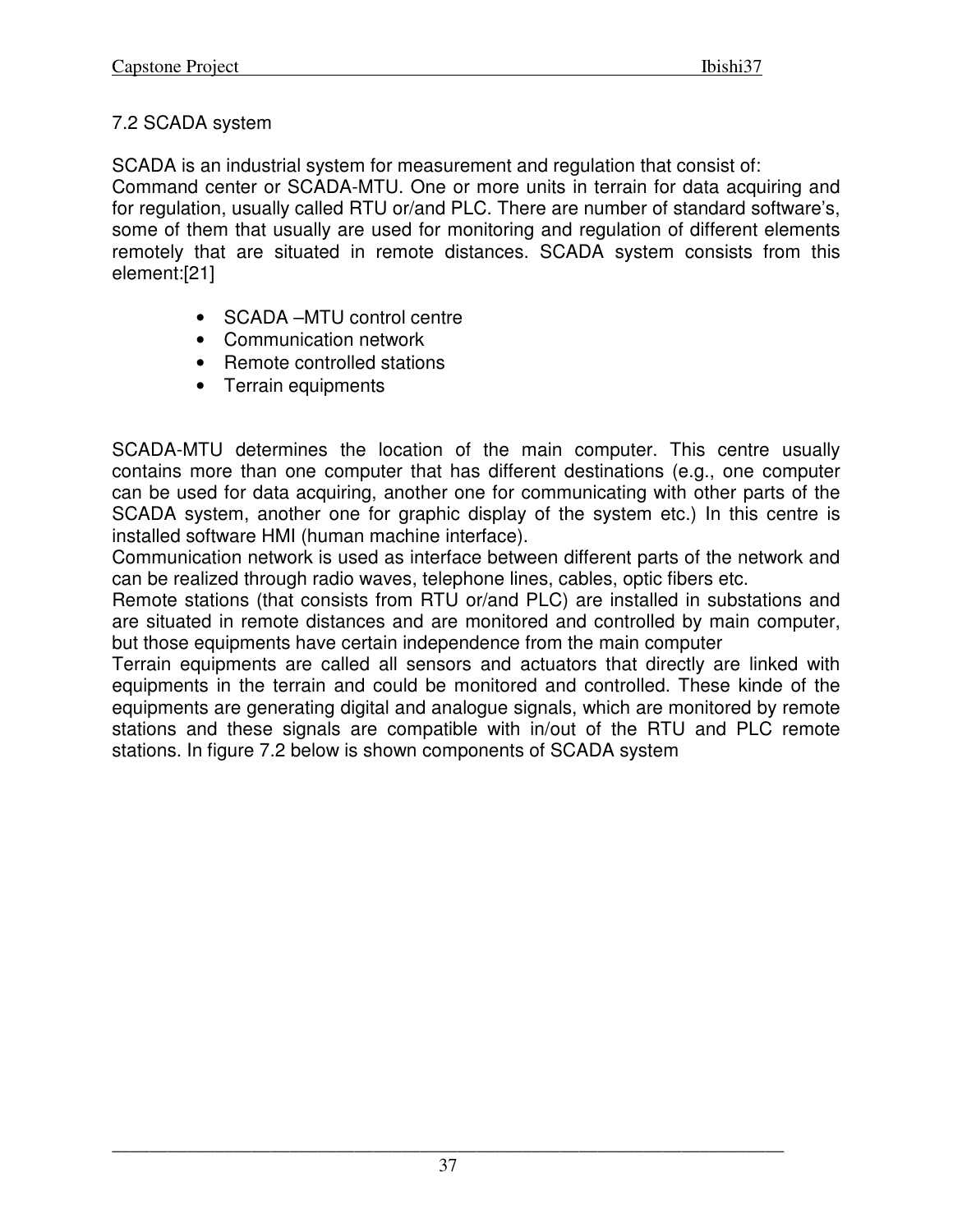## Figure. 7.2. Components of the SCADA system



Source of scheme: Practical SCADA for industry

## 7.3 Importance of implementation of SCADA in KEDS j.s.c

Implementation of the automatisation process in electricity distribution network is quite complex process and do not have any template for implementation. From experience of different companies that already implemented this system, best way for implementation is level-by-level and step by step. Implementation of this project in electricity Distribution Company will make it sustainable company and allow it to decrease time between failures. Through SCADA System, company will be able to know what load flow in every node of the system is or make an exact power balance. Having all those data for company is an big advantage, because will be able to make exact calculating about technical losses and where they are indeed appear the most in electricity network .The SCADA system will improve control of overall electricity network an make easy to switches on and off very easy any equipment in the network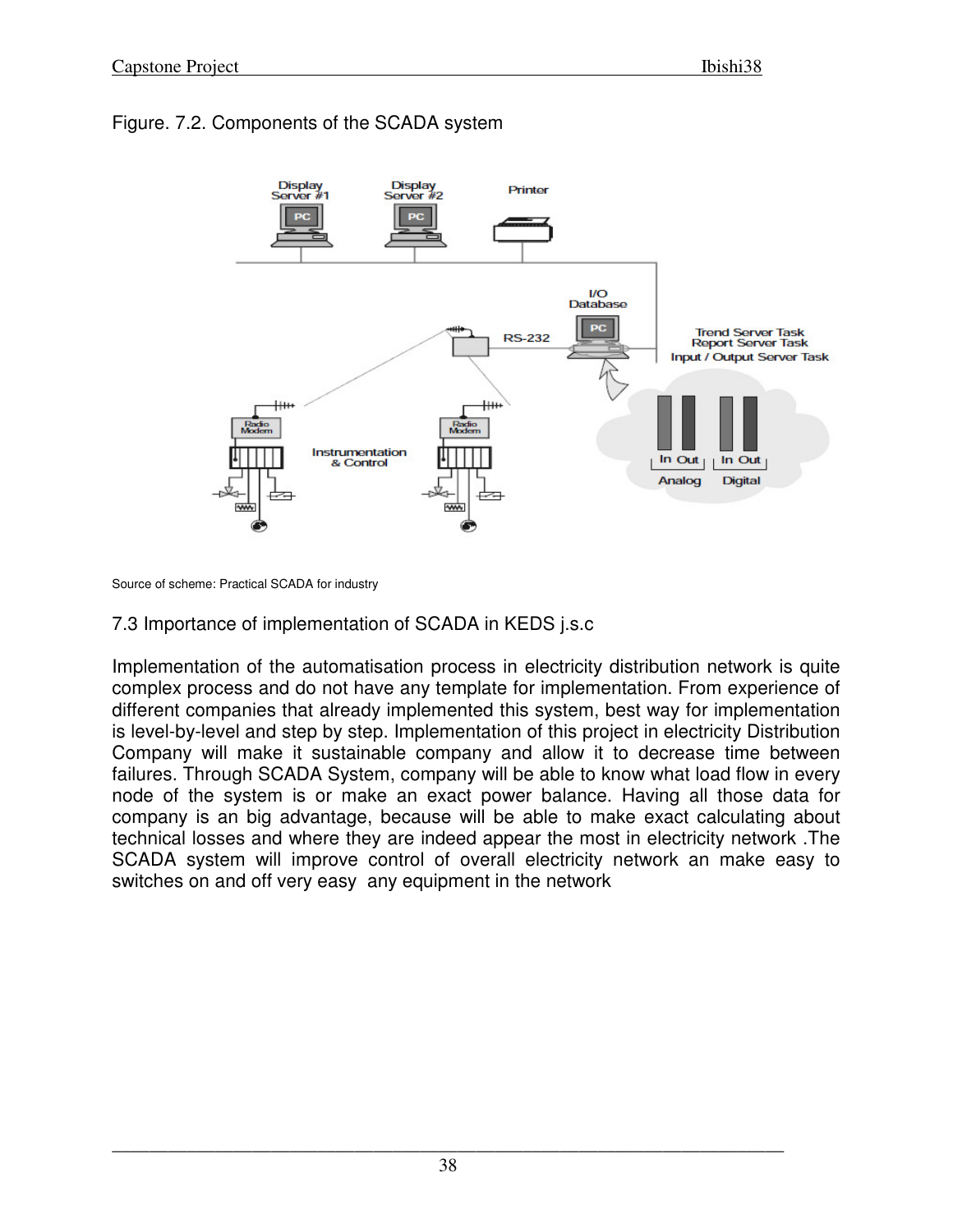#### **Chapter 8 Distribution area, customers and population density**

8.1 KEDS j.s.c districts and their electricity consumption

KEDS j.s.c consists from seven different districts. These districts are named by largest cities in those, Pristina, Prizeren, Mitrovica, Ferizaj, Peja, Gjilan and Gjakova. These seven districts have different geographical areas and different number of customers. Figure .8.1.1 shows map of Kosovo and districts.



 Figure .8.1.1 Kosovo map divided by districts of KEDS j.s.c Source of the Map: ESTAP I project-Word bank Project 2002

Due to different number of customers it is logical to have various consumption of electricity district. Also performance of every district is various, in some of them losses are higher in some is lower, table 8.1.1: shows consumption and losses for every district from 2000 to 2009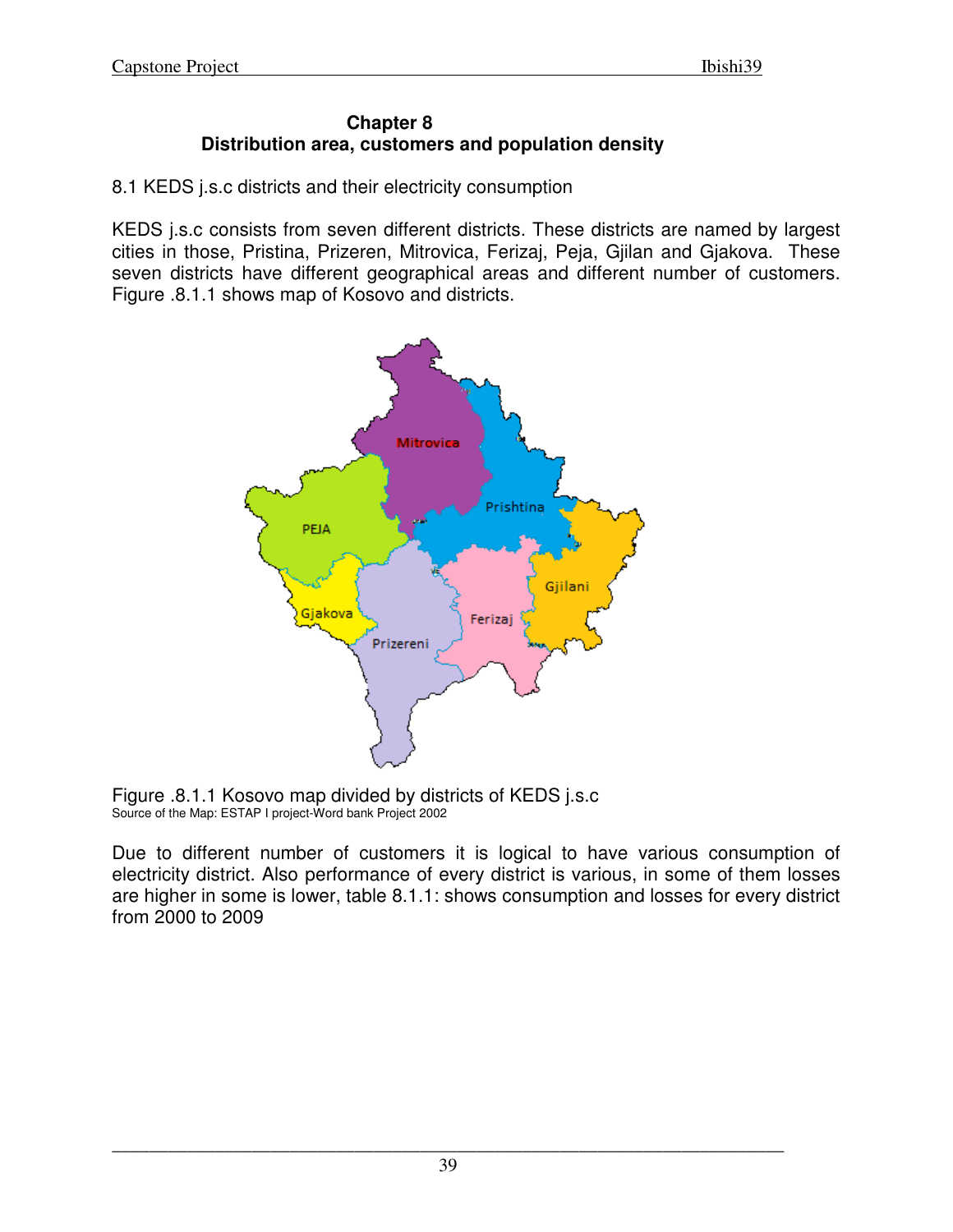|                | <b>Districts</b> | Electricity<br>received<br>by KEDS j.s.c | Electricity<br>metered<br>and billed | Total<br>Losses | Participation<br>in<br>Consumption |
|----------------|------------------|------------------------------------------|--------------------------------------|-----------------|------------------------------------|
|                |                  | GWh                                      | GWh                                  | $\%$            | $\%$                               |
|                | Prishtinë        | 10157                                    | 6088                                 | 40.06%          | 28.75%                             |
| $\overline{2}$ | Prizeren         | 6367                                     | 3691                                 | 42.03%          | 18.02%                             |
| 3              | Mitrovicë        | 4969                                     | 1497                                 | 69.87%          | 14.07%                             |
| 4              | Ferizaj          | 4538                                     | 2417                                 | 46.73%          | 12.85%                             |
| 5              | Pejë             | 4131                                     | 2262                                 | 45.24%          | 11.69%                             |
| 6              | Gjilan           | 3234                                     | 2110                                 | 34.75%          | 9.16%                              |
| 7              | Gjakovë          | 1928                                     | 1271                                 | 34.09%          | 5.46%                              |
|                | Total            | 35323                                    | 19336                                | 45.26%          | 100%                               |

|  |  |  |  | Table 8.1.1: Electricity consumption by Districts of KEDS j.s.c from 2000 to 2009 |
|--|--|--|--|-----------------------------------------------------------------------------------|
|--|--|--|--|-----------------------------------------------------------------------------------|

Source of data: KEDS j.s.c





Source of data: KEDS j.s.c

Findings from Table 8.1.1 and Figure 8.1.2 are very important for process of privatization because potential bidder can have a clearer idea about KEDS j.s.c way of organizations and future planning for particular districts ,and how this bidder is expecting to improve performance in each of them with main focus in districts where level of loses is higher.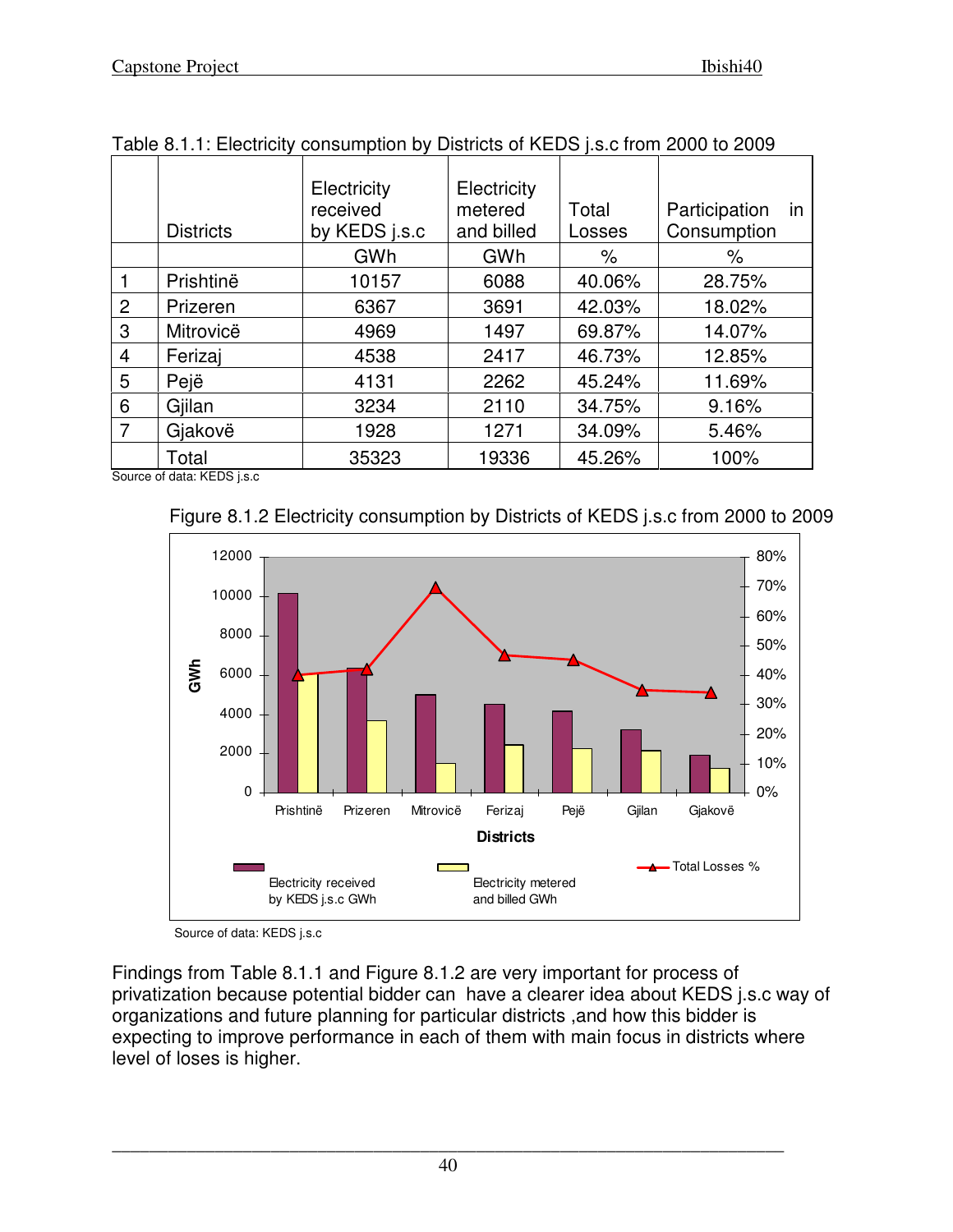## 8.2 Number of Customers

KEDS j.s.c serving 402,541 customers through out Kosovo. In this number are not included number of customers in northern part of the country; these customers are supplied but are not included in payment and billing system. Number of customers increases due to increase of number of population and because in Kosovo usually number of inhabitant per house is higher and it is expected that with improvement of economic conditions, this number will be lower, when in mean time number of houses will increase. In this way, those houses will be new customers for the company.

Figure 8.2.1 Number of customers of KEDS j.s.c and predicted number of customers from 2010 to 2020



Source of data: KEDS j.s.c –forecast was done by author of capstone

In Figure. 8.2.1 above is shown graphically number of costumes from previous years. Average incremental increase of customers per year was 16833, as numbers of customers have been increased, electricity consumers increased. Average consumption of energy per consumer changed during the years, as it is shown in Figure 8.2.2 . Average consumption per customer slightly decreased, even though number of customer has been increased that because number of household have been increased faster than number of population .It is shown in figure 8.2.2 that average consumption in 2003 per consumer per month before commercial losses was 1004 kwh and after commercial losses it was 695 kwh. Average consumption in 2009 evaluated and it was 760 kwh before commercial losses and 524 kwh per month after commercial losses.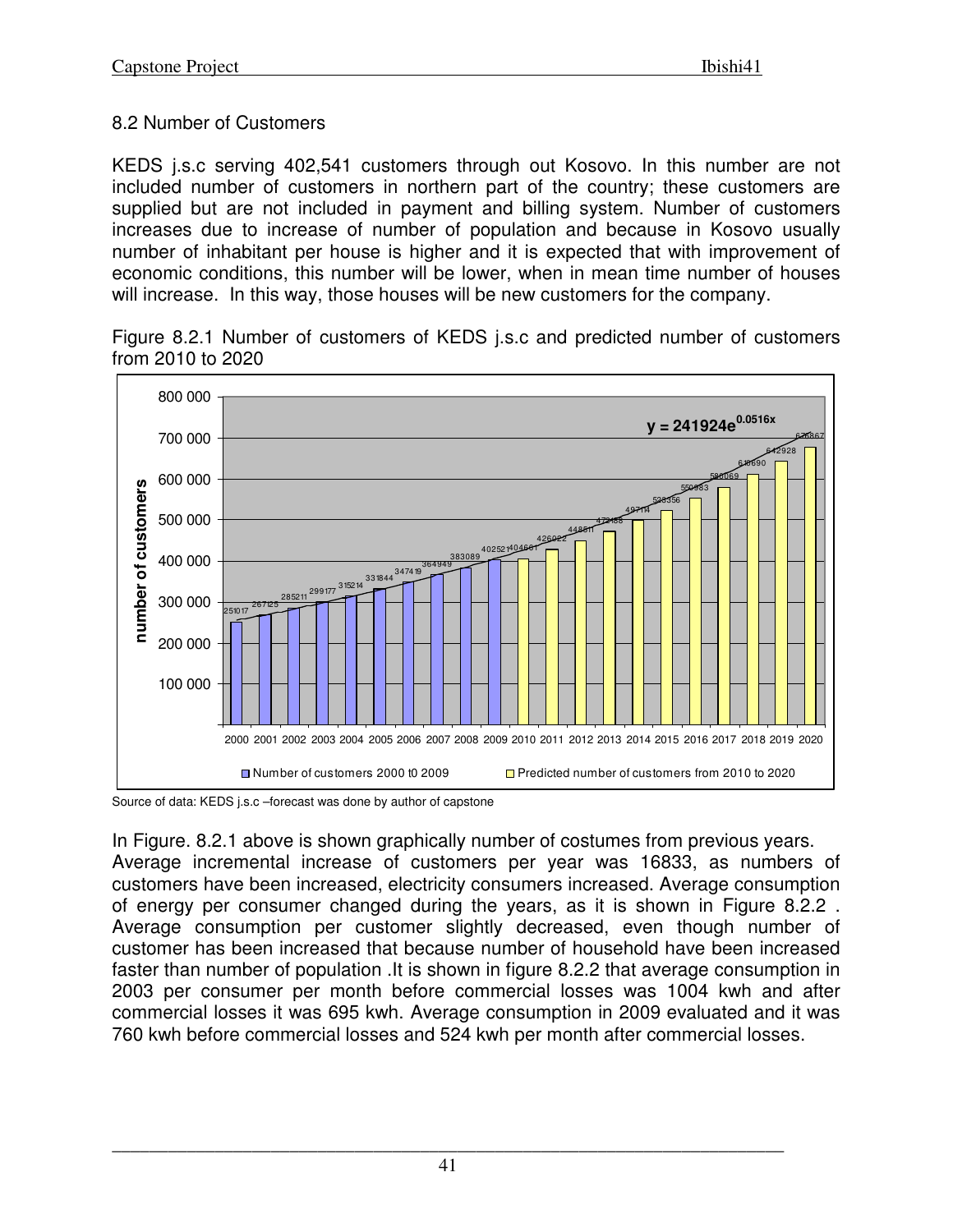

Figure 8.2.2. Average electricity consumption per consumer from 2000 to 2009, including and not included commercial losses

Source of data: KEDS j.s.c

Electricity consumption increases as population increases, because of that is important knowing number of customer, and predicting what would be number of them in the future, also their behavior in electricity network. Electricity consumption, shown in Figure 8.2.2, time of the use, are very important for every company that distributes and sell electricity, to predict future needs of its customers.

Findings from those analysis are very important for all parties involves in process of privatization, government and potential bidder, to have an clear big picture what had happen in previous 10 years and what most probably is going to happen in the future ,specially in firs years of privatization.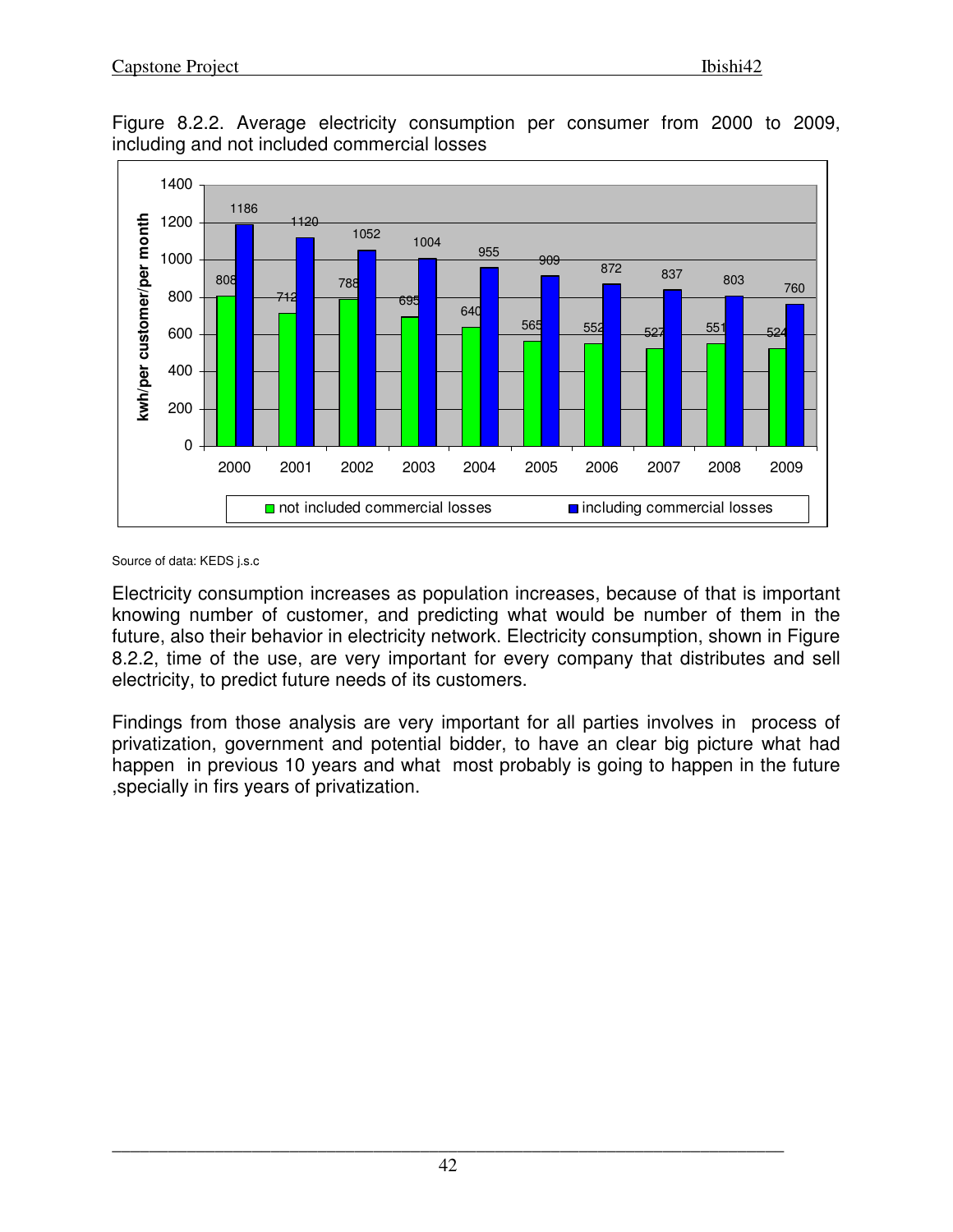#### **Chapter 9 Discussions, conclusions and recommendation**

## **9.1 Discussion**

According to all issues that are treated above, a new potential bidders and governments as seller of those assets, have to take in account many issues and to make as much as possible detailed contract. Further, details about perspectives of the government and the potential bidder are discussed.

In many countries (e.g. Georgia, India, etc.) many companies suffered from privatization, not because of the lack of engagement, but because the contractual undertakings were not well defined between government and the private owner. Therefore, one of the capstone project recommendations is to make "privatization based in contract" because this system has been successful in many countries. This way the privatization consists of specifications of all details between the new owner and the government.

The Energy regulatory office is an important actor in Kosovo's energy market. Every potential investor in this field has to apply for a license and must be certificated by the regulator to start any activity in Kosovo's electricity market. After starting its activity, the company must justify its cost to the energy regulatory office with intention to get allowance revenues. Based on these revenues, that are allowed by the regulator, to set up tariffs at certain levels. According to the tariff methodology issued by the ERO, application must be on a yearly basis. Important issues for a new owner will be how its activity is to be regulated. The ERO uses "Performance based regulation" to regulate activities of the companies which distribute and sell electricity. This means if a company has higher performance and qualitative services, it will be allowed to set tariffs at higher levels rather the company which has a lower performance which will not be allowed to increase tariffs.

There are two predictions for electricity demand, first scenario is faster. According to this scenario, electricity demand forecast is expected to be 8911 GWh in 2020 and peak load demand is going to be 2035 MW, that are shown in Figure.4.1.1 and Figure.4.1.2 The second scenario of electricity demand growth is slower. The reason for this is because customers will use alternative sources of energy such as LPG, wood or another conventional fuel for space heating

Electricity and economic demand growth are closely linked to each other. Increase of investment in Kosovo in the next ten years are predicted to be as it is shown in figure 4.2.1. Number of private investors in services, in manufacturing will be increased, and will have impact in employment rate which is shown in figure 4.2.2. Investments in 2020 are going to be up to 3 billion euro that is as much as double of value of investments in 2010, that are expected to be 1.5 billion euro. These levels of investments are going to create new job places and increase welfare of customers of electricity, which customers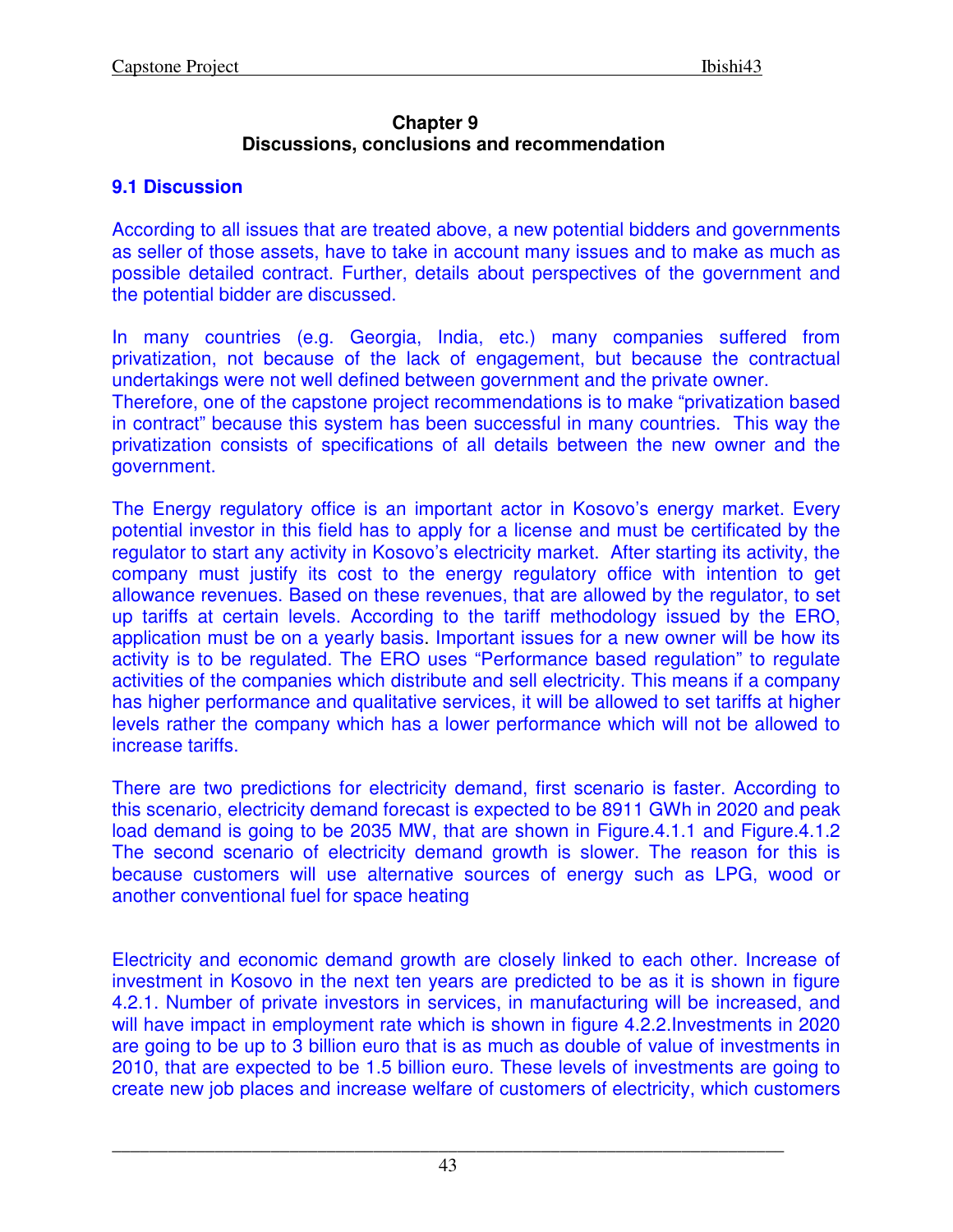now are going to use more electricity because of increase of household incomes; this would be another factor that will have impact in increase of electricity demand.

Other important improvements that occur when the companies are privatized are that levels of losses being decreased services being improved. Electricity losses are a huge problem in KEDS j.s.c. In 2009, they were 42.5 % of all volumes of electricity that inflows from network of the KOSTT j.s.c. From these levels of losses 25.73 % are commercial and 17.07% are technical. Comparing levels of losses in KEDS j.s.c with various DSO in the world as it is shown in Figure.2.3,in KEDS j.s.c level of losses is the highest. To make improvements or to decrease this level of losses is a high priority issue in Kosovo.

With these trends of improvement, level of total losses in 2020 will decrease in reasonable level of 8%, or total losses are going to be equal of technical losses, because in that time there will not be anymore commercial losses, shown in Figure 5.1.1 & 5.1.2. These improvements will have multiplayer positive effect on the company because there will not be any charge of electricity theft in electricity tariffs. Electricity price would reflect only real costs. This fact will avoid misunderstanding with regulatory and customers.

Global finance is another important factor, especially in post privatization period. Borrowing money and getting different financial support from international finance organization such as World Bank, IMF, IFC is very important, particularly for big investments that are needed in privatized electricity distribution and supply. IFC is part of the word bank that helps mainly private sector in different parts of the world, with soft loans.

Distribution area, of the KEDS j.s.c is divided by the seven districts, every district has different number of customers and consumption of electricity. Highest number of customers are concentrated in district of Pristina, which also has highest consumption of electricity, almost 1/3 of all electricity consumption in KEDS j.s.c. Figure 8.1.a Shows map of Kosovo and how it is divided by districts in table 8.1.b is shown consumption by district during 10 years.

## **9.2 Conclusions**

Years of inefficiency were the main reasons that "pushed" the government to launch the process of privatization of the electricity distribution company. Privatization of this sector has been proved to be successful and would have had an impact on the entire economy. Because of high efficiency and effectiveness of private electricity distribution, company improvements in quality of services, and supply, have had an important impact in the development of the entire economy. The main cause was the encouragement the foreign investors to invest in these economies, and multiplied effect of development due to continue and qualitative supply with electricity.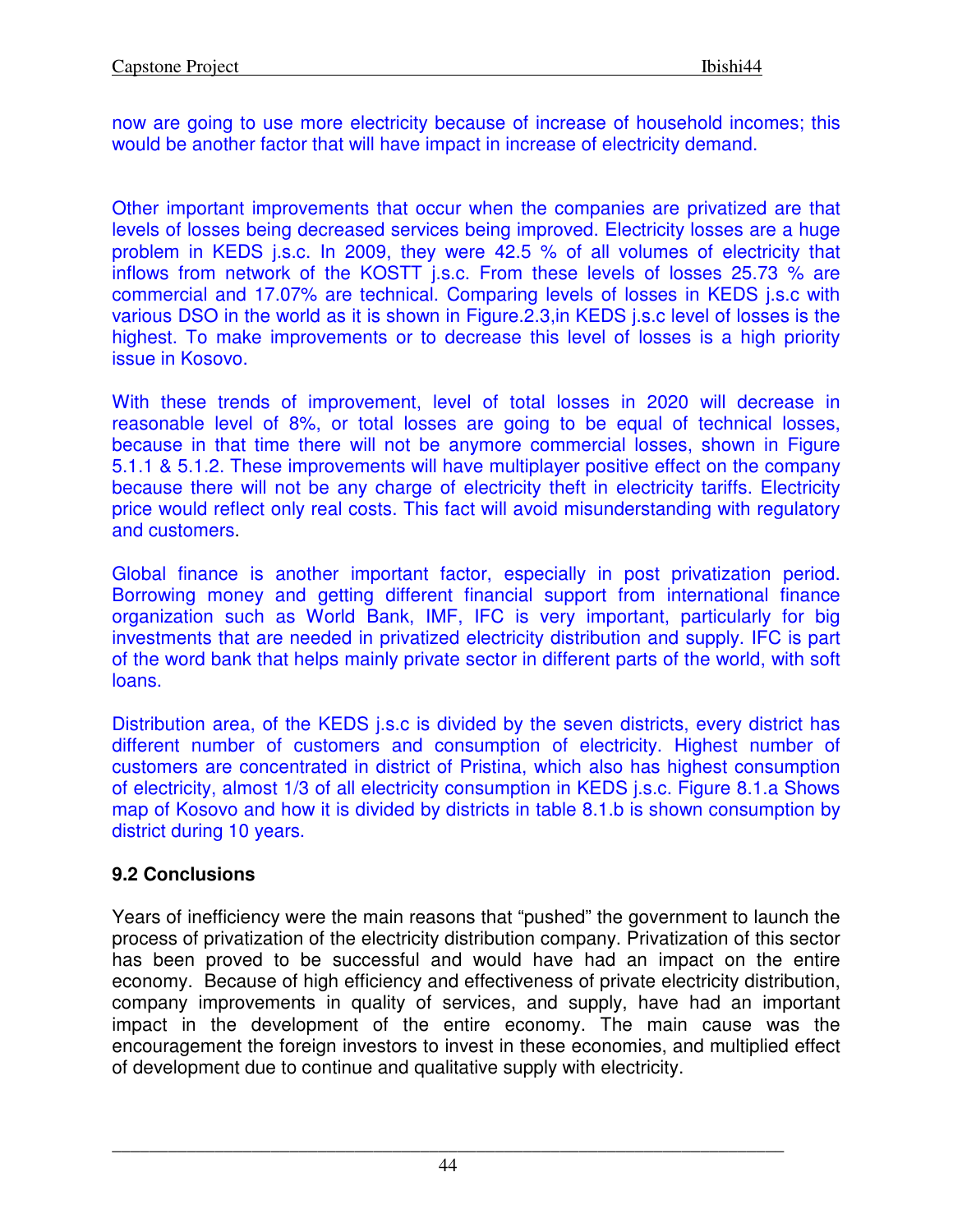It is expected that the level of the technical losses will decrease after privatization of the company according to trends which show a decrease shown in Figure 5.1.1. Two scenarios have been predicted for technical losses. The first scenario is to follow the trend of decrease for the past ten years and according to that trend was forecast decrease of level of the losses by 2020, which are predicted to be 14%. Otherwise if new owner would accelerate level of investments and increase capacities of electricity distribution network, level of losses will decrease faster. In the second scenario is expected that this level in 2020 will meet reasonable level of 8%, shown in Figure. 5.1.1. Notwithstanding there are needed huge amount of financial investments for decrease level of technical losses in these levels. It will be justified return on those investments, because there will be significant improvement of quality of services and electricity supply. Hence, with quality improvements, customers are going to have better experience with company; hence, payment of electricity bills will be higher.

Level of commercial losses should be decreased, as it is shown in figure 5.1.2. The level of these losses had fluctuation during past ten years .There are two predictions about future of commercial losses. First prediction is the trend of decrease of losses in past five years that because before these years data are unreliable because there were no electricity measurement to many customers, and update of CCP was wary weak, until 2005. Accordingly, the first scenario predicts no extra engagements in managing of the company level of commercial losses of decrease in level of 15%.But this level of commercial losses is still very high for a commercial company. Private owner will improve managing of company and improve services, hence commercial losses are going to decrease faster then before to meet zero level in 2020.

Current level of losses also will have impact in evaluation of assets of the company. If the losses are higher, value of company is expected to be lower, due to potential buyer would need more engagements and costs to decrease these losses. This will be achieved through investments on building of new capacities, new technologies and investment to increase level of education of humane resources, with intention to improve quality of services.

Importance of global finance stands in getting loans with lower interest rates by KEDS j.s.c what would be very important in creating affordable tariffs for end of user; in this sense, ability of customers to pay their bills would be higher. Hence, everyone would have its benefits from an international finance invested project in the future in the distribution network.

Technologies in KEDS j.s.c in many parts are not up-dated for many years, need for improvement is higher with explanation of electricity distribution network. To improve quality of services new owner of distribution network needs to be closer to the customers, and this is achievable only if there is used modern technology for remote reading, billing, connecting and modification of different parts of the network that are needed. Implementation of the SCADA system will allow management of company to be closer to the customers, make significant improvements in quality of services, and make distribution company customer oriented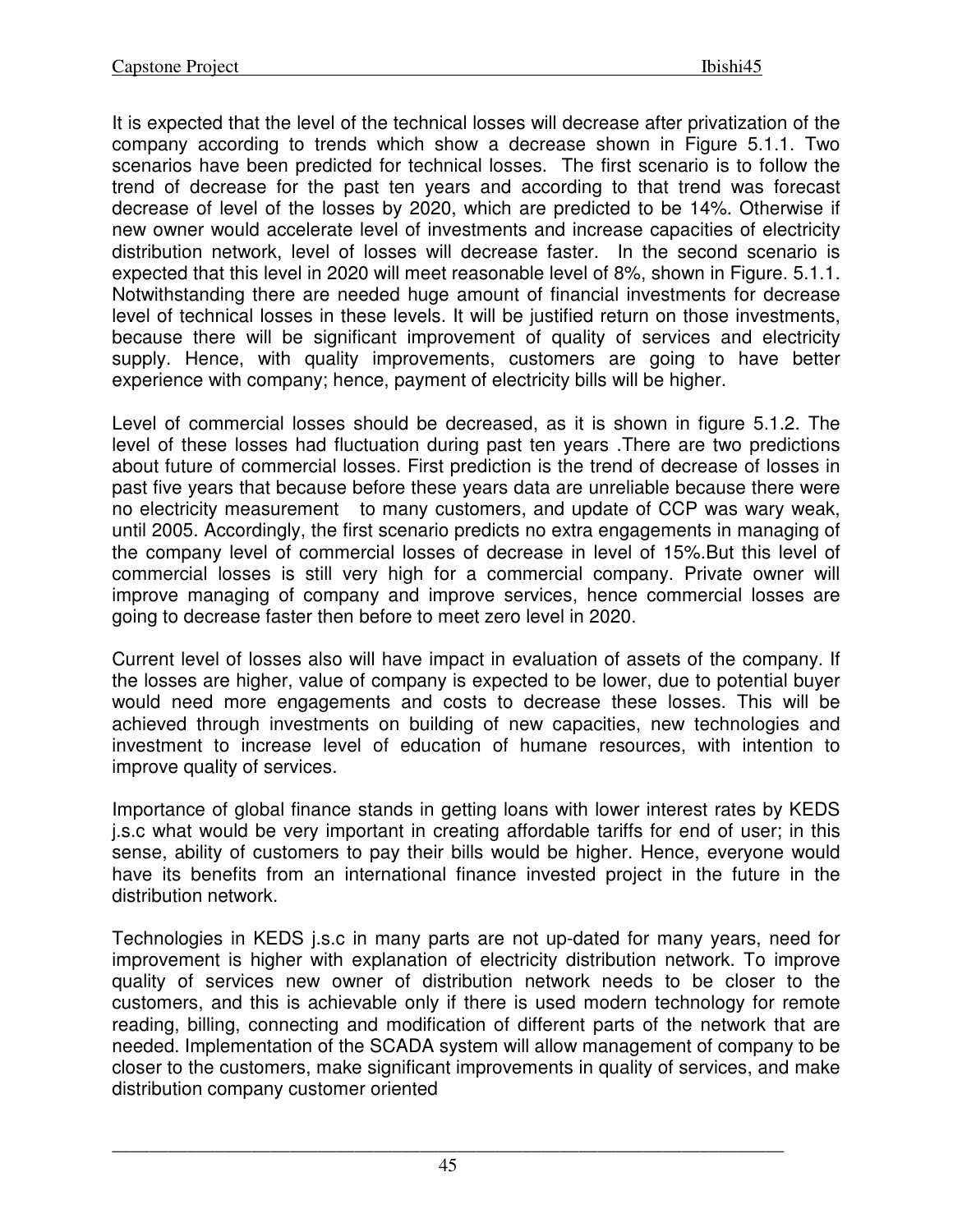Number of customer by end of 2009 was 402541, this number is expected to by 676867 by 2020.Increase of number of customers will have impact in electricity consumption, hence private investor must consider this fact, to make step forward with new investments with intention to meet demand for electricity in future years.

## **9.3 Recommendations**

According to findings of the capstone and experience of different countries in process of privatization, it is expected that this process will have positive effects in improvements of quality of services for customers. For process of privatization of the Electricity Distribution and Supply Company, the main recommendations are:

- Government should privatize KEDS j.s.c to the company that has more than 30 years experience in electricity distribution and supply, in a competitive market. These due to, in 2015 according to European Community Directives 2003/54/EC and 2003/55/EC every customer of electricity will be an 'eligible customer' to make privatization of this sector more effective and with less open issues in the future.
- Important recommendation is, that are needed increased investments to meat peak load demand and demand for electricity ,to increase value of distribution asset sale during privatization and to sell the entire firm to a strategic investor,
- Government and the new owner should make as much as detailed contract, and make "Privatization based in contract" – this way that has been applied in many countries throughout the world, and is proved to be very successful.
- Before privatizations government as owner should upgrade infrastructure of the distribution company as much as possible with intention to decrease level of losses. Implementation of the SCADA system will make significant improvements in quality of services, and make distribution company customer oriented, in this way will be increased value and selling assets.
- Regulatory should up-date tariff methodology and other rules, to create long term and sustainable legislation environment that has to do with electricity distribution and supply, to ensure better regulation for privatized electricity distribution.
- Government and the new owner should make detailed contracts with each other, to avoid misunderstanding and misinterpretation in years that has to come. It s supposed that during an process of selling and buying detailed contract will take place, notwithstanding many problems could appear ,specially about power purchase cost due to fluctuation of the electricity price in spot market and way how these costs are going to be charged in electricity tariffs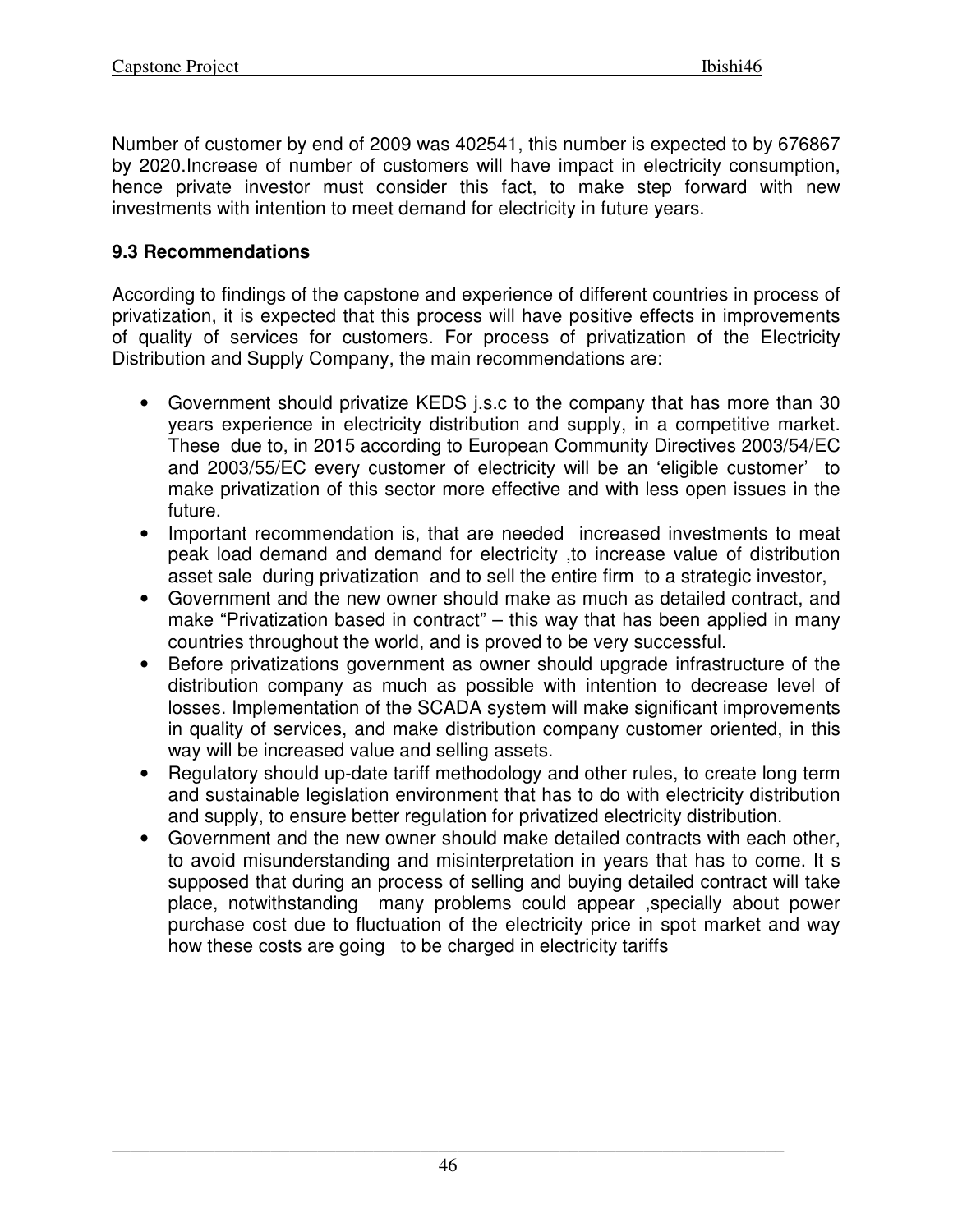## **References**

1. Newbery, M. David (2000). Privatization, Restructuring and Regulation of Network Utilities, Publisher: MIT Press

2.Hossain,Moazzem and Malbon ,Justin (1998).Who Benefits from Privatization?, Publisher: Routledge.

3.Manibog,Fernando Reyes(2004) Power for Development : A Review of the World Bank Group's Experience with Private Participation in the Electricity Sector, Publisher: World Bank Publications

4. Derek, W. Bunn (2004).Modelling Prices in Competitive electricity markets, New York. Jon Willey & Sons .L.:Et.d

5. Lutchman, R. (2006).Sustainable Asset Management, Lanchaster :DEStech **Publications** 

6. Wireman,T.(2005).Developing Performance Indicators for Managing Maintenance ,New York:Industrial Press Inc.

7. Feng, G. and Gerald,B.Sheble (2005). Economic Dispatch Algorithms for thermal Unit System Involving Combined Cycle Units, Ames: Iowa State University USA

8. Short, T.(2004).Electric Power Distribution, London. CRC Press LLC

9. Pabla. A.S (2005).Electric Power Distribution, New York: McGraw-Hill

10. Short. T.A. (2006).Electric Power Distribution Equipment and Systems, London. CRC Press LLC

11. McDonald, D.J (2007).Electric Power Substation Engineering. New York: CRC Press LLC

12. Colin, B (1996).Transmission and Distribution Electrical Engineering, Oxford: Newnes

13.Tonci,B.Tenenbaum,B.and Woolf,F. (2003)Regulation by Contract: A new way to privatize Electricity Distribution. Washington, DC The international Bank for reconstructing and Development/The World Bank.

14.ERRA.(1999) .Technical Losses and Commercial Losses. Budapest:3<sup>rd</sup> Annual Regional Energy Regulatory Conference for Central /Eastern Europe and Eurasia

15. https://www.cia.gov/library/publications/the-world-factbook/geos/al.html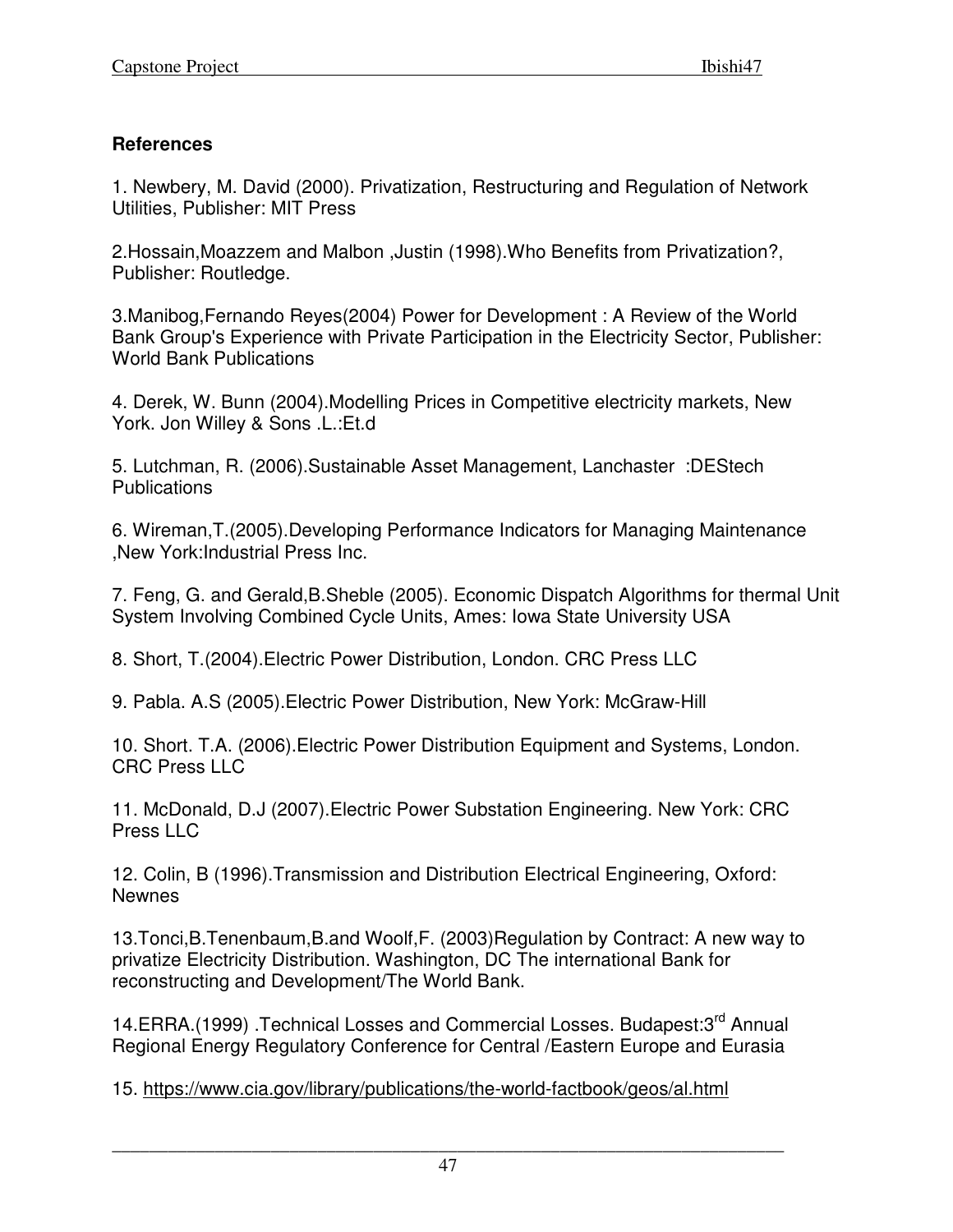#### 16. https://www.erranet.org

- 17. http://en.wikipedia.org/wiki/Privatization
- 18. http://www.stabilitypact.org/energy/default.asp
- 19. http://www.stabilitypact.org/pages/speeches/detail.asp?y=2005&p=207
- 20. www.ifc.org/annual report

21.Jackson R.E. and Walton C.M , 2003, "A Case Study of Extensive MV Automations in London", 17th International Conference on Electricity Distribution CIRED, session 3, paper 36, Barcelona 2003

22. Working Group 07 of CIGRE study Committee 34, 2001, "The automation of new and existing substations: why and how", CIGRE

23. Domi, A. (2008) Labor market in Kosovo: a Projection on the relationship between GDP growth and unemployment. Macroeconomics Department-MEF, Prishtine

24. The World Bank(2006).Infrastructure at the crossroads: Lessons from 20 Years of World Bank Experience, Washington .DC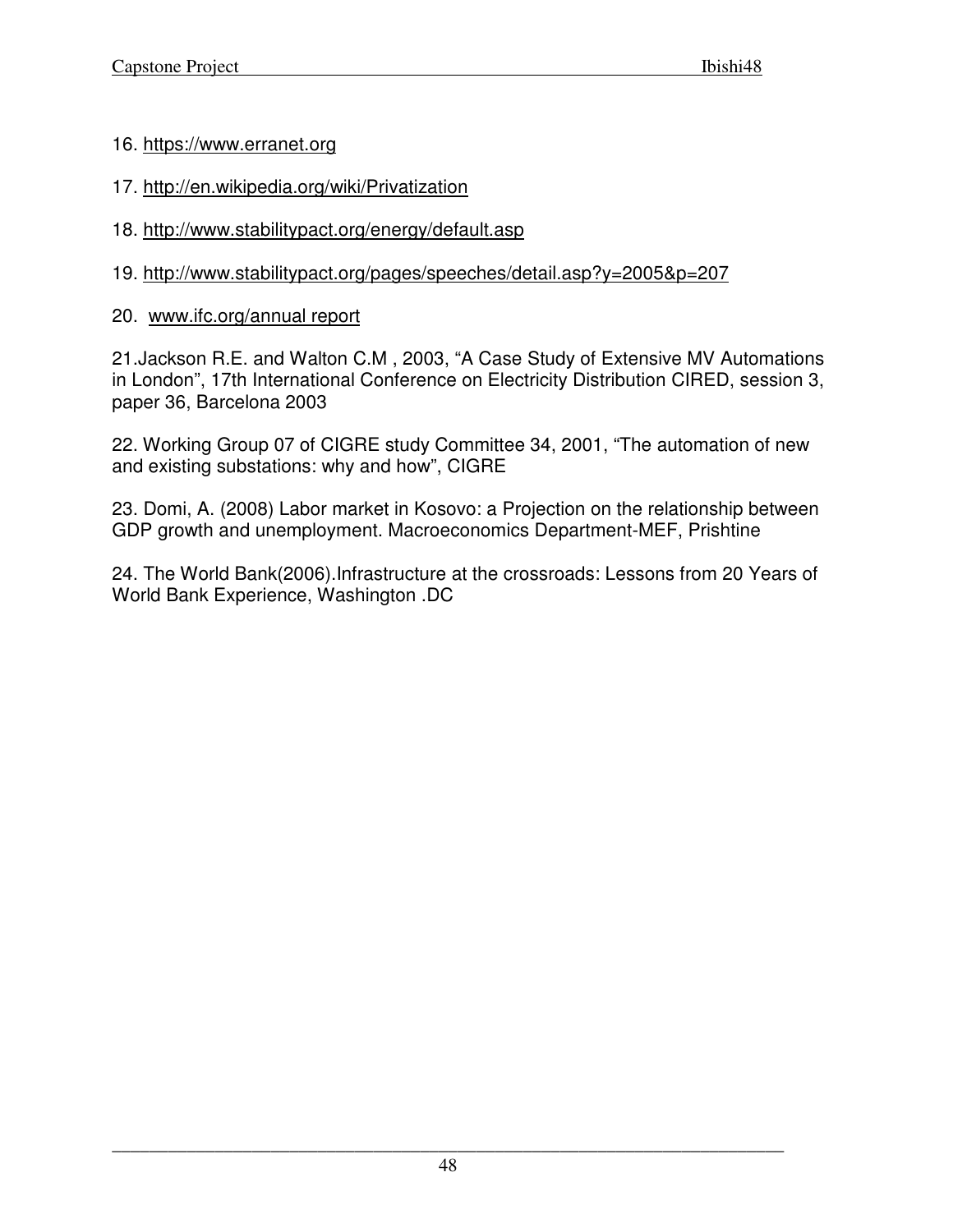# **Appendix A**

# **Evaluation of KEDS j.s.c Assets**

Table.A1&A2 Below shows how much have been sold every particular DSO in countries in the region, and calculated selling utility for KES j.s.c

Table.A1 Data for price of selling, square Km, population, density of population and year of privatization for some of the countries in region.

| State           | Square<br>km | Selling<br>Utility<br>(mil.Euro) | Population                   | Density<br>(lnh./km2) | euro/inh. | Electricity<br>Consumption<br>GWh | Losses %            | Year of<br>Privatization |  |
|-----------------|--------------|----------------------------------|------------------------------|-----------------------|-----------|-----------------------------------|---------------------|--------------------------|--|
| Albania         | 28 900       | 102                              | 3 639 453                    | 126                   | 28        | 3607                              | 33                  | 2009                     |  |
| Macedonia       | 25 713       | 260                              | 2 066 000                    | 80                    | 126       | 7933                              | 23                  | 2006                     |  |
| <b>Bulgaria</b> | 110 879      | 693                              | 7 204 678                    | 65                    | 96        | 32520                             | 12                  | 2004                     |  |
|                 |              |                                  |                              |                       |           |                                   |                     |                          |  |
|                 |              |                                  | Albania +Macedonia+ Bulgaria |                       |           |                                   |                     |                          |  |
|                 | Total        | Total<br>Selling                 |                              |                       |           | Total<br>Electricity              |                     |                          |  |
|                 | Square       | Utility                          | Total                        | Density               | Average   | Consumption                       | <b>Total Losses</b> |                          |  |
| Coeff./Total    | km.          | (mil.Euro)                       | Population                   | (lnh/km2)             | euro/inh  | GWh                               | %                   |                          |  |
| 15.22           | 165492       | 1055                             | 12 910 131                   | 78                    | 83        | 44060                             | 16                  |                          |  |
|                 |              |                                  |                              |                       |           |                                   |                     |                          |  |
|                 | Square       | Calculated<br>Selling<br>Utility |                              | Density               |           | Electricity<br>Consumption        |                     | Year of                  |  |
| <b>State</b>    | km.          | (mil.Euro)                       | Population                   | (lnh/km2)             | euro/inh. | <b>GWh</b>                        | Losses %            | Privatization            |  |
| Kosovo          | 10870        | 69.30                            | 2 473 000                    | 228                   | 28        | 5225                              | 42                  | 2010                     |  |

Source of data: www.erranet.org & www.cia.gov/library/publications/the-world-factbook/geos/al.html

#### Table.A2 Calculated Selling Utility taking in account level of losses

|                | Difference of losses % |                        | Calculated Selling Utility |
|----------------|------------------------|------------------------|----------------------------|
| mil.Euro/ % of | (between Kosovo and    | Value of difference of | including losses factor    |
| losses         | countries in region)   | losses (mil.euro)      | (mil.Euro)                 |
| 1.65           | 26.30                  | 43.39                  | 25.90                      |

Those data are used in this capstone project to determine what could be most probably selling price of the KEDS j.s.c .This methodology of evaluating of KEDS j.s.c is quite simple but very effective. Table.A1 above contain all necessary data for this calculation .Logic of calculation is as follows: Albania, Macedonia and Bulgaria are already privatized their Electricity and Distribution Supply for certain prices. Those countries have their surface where is spread electricity network; also customers are spread in same surface with certain density. Firstly is summarized surface of those three countries, then summarizing selling price of the electricity distributions, and supply in these countries, that are calculated by formulae below: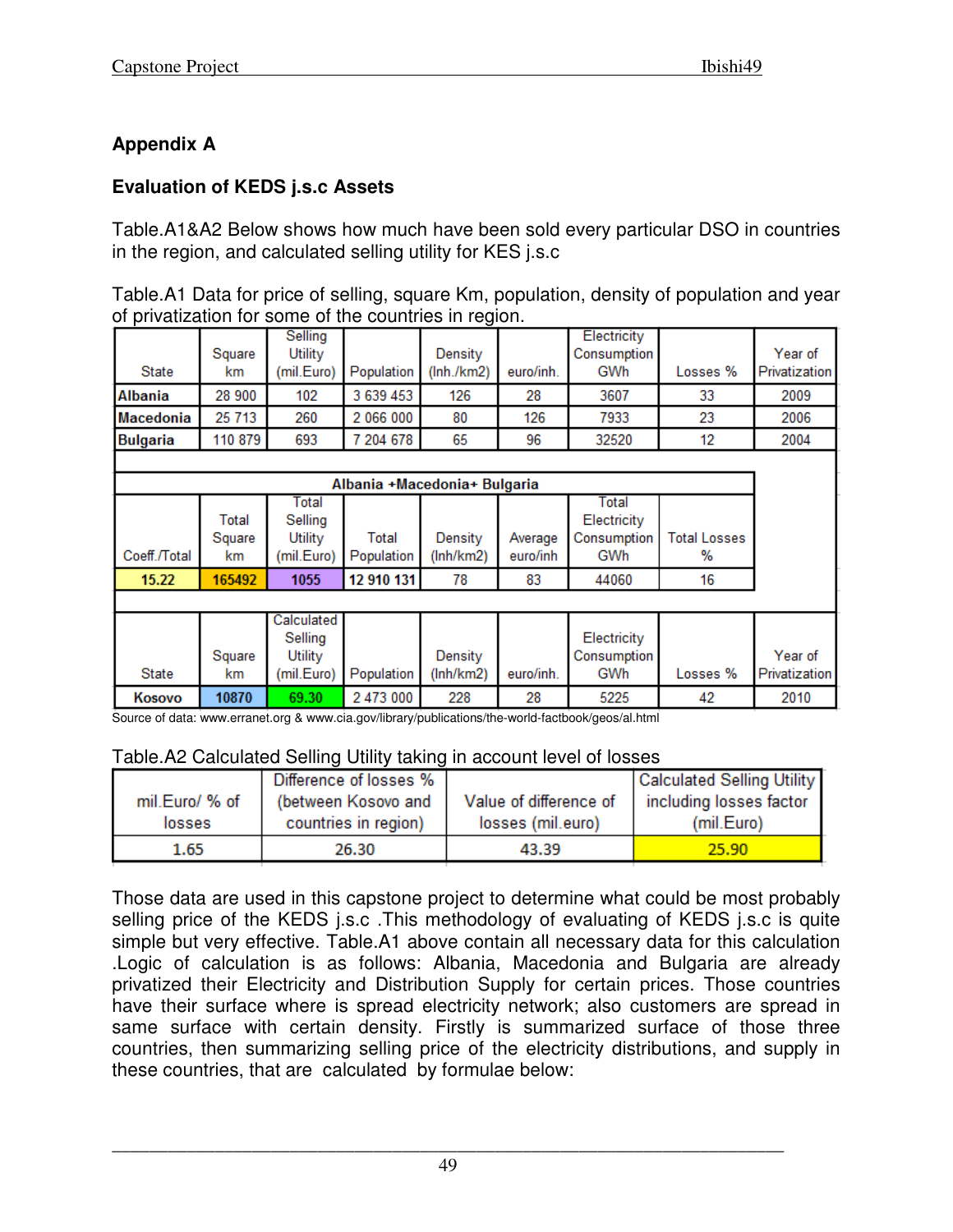$$
Sqtotal = \sum_{i=1}^{n} Sc(i) + Sc(i+1) + Sc(i+2) + \dots + Sc(n) \tag{1}
$$

Sci – square km for country i

)( ( )1 ( )2 ........... ( ) 1 *Uptotal Up i Up i Up i Up n n i* <sup>=</sup> ∑ <sup>+</sup> <sup>+</sup> <sup>+</sup> <sup>+</sup> <sup>+</sup> <sup>+</sup> = ……………………..(2) Upi –Selling price of utility for country i

to find link between selling price in those countries and selling price in Kosovo ,must be divided summed of surface of those three countries ,in this way there will be calculated a coefficient that tells as that all those three countries together have an surface 15.22 times bigger than Kosovo ,formula below shows that,

$$
Ccoeff = \frac{Sqtotal}{SqCx}
$$
 \n........  
\n
$$
SqCx - Square \, km \, for \, county \, x
$$

If selling price in those three countries together was 1055 mil.Euro ,that means Kosovo most probably could sell its Electricity Distribution and Supply with price that will be 15.22 lower than price of selling utility in those three countries together ,and that can be obtained if selling price in those three countries will be divided by coefficient 15.22. Hence selling price for KEDS j.s.c will be 69 mil.euro ,this calculation is done by formulae below,

> *Ccoeff Uptotal CalcUpCx* <sup>=</sup> ……………………………………(4)

To be more precise about selling price should be taken in account level of losses too ,because if level of losses is lower that means utility is in better condition hence selling price could be higher and if level of losses is higher that means utility is in bed conditions and selling price could be lower. To make a comparison there ,must be reference point ,in this case reference point is level of loses in those three companies of regional countries which level after smoothing is 16% , calculated with a formula below,

$$
L\text{coeff}\%C(i-n) = \frac{\sum_{i=1}^{n} [Eci * Loss\%i] + [Ec(i+1) * Loss\%i + 1] + [Ec(i+2) * Loss\%i + 2)] + \dots + [Ec(n) * Loss(n)]}{\sum_{i=1}^{n} E(c)i + Ec(i+1) + Ec(i+2) + \dots + Ec(n)}
$$
\n
$$
\dots \dots \dots \dots \dots (5)
$$

Eci – Electricity consumption per year for country i Loss%i – Electricity losses per year for Country i

According to calculations that are done above value of KEDS j.s.c is 69 mil.euro, without taking in account losses factor, but if level of losses in KEDS j.s.c is 42% and in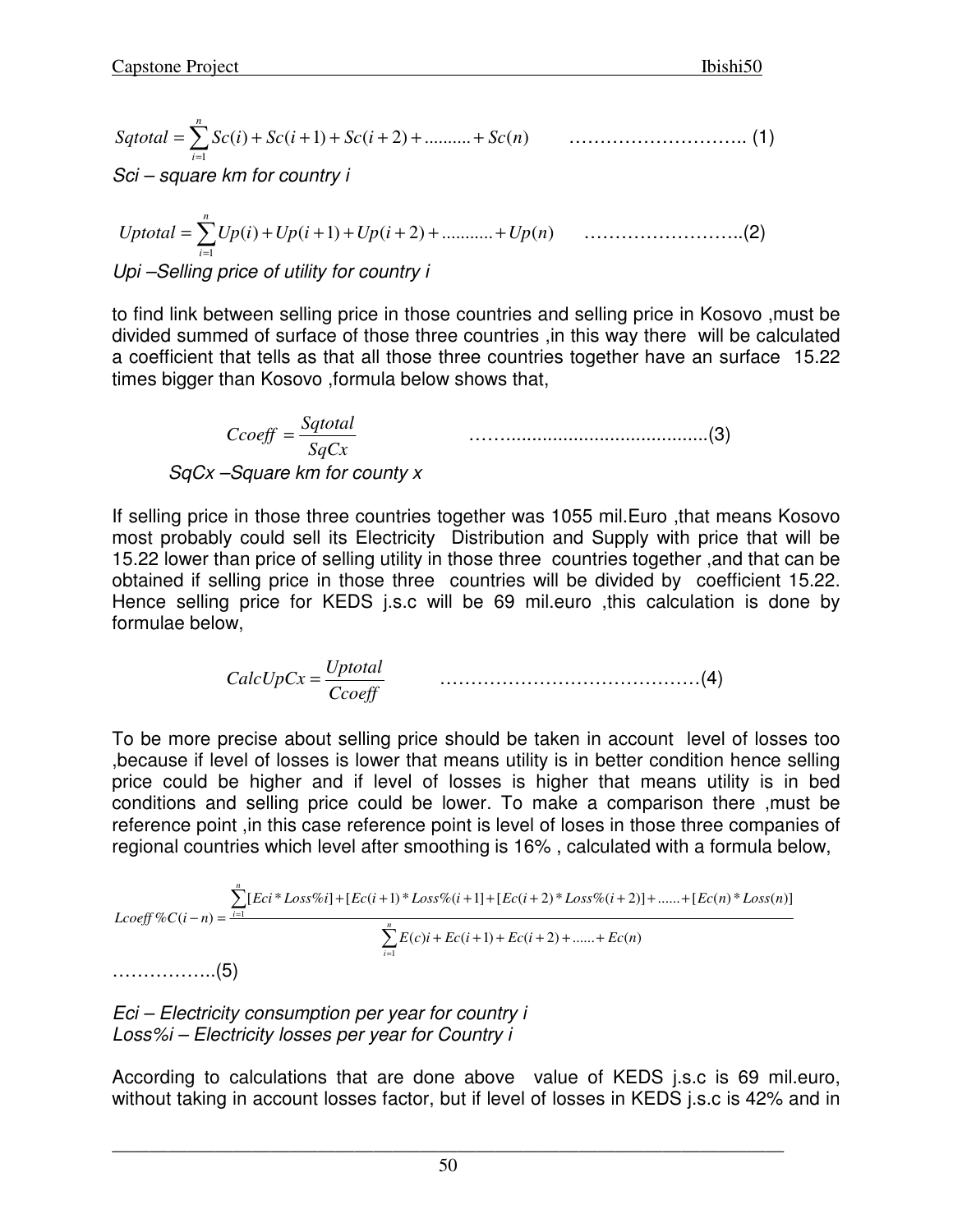three similar companies together in region losses after smoothing are 16% that means in KEDS j.s.c they are 26,3 % higher, calculated with a formula below,

*LossDiff* % = *Loss*%*Cx* − *Lcoeff* %*C*(*i* − *n*) ………………….(6)

Loss%Cx- Losses in percentage for country x

 ,and as it is shown in Tabele.A2. If 69 million euro would be selling price of KEDS j.s.c before losses factor, that means 1.65 mil.euro could be allocated to 1% of losses ,using the formula below,

> *Loss Cx*  $\mathcal{C}$ *euro l* loss $\mathcal{C}$ *c*(*Cx*) =  $\frac{CalcUpCx}{\sqrt{C}}$  $%$ / %( ) = ……………………...(7)

If so, 26.3 % of losses are valuable 43.39 mil.euro, calculated with formula below,

*VDL* = (*euro* / *Loss*%*Cx* \*) *LossDiff* % .……………… (8)

Hence, that means, that offering price for KEDS j.s.c could be 25.9 milion euro, or will be decreased for level of losses, calculated with formula below,

*CalcUpInLoss* = *CalcUpCx* −*VLD* .………………….. (9)

 to make them the same as companies of three regional countries that are taken as reference point for evaluation of the KEDS j.s.c.

This methodology of calculation is used because of complexity of evaluation of assent of the electricity network .As it is well known there is no international marked which we can use as reference point for comparison of selling price for shares of assets of our distribution network. Using this methodology somehow there has been created a reference point for comparison, and it is selling price in three countries in our region, as it is explained above.

**Appendix B**